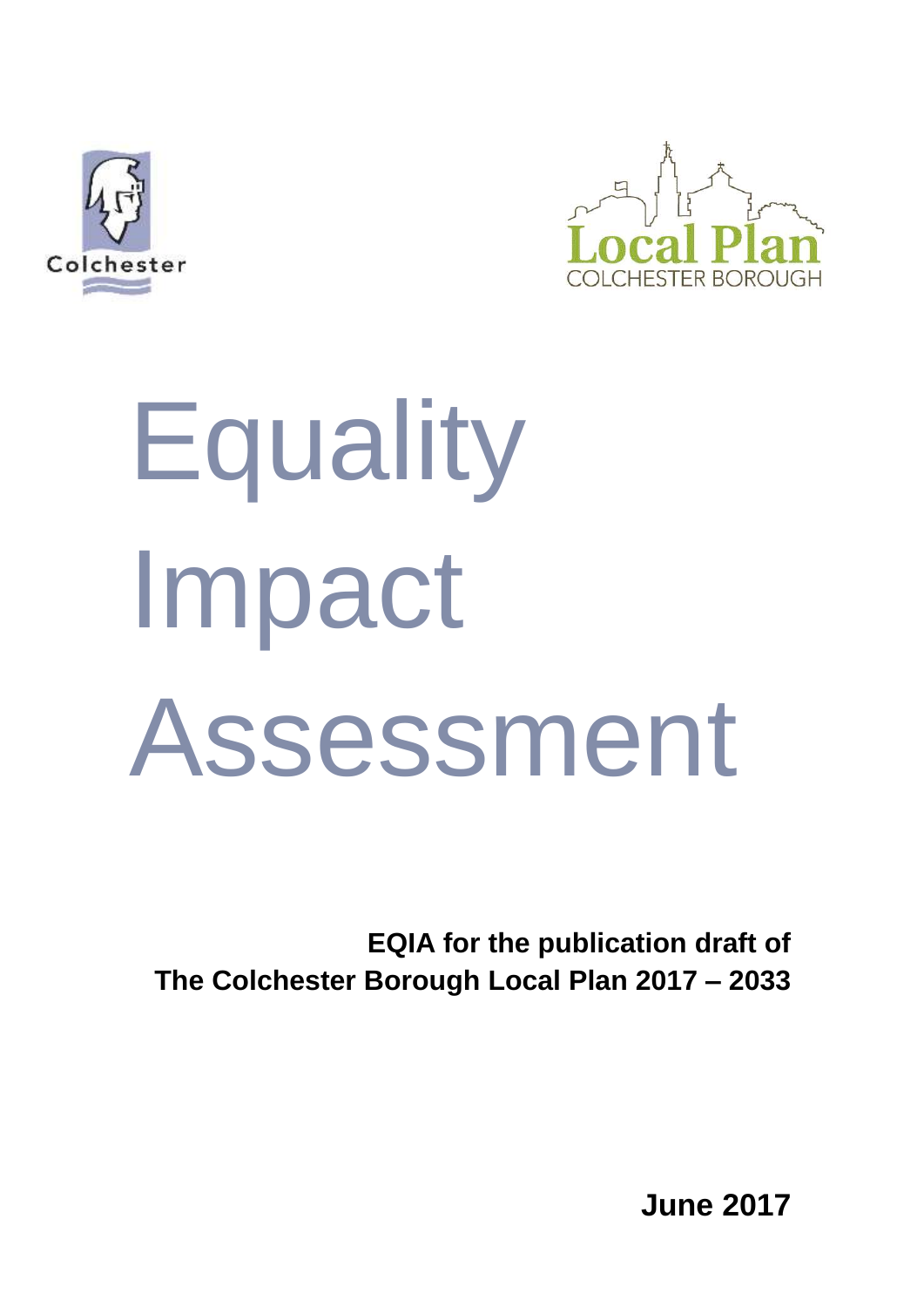# **CONTENTS**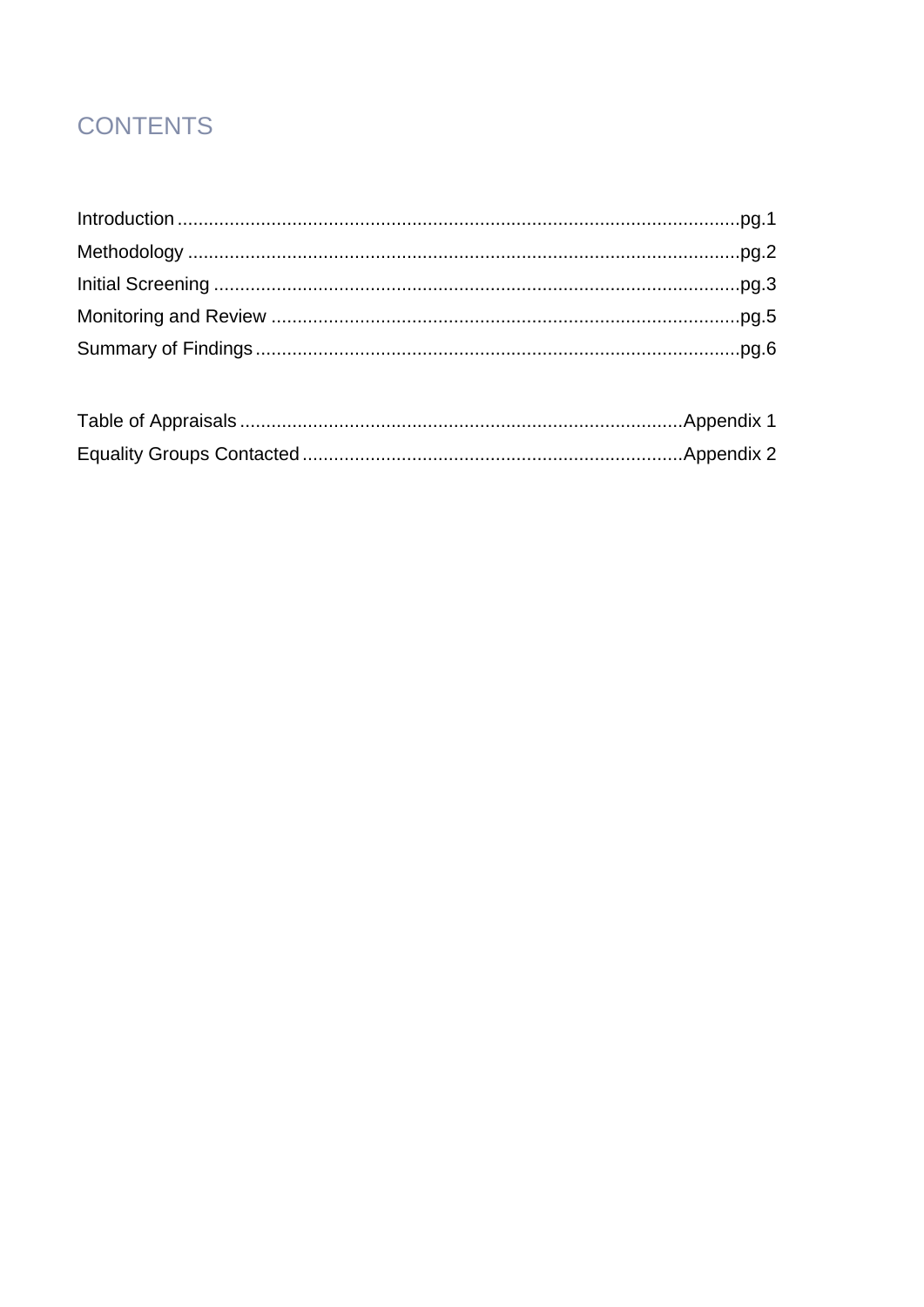# INTRODUCTION

- 1.1 Local Authorities are required under legislation to undertake an Equality Impact Assessment (EQIA) when reviewing or developing new policies, strategies and functions to determine if there is any adverse impact or illegal discrimination or any unmet need or requirements.
- 1.2 This duty is set out in the Equality Act 2010, including age discrimination and public sector Equality Duty. It replaced previous anti-discrimination laws with a single Act, making the law easier to understand and strengthening protection in some situations. It sets out the different ways in which it's unlawful to treat someone.
- 1.3 The legislation imposes duties on local authorities to promote equality and tackle discrimination related to:
	- Age
	- Disability
	- Gender
	- Gender Reassignment
	- Marriage and Civil Partnership
	- Race
	- Religion or Belief
	- Pregnancy or Maternity
	- Sexual Orientation
- 1.4 This assessment seeks to comply with the National Planning Policy Framework (NPPF). Specifically the paragraphs detailed below:

• Paragraph 50: To deliver a wide choice of high quality homes, widen opportunities for home ownership and create sustainable, inclusive and mixed communities, local planning authorities should plan for a mix of housing based on current and future demographic trends, market trends and the needs of different groups in the community (such as, but not limited to, families with children, older people, people with disabilities, service families and people wishing to build their own homes)

• Paragraph 69: The planning system can play an important role in facilitating social interaction and creating healthy, inclusive communities. Local planning authorities should create a shared vision with communities of the residential environment and facilities they wish to see. To support this, local planning authorities should aim to involve all sections of the community in the development of Local Plans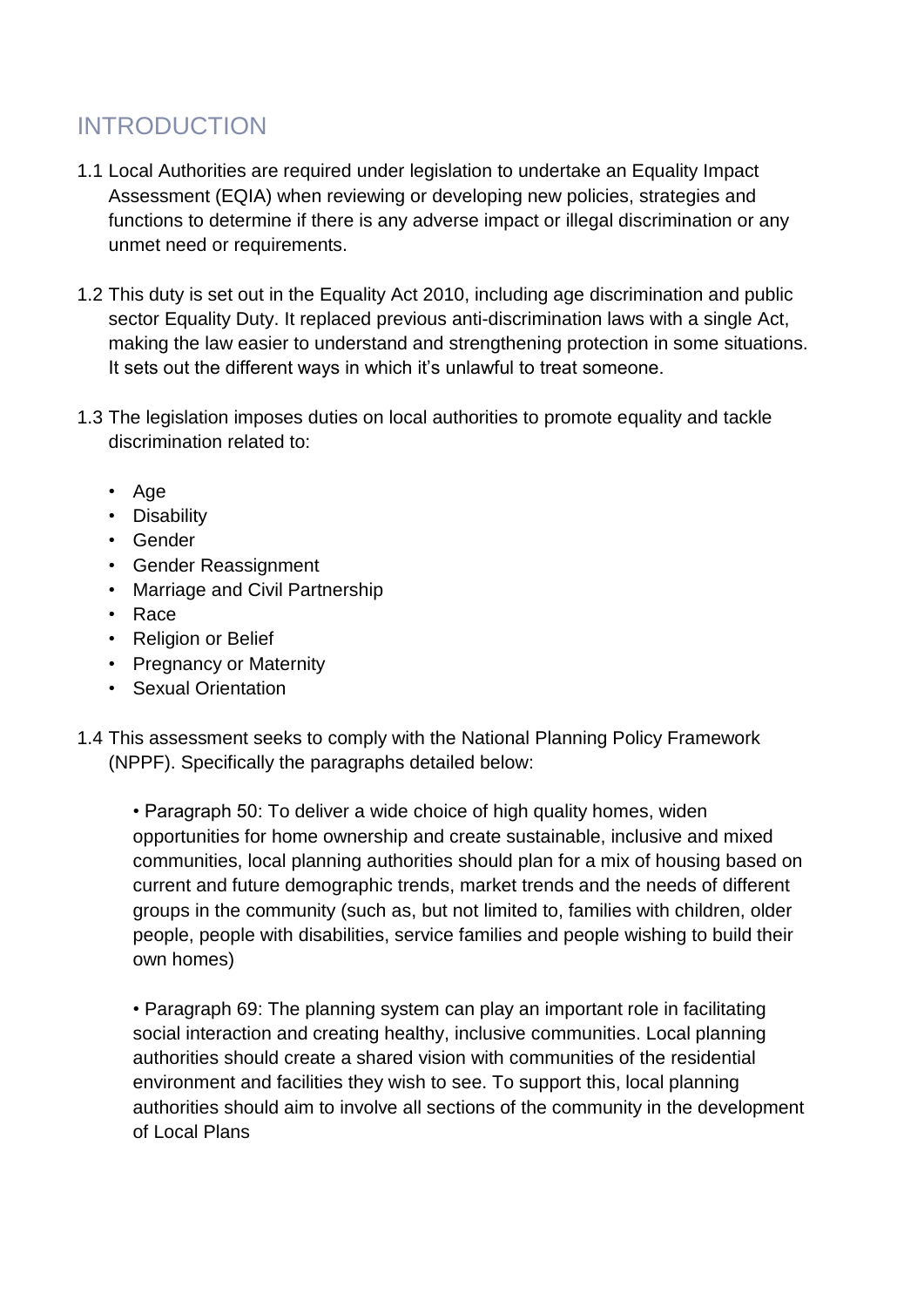• Paragraph 155. Early and meaningful engagement and collaboration with neighbourhood, local organisations and businesses is essential. A wide section of the community should be proactively engaged, so that Local Plans, as far as possible, reflect a collective vision.

## **METHODOLOGY**

- 2.1 Due to the significant impact the Local Plan will have on those living, working and visiting the Colchester Borough the council has decided to undertake a comprehensive approach to the EqIA for the Local Plan. As such the EqIA deviates from the council's standardised approach. This has also been necessary to be compliant with the relevant sections of the NPPF highlighted in paragraph 1.4.
- 2.2 Section one of the appraisal, shown in the first part of appendix one asks how the Local Plan performs against 11 key questions that have been created. Theses 11 questions are considered to relate well to the 16 objectives of the Local Plan, viewable on page 62 of the Local Plan.
- 2.3 The method of rating in relation to the perceived likely impact of the Local Plan and parts of the Plan is detailed further in paragraph 3.7. The indicators uses by the council to illustrate the ratings for the Local Plan have been chosen as they are considered to be a clear and logical representation as to the likely impact of the Local Plan, or any policy within the plan.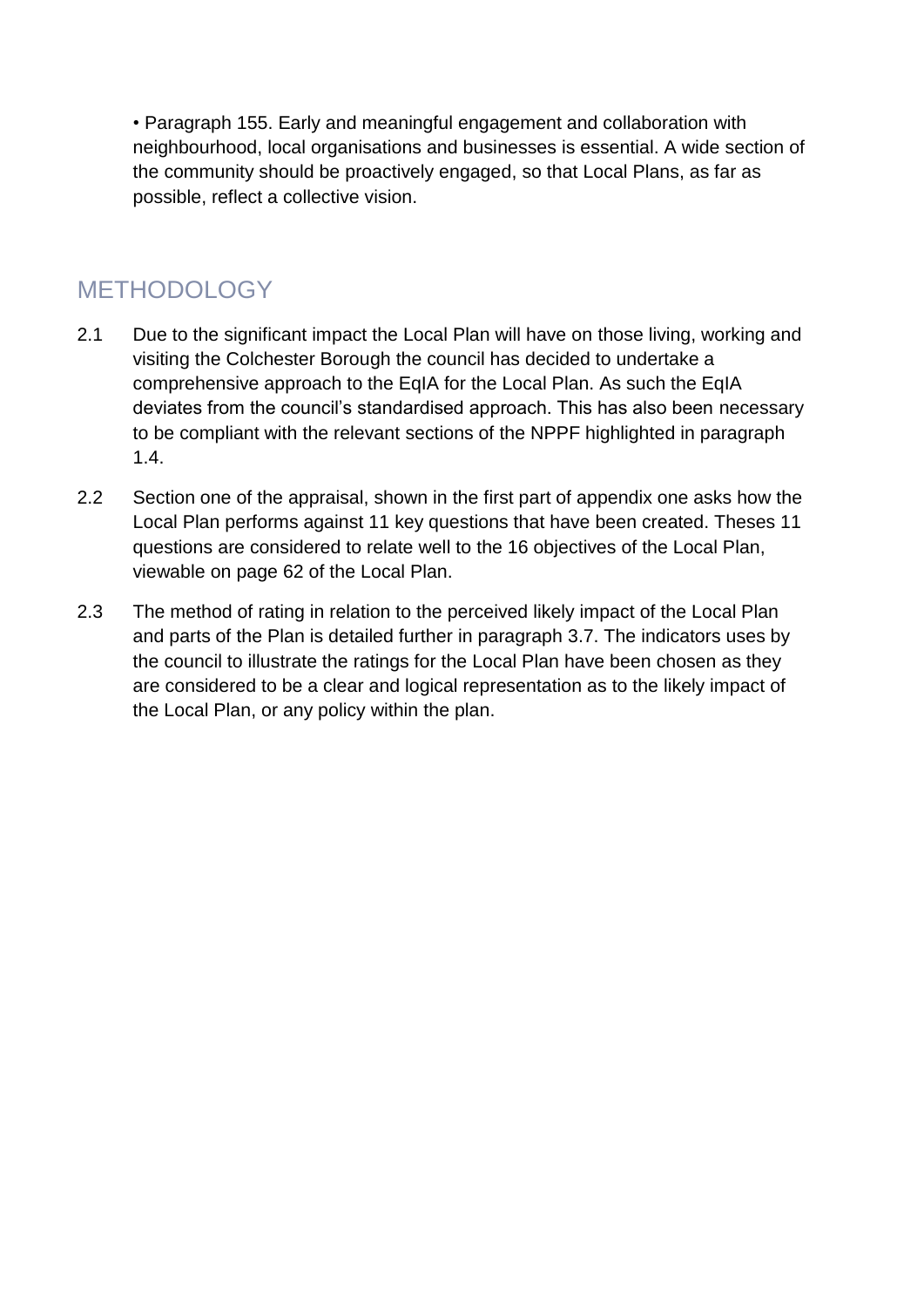# INTIAL SCREENING

| Name of policy, strategy or<br>function being assessed            | Local Plan<br>(publication draft)                                                                   |
|-------------------------------------------------------------------|-----------------------------------------------------------------------------------------------------|
| Is this a new or existing Policy,<br><b>Strategy or Function?</b> | New – Replaces the Local Plan Focused Review 2014, Adopted<br>Local Plan 2001 - 2023, Core Strategy |
| Service area                                                      | <b>Planning Policy</b>                                                                              |
| <b>Additional screening</b>                                       | <b>Equality and Safeguarding Department</b>                                                         |
| Date                                                              | June 2017                                                                                           |

#### **What is the main purpose of the Policy, Strategy or Function?**

- 3.1 The Local Plan is a long term strategy for the development that will take place within the Colchester Borough. The plan will replace The Local Plan Focused Review 2014, the adopted Local Plan 2001 to 2013 and the Cores Strategy 2008. The National Planning Policy Framework (NPPF) requires local planning authorities to plan positively and significantly boost the number of new homes being built. The Local Plan will include development management policies and key objectives and sites allocated for development within the Borough.
- 3.2 During the preparation of the Local Plan there have been formal stages of public consultation this includes so far consultation on the:
	- Issues and Scoping (6 weeks)
	- Preferred Options Consultation (8 weeks)
- 3.3 The public consultations have been carried out in accordance with the Statement of Community Involvement and at each stage the Council has sought feedback from public and key consultees on the emerging Local Plan to help guide its development.2.4 The Local Plan will be subjected to the final formal stage of public consultation for 6 weeks in from the 16<sup>th</sup> of June through to the 11<sup>th</sup> of August prior to submission to the planning inspectorate.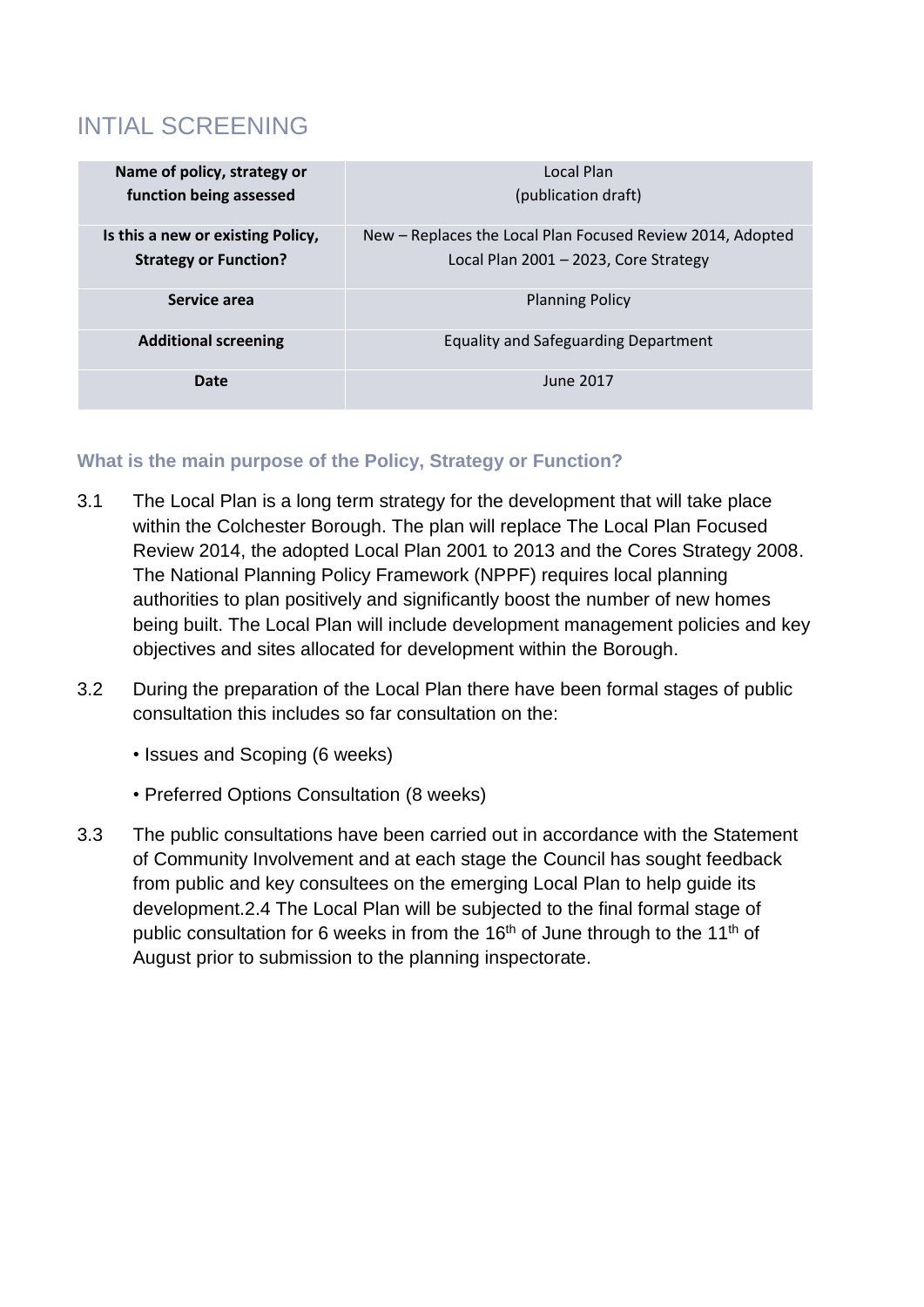#### **Who are you delivering your service to/who will be affected by the Strategy, Policy or Function?**

- 3.4 All those who engage with the planning system and require planning guidance and advice. The main stakeholders for both documents include:
	- Private individuals/residents of the Colchester Borough
	- Developers/landowners
	- Local organisations and agencies
	- Community and interest groups
	- Town and Parish Councils and Neighbourhood Forums
	- Neighbouring Authorities
	- Existing communities
	- Service providers
	- Local businesses/employers
	- All protected groups that live, work and travel to the District will be affected by the Local Plan
- 3.5 As stated in 2.2 and 2.3 the Local Plan is subject to various formal stages of consultation where members of the public have been invited to comment on the proposals in Local Plan at consultation events, newsletters, questionnaires and email. Organisations that represent the interest of various equality groups have also been consulted throughout these stages of consultation (please see Appendix 2). Individuals from all protected groups are also able to submit comments in relation to equality issues as individuals.
- 3.6 For the publication draft submission consultation we will use a range of methods to inform the public and organisations (including various equality groups) including notifications by letter, email, newsletter and advertising of the events within the local press and on the council website. Following this public consultation period, the submission Local Plan, together with all the comments and responses received will be sent to a Government Planning Inspector. The Planning Inspectorate at a Public Hearing will then be required to determine whether or not the Local Plan is sound and legally compliant.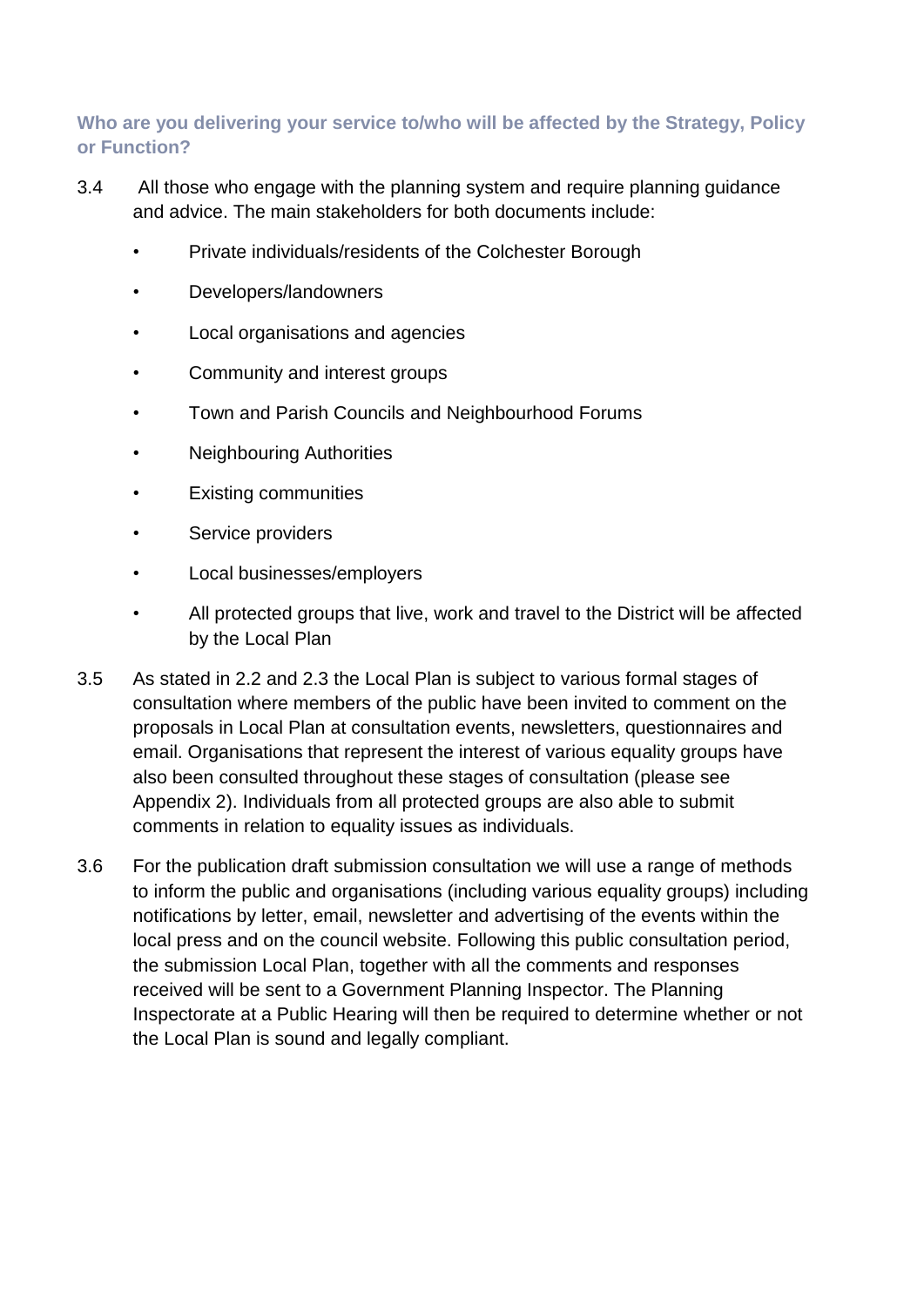#### **Detailed appraisal of the Publication Draft Local Plan**

3.7 The table below indicates the symbols that are used in the appraisal of the draft Local Plan; whether the Local Plan is taken as a whole or on a policy by policy basis. Significantly a positive or negative effect is only noted where this is more so for the protected group than for the wider community. Please see appendix one for the full appraisal tables that consider the impact of the Local Plan in relation to equality issues as a whole and on a policy by policy basis.

|             | Key                                                                                     |  |  |  |  |  |  |  |  |
|-------------|-----------------------------------------------------------------------------------------|--|--|--|--|--|--|--|--|
| $^{\rm ++}$ | The Local Plan is likely to have significant positive effect upon the protected group   |  |  |  |  |  |  |  |  |
|             | The Local Plan is likely to have positive effect or no to prejudice the protected group |  |  |  |  |  |  |  |  |
|             | The forward slash denotes a mixed effect upon the protected group                       |  |  |  |  |  |  |  |  |
| 0           | The Local Plan is considered to have a neutral effect.                                  |  |  |  |  |  |  |  |  |
|             | The Local Plan could have a negative effect upon a protected group                      |  |  |  |  |  |  |  |  |
|             | The Local Plan could have a significant negative effect upon a protected group          |  |  |  |  |  |  |  |  |

#### **Monitoring and Review Arrangements**

4.0 These are as follows:

 The Annual Monitoring Report (AMR) indicators cover the number of affordable homes built, skills and economic inclusion, working age population qualified to NVQ Level 4 or higher, improving community health and the design of new buildings.

 There is also the potential in the future of using an indicator based on equality / related policy within the Annual Monitoring Report and the performance indicators once we have an established baseline for this area of work/policy.

 The use of equality impact assessments carried out at a project/planning application level locally. These could be monitored on a two yearly basis; due to the life span of the Local Plan document.

 When a review of the Braintree District Local Plan takes place, it would be appropriate to carry out an equality impact assessment, to assess any policies changes and their effects.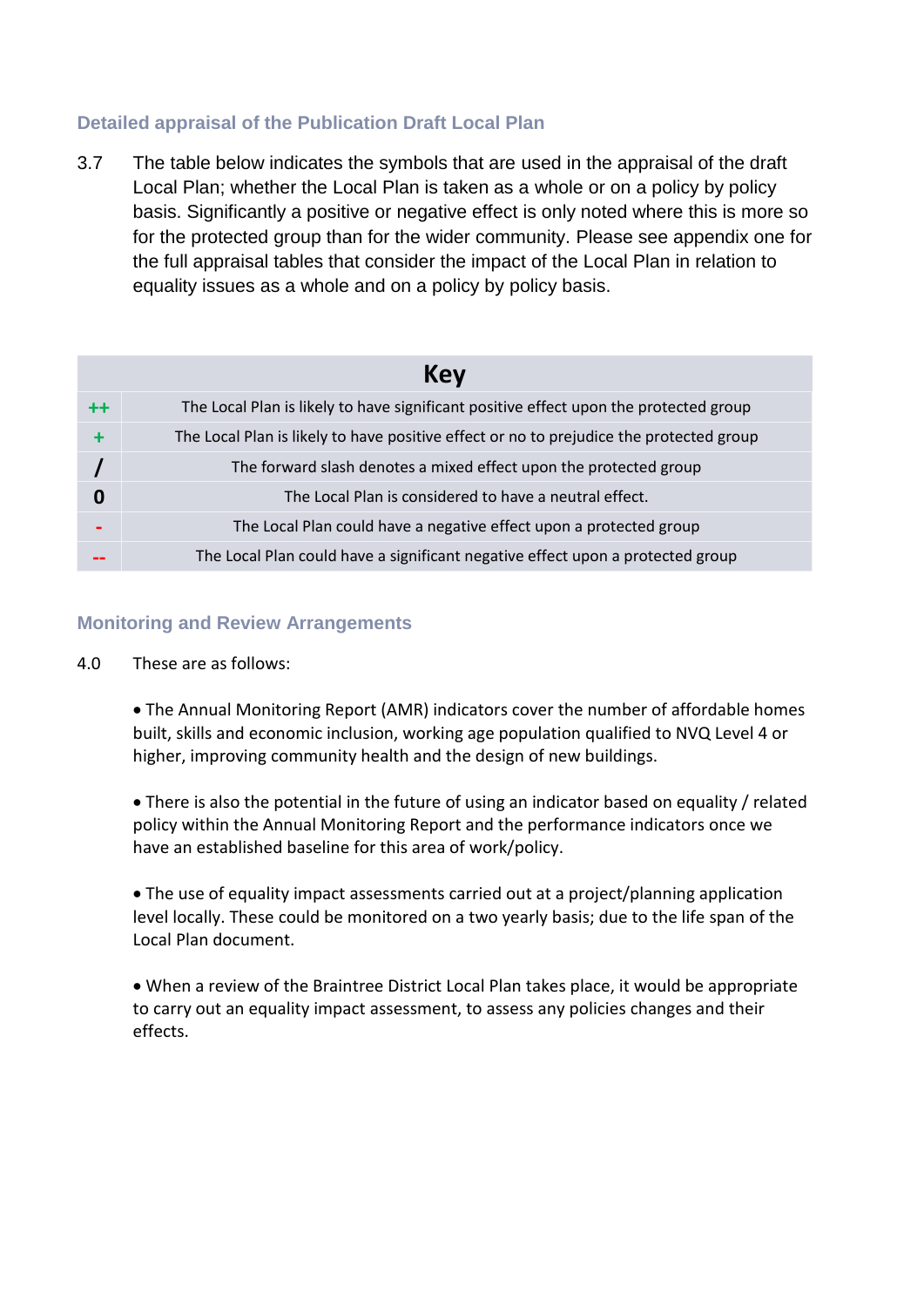#### **Summary of Findings**

- 5.0 When considering the Publication Draft Local Plan as a whole and on a policy by policy basis it has been found that the Plan does not have any significant impact upon any protected groups or their respective protected characteristics. Notably there was only one negative or positive indicator usage for the protected group Marriage and Civil Partnership for the policy specific section of the EqIA. This was lodged in relation to DM2 and this was because the policy which pertains to community facilities was deemed to have a positive effect for all groups and sections of the community and enable the ability to foster higher levels of social inclusion and cohesion through policy implementation.
- 5.1 There were some instances throughout the specific policy section of the appraisal where it was omitted that policies used in isolation could lead to a low level of regard in relation to those with lower levels of physical mobility however it can be reasonably surmised that the policies would be used in conjunction with the relevant suite of policies within the Local Plan that would mitigate any disregard in relation to the matter.
- 5.2 In conclusion it is considered through the appraisal that the Local Plan is compliant with the relevant national legislation in relation to safeguarding protected groups.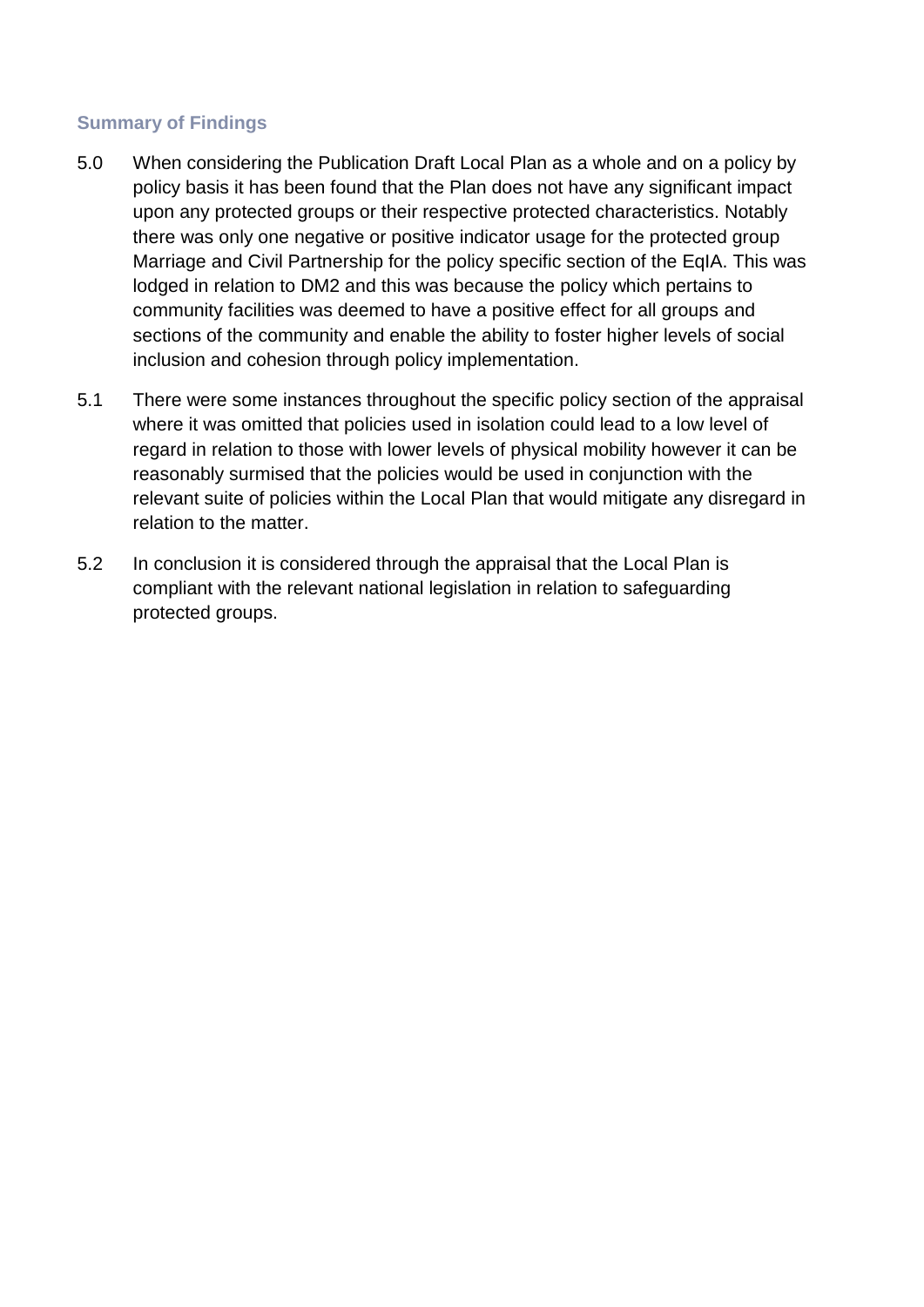



# Appendix One Tables of Appraisal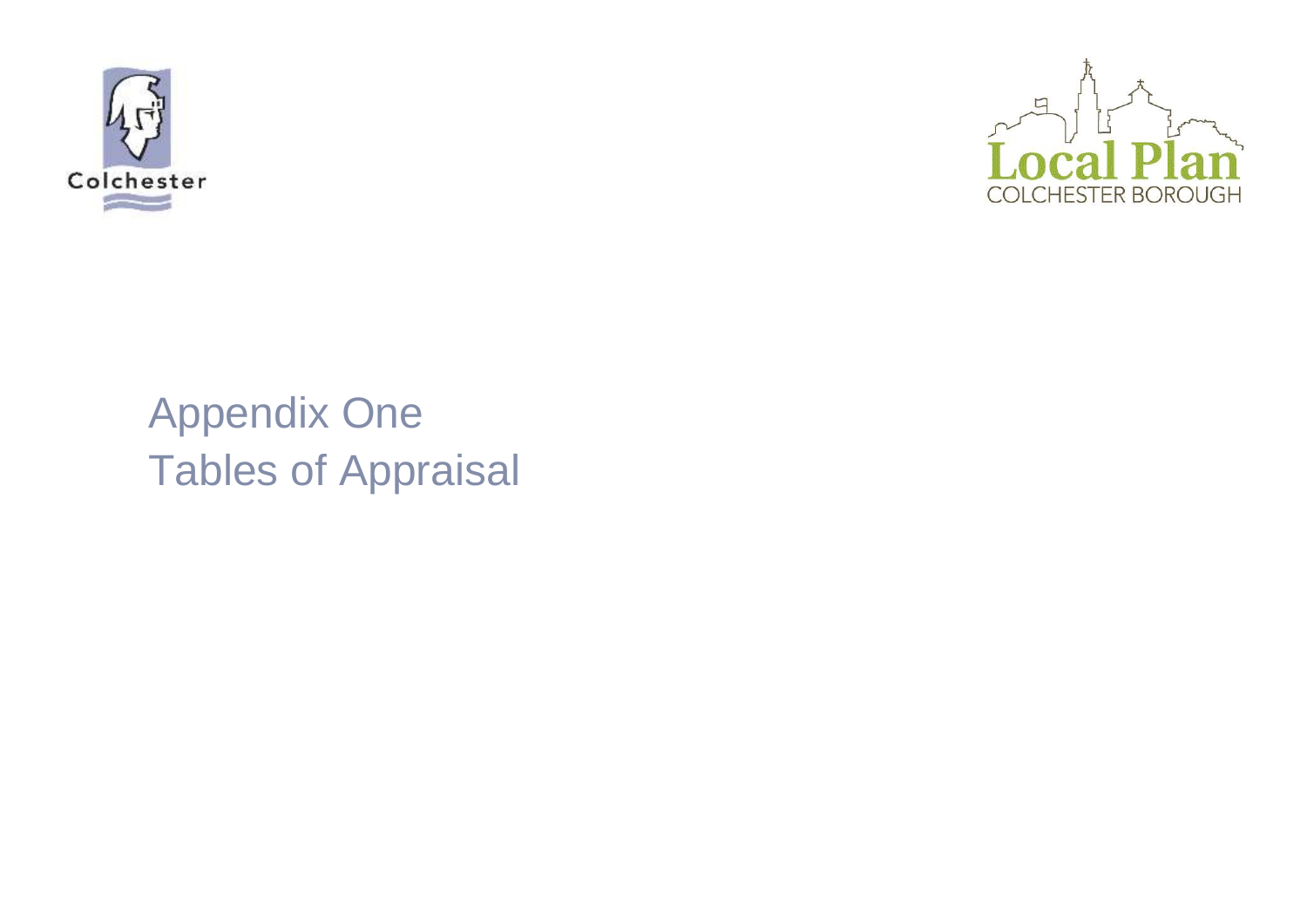#### **Assessment of the Publication Draft taken as a whole**

| <b>Does the Local Plan</b>             | From the perspective of:         |                  |                                                                                                                                                                                                                                                                                                                                                                                                                                                                                                            |                                                                   |                                                              |
|----------------------------------------|----------------------------------|------------------|------------------------------------------------------------------------------------------------------------------------------------------------------------------------------------------------------------------------------------------------------------------------------------------------------------------------------------------------------------------------------------------------------------------------------------------------------------------------------------------------------------|-------------------------------------------------------------------|--------------------------------------------------------------|
| as a whole improve                     | <b>Equality Group</b>            |                  | <b>Supporting Comments</b>                                                                                                                                                                                                                                                                                                                                                                                                                                                                                 | Evidence                                                          |                                                              |
| access to public<br>transport, promote | Age                              | 4                | The Local Plan seeks to ensure that new development is                                                                                                                                                                                                                                                                                                                                                                                                                                                     | The following policies are viewed to                              |                                                              |
| car pools, car sharing                 | Gender                           | $\boldsymbol{0}$ | sustainable and accessible to jobs and local services, retail,<br>public transport, education, healthcare, recreational facilities<br>and open space. It seeks to encourage and promote cycling and<br>walking by making these modes of transport more integrated,<br>accessible, safer to use.<br>The effects of the above would be beneficial to the elderly, the<br>young, people at home with young children and those with<br>disabilities. People living in rural communities would also<br>benefit. |                                                                   | support the question:<br>Policy SP1 Presumption in Favour of |
| and voluntary mini<br>bus service, and | Race                             | 0                |                                                                                                                                                                                                                                                                                                                                                                                                                                                                                                            | Sustainable Development                                           |                                                              |
| encourage cycling                      | Gender Reassignment              | $\mathbf{0}$     |                                                                                                                                                                                                                                                                                                                                                                                                                                                                                                            | PP1: Generic Infrastructure and<br><b>Mitigation Requirements</b> | SP4 Infrastructure and Connectivity Policy                   |
| and walking? Ensure<br>development is  | <b>Pregnancy or Maternity</b>    |                  |                                                                                                                                                                                                                                                                                                                                                                                                                                                                                                            |                                                                   |                                                              |
| located so as to                       | <b>Sexual Orientation</b>        | $\mathbf{0}$     |                                                                                                                                                                                                                                                                                                                                                                                                                                                                                                            | DM11: Gypsies, Travellers, and Travelling                         |                                                              |
| reduce reliance on<br>private car?     | Religion or Belief               | 0                |                                                                                                                                                                                                                                                                                                                                                                                                                                                                                                            |                                                                   | Showpeople<br>Policy DM21: Sustainable Access to             |
|                                        | Disability                       | ٠                | The Local Plan seeks to ensure that Gypsies and Travellers and                                                                                                                                                                                                                                                                                                                                                                                                                                             | Development                                                       |                                                              |
|                                        | Marriage or Civil<br>Partnership | $\mathbf 0$      | Travelling Showpersons sites should be located close to public<br>transport to improve accessibility to services, shops, education.                                                                                                                                                                                                                                                                                                                                                                        | Policy DM22: Parking                                              |                                                              |

*Does the Local Plan as a whole Protect, enhance and manage quality and diversity of natural environment and habitats of Colchester Borough?* From the perspective of: Equality Group **Supporting Comments** Evidence Evidence Age **+** Although the Braintree District is predominately rural, the Local Plan seeks to meet the local recreational needs of the community by identifying, protecting, enhancing and managing the natural and informal open spaces across the whole District. This therefore has benefits for those living in rural and urban communities. However, this objective has the potential to positively affect all the equality groups. The Local Plan seeks to address air/noise/light pollution, the excessive use of water and generation of waste. This objective has the potential to positively affect all the equality groups particularly those groups which may suffer health problems related to air pollution for example Asthma. The following policies are viewed to support the question: DM7: Agricultural Development and Diversification DM17: Retention of Open Space and Recreation Facilities DM18: Provision of Public Open Space DM24: Sustainable Urban Drainage Systems DM25: Renewable Energy, Water, Waste and Recycling Gender **+** Race **+** Gender Reassignment + Pregnancy or Maternity **+** Sexual Orientation **+** Religion or Belief **+** Disability **+** Marriage or Civil Partnership **+**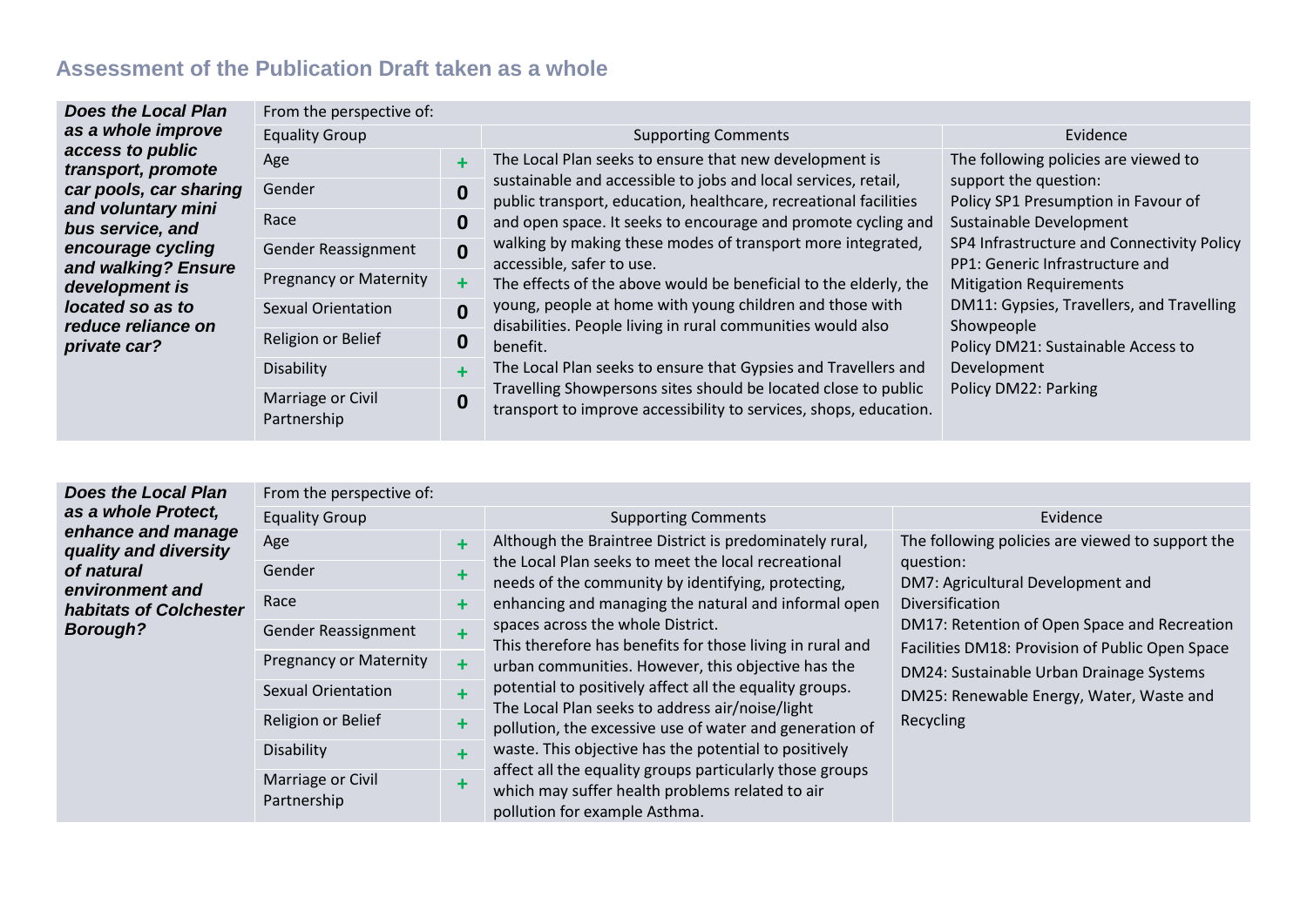| <b>Does the Local</b>                 | From the perspective of:      |           |                                                                                                                                                                                                                                                                                                                                                                                                                                                                                                                                                                                                                                                                                           |                                                                                                                    |  |
|---------------------------------------|-------------------------------|-----------|-------------------------------------------------------------------------------------------------------------------------------------------------------------------------------------------------------------------------------------------------------------------------------------------------------------------------------------------------------------------------------------------------------------------------------------------------------------------------------------------------------------------------------------------------------------------------------------------------------------------------------------------------------------------------------------------|--------------------------------------------------------------------------------------------------------------------|--|
| Plan as a whole                       | <b>Equality Group</b>         |           | <b>Supporting Comments</b>                                                                                                                                                                                                                                                                                                                                                                                                                                                                                                                                                                                                                                                                | Evidence                                                                                                           |  |
| <b>Protect and</b><br>enhance tourist | Age                           | ٠         | The protection and enhancement of tourist facilities and infrastructure could<br>potentially benefit all equality groups providing employment and recreational<br>opportunities.<br>The creation of holiday lets (conversion of rural buildings) in the rural areas<br>could positively impact on the rural communities supporting the local<br>economies. To ensure there is not a negative impact on the rural character<br>and communities it is important that holiday lets are provided in suitable<br>locations and conversions are sympathetic to the surrounding character.<br>Improving tourist facilities - provide ramps etc. to improve accessibility for<br>disabled groups. | The following policies are                                                                                         |  |
| and visitor<br>facilities and         | Gender                        | +         |                                                                                                                                                                                                                                                                                                                                                                                                                                                                                                                                                                                                                                                                                           | viewed to support the<br>question:<br>PP1: Generic Infrastructure                                                  |  |
| infrastructure?                       | Race                          | ٠         |                                                                                                                                                                                                                                                                                                                                                                                                                                                                                                                                                                                                                                                                                           |                                                                                                                    |  |
|                                       | Gender Reassignment           | $\ddot{}$ |                                                                                                                                                                                                                                                                                                                                                                                                                                                                                                                                                                                                                                                                                           | and Mitigation<br>Requirements<br>DM5:                                                                             |  |
|                                       | <b>Pregnancy or Maternity</b> | +         |                                                                                                                                                                                                                                                                                                                                                                                                                                                                                                                                                                                                                                                                                           | Tourism, Leisure, Culture<br>and Heritage<br>DM6:<br>Economic Development in<br>Rural Areas and the<br>Countryside |  |
|                                       | <b>Sexual Orientation</b>     | $\ddot{}$ |                                                                                                                                                                                                                                                                                                                                                                                                                                                                                                                                                                                                                                                                                           |                                                                                                                    |  |
|                                       | Religion or Belief            | ٠         |                                                                                                                                                                                                                                                                                                                                                                                                                                                                                                                                                                                                                                                                                           |                                                                                                                    |  |
|                                       | Disability                    | ٠         |                                                                                                                                                                                                                                                                                                                                                                                                                                                                                                                                                                                                                                                                                           |                                                                                                                    |  |
|                                       | Marriage or Civil Partnership | $\ddot{}$ |                                                                                                                                                                                                                                                                                                                                                                                                                                                                                                                                                                                                                                                                                           |                                                                                                                    |  |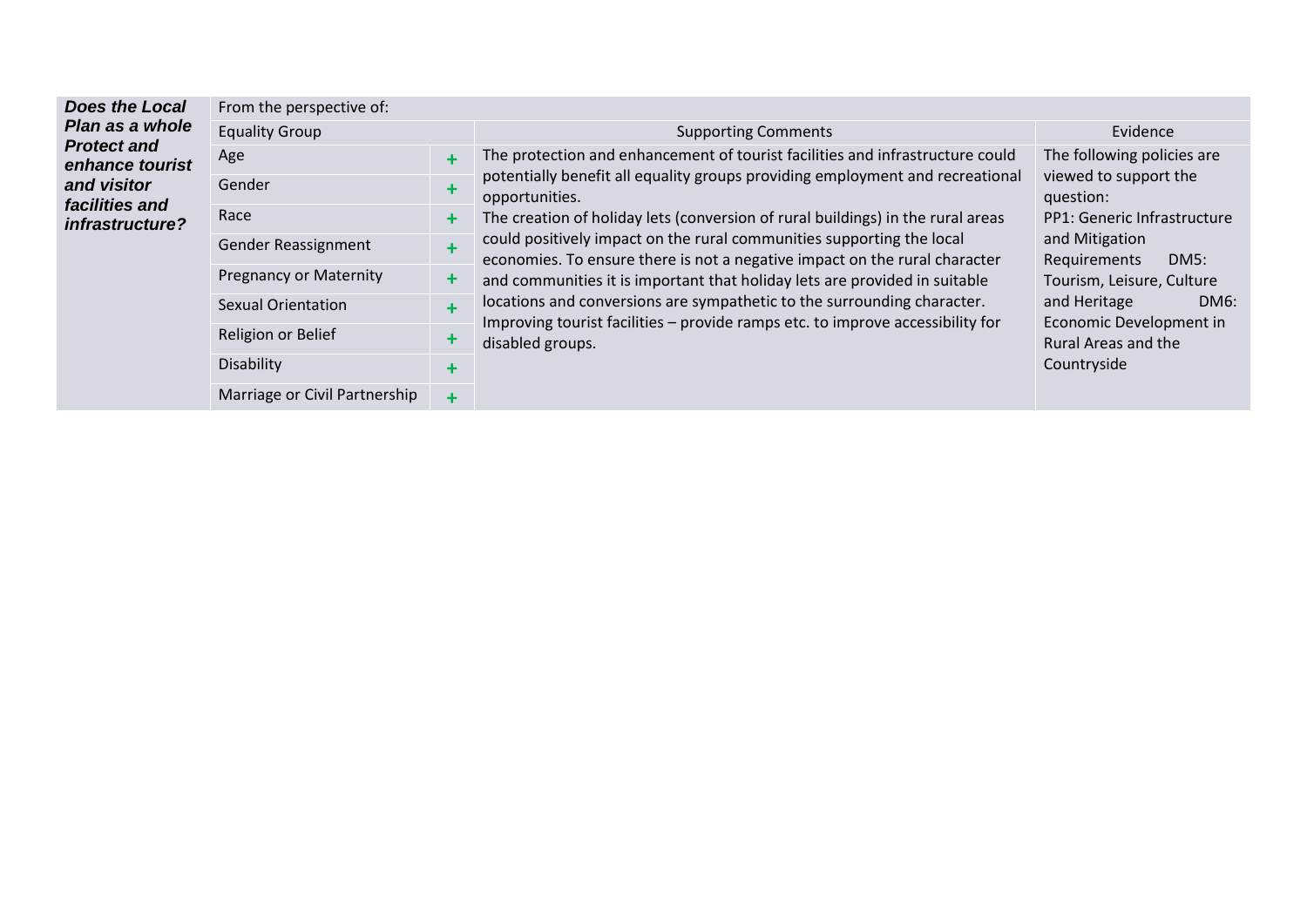| Does the Local                           | From the view point of:       |            |                                                                                                                                                                                                                                                                                                                                                                                                                                                                                                                                                                                                                                                                                   |                                                                                                                                                            |  |  |
|------------------------------------------|-------------------------------|------------|-----------------------------------------------------------------------------------------------------------------------------------------------------------------------------------------------------------------------------------------------------------------------------------------------------------------------------------------------------------------------------------------------------------------------------------------------------------------------------------------------------------------------------------------------------------------------------------------------------------------------------------------------------------------------------------|------------------------------------------------------------------------------------------------------------------------------------------------------------|--|--|
| Plan as a whole                          | <b>Equality Group</b>         |            | <b>Supporting Comments</b>                                                                                                                                                                                                                                                                                                                                                                                                                                                                                                                                                                                                                                                        | Evidence                                                                                                                                                   |  |  |
| <b>Diversify and</b><br>strengthen rural | Age                           | $\ddot{}$  | The Braintree District is predominately rural. The Local Plan supports the rural<br>economy by encouraging and facilitating developments that give priority to                                                                                                                                                                                                                                                                                                                                                                                                                                                                                                                    | The following policies are<br>viewed to support the                                                                                                        |  |  |
| economy?                                 | Gender                        | ╋          | reuse of suitable previously developed land or buildings.                                                                                                                                                                                                                                                                                                                                                                                                                                                                                                                                                                                                                         | question:                                                                                                                                                  |  |  |
|                                          | Race                          | $\ddot{}$  | The Local Plan seeks to help towards the promotion and viability of local<br>farming enterprises, and diversification of agriculture and recreational uses<br>appropriate to countryside. This will benefit the rural communities, providing<br>local jobs and reduces the need for people to travel.<br>It could be argued that this potentially adversely affects those in urban areas,<br>because as the rural economy is strengthened the urban economy is<br>neglected.<br>Disabled groups may benefit from local employment opportunities in rural<br>areas as it reduces need to travel to jobs.<br>The Local Plan seeks to encourage expansion of broadband provision and | PP1: Generic Infrastructure<br>and Mitigation                                                                                                              |  |  |
|                                          | Gender Reassignment           | $\ddot{}$  |                                                                                                                                                                                                                                                                                                                                                                                                                                                                                                                                                                                                                                                                                   | Requirements<br><b>DM5:</b>                                                                                                                                |  |  |
|                                          | <b>Pregnancy or Maternity</b> | ╋          |                                                                                                                                                                                                                                                                                                                                                                                                                                                                                                                                                                                                                                                                                   | Tourism, Leisure, Culture<br>and Heritage<br>DM6:<br>Economic Development in<br>Rural Areas and the<br>Countryside<br>DM7: Agricultural<br>Development and |  |  |
|                                          | <b>Sexual Orientation</b>     | $\ddagger$ |                                                                                                                                                                                                                                                                                                                                                                                                                                                                                                                                                                                                                                                                                   |                                                                                                                                                            |  |  |
|                                          | Religion or Belief            | ╋          |                                                                                                                                                                                                                                                                                                                                                                                                                                                                                                                                                                                                                                                                                   |                                                                                                                                                            |  |  |
|                                          | <b>Disability</b>             | $\ddot{}$  |                                                                                                                                                                                                                                                                                                                                                                                                                                                                                                                                                                                                                                                                                   |                                                                                                                                                            |  |  |
|                                          | Marriage or Civil Partnership | $\ddagger$ | appropriate home working. Improved internet accessibility will inevitably<br>benefit those in rural areas, and those who may not have internet improving<br>social inclusion.                                                                                                                                                                                                                                                                                                                                                                                                                                                                                                     | <b>Diversification</b>                                                                                                                                     |  |  |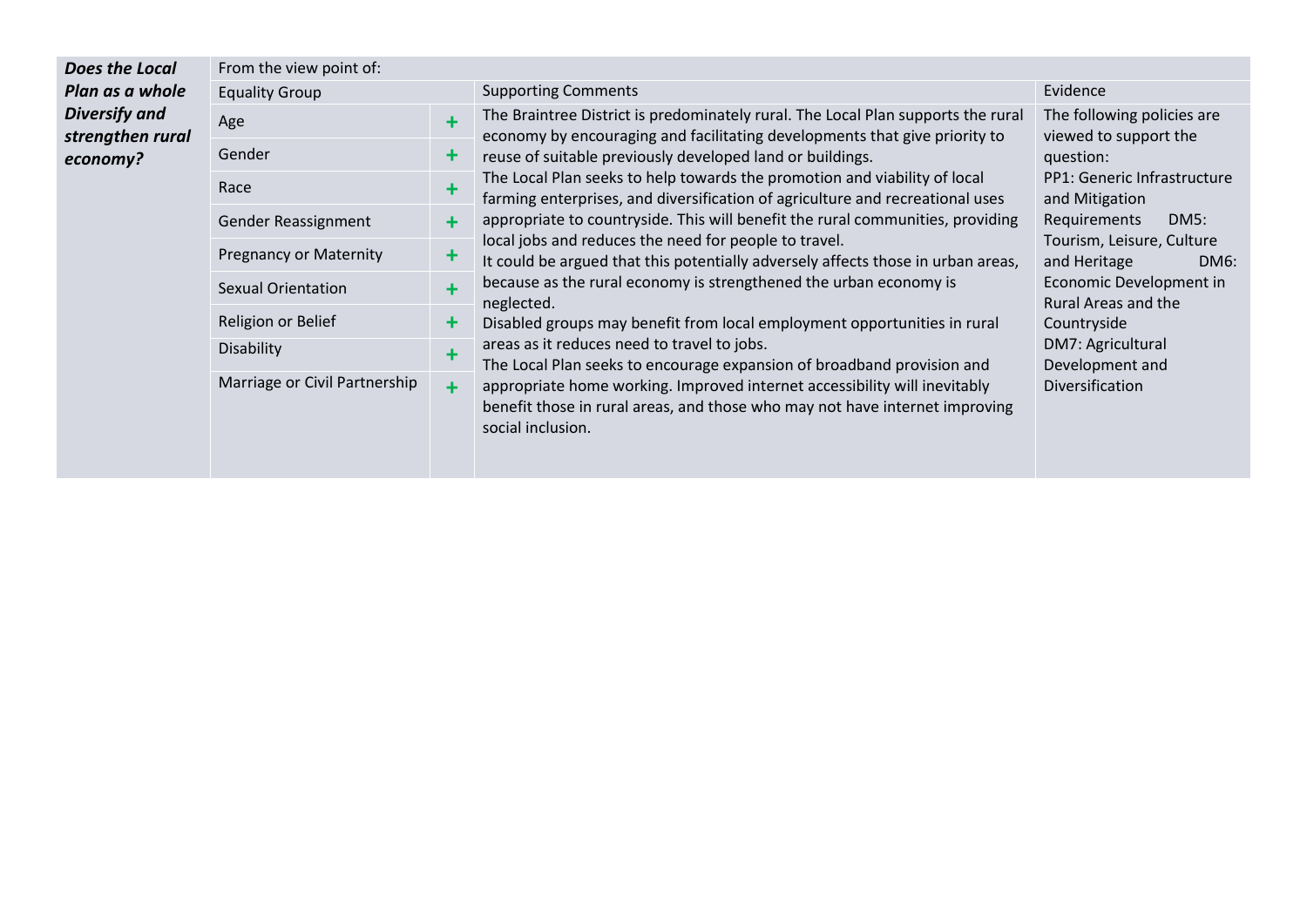| Does the Local Plan                | From the view point of:       |     |                                                                                                                                                                                                                                                                                                                                                              |                                                                                                                                                                                                                                                                             |  |  |
|------------------------------------|-------------------------------|-----|--------------------------------------------------------------------------------------------------------------------------------------------------------------------------------------------------------------------------------------------------------------------------------------------------------------------------------------------------------------|-----------------------------------------------------------------------------------------------------------------------------------------------------------------------------------------------------------------------------------------------------------------------------|--|--|
| as whole Improve                   | <b>Equality Group</b>         |     | <b>Supporting Comments</b>                                                                                                                                                                                                                                                                                                                                   | Evidence                                                                                                                                                                                                                                                                    |  |  |
| employment<br>opportunities in the | Age                           |     | The Local Plan broadens<br>opportunities for business and                                                                                                                                                                                                                                                                                                    | The following policies are viewed to support the question:<br>Policy SP3 Providing for Employment                                                                                                                                                                           |  |  |
| <b>Colchester Borough?</b>         | Gender                        |     | secures delivery of employment                                                                                                                                                                                                                                                                                                                               | Policy SP4 Infrastructure and Connectivity                                                                                                                                                                                                                                  |  |  |
|                                    | Race                          |     | land in the District. This could<br>positively impact on all equality                                                                                                                                                                                                                                                                                        | Policy SP7 Development and Delivery of New Garden Communities<br>in Essex                                                                                                                                                                                                   |  |  |
|                                    | Gender Reassignment           | $+$ | groups improving accessibility to                                                                                                                                                                                                                                                                                                                            | Policy SP8 East Colchester/West Tendring New Garden Community                                                                                                                                                                                                               |  |  |
|                                    | <b>Pregnancy or Maternity</b> |     | employment opportunities and<br>supporting the economy of the<br>Braintree District as a whole.<br>The Local Plan seeks a flexible<br>and broadly skilled workforce to<br>support the economy. This could<br>assist those people who would<br>benefit from flexible working<br>conditions including parents with<br>children, retired persons and<br>carers. | Policy SP9 West of Colchester/East of Braintree New Garden<br>Community                                                                                                                                                                                                     |  |  |
|                                    | <b>Sexual Orientation</b>     |     |                                                                                                                                                                                                                                                                                                                                                              | Policy SP10 West of Braintree New Garden Community<br>SG3: Economic Growth Provision<br>SG4: Local Economic Areas                                                                                                                                                           |  |  |
|                                    | Religion or Belief            |     |                                                                                                                                                                                                                                                                                                                                                              |                                                                                                                                                                                                                                                                             |  |  |
|                                    | Disability                    | 4   |                                                                                                                                                                                                                                                                                                                                                              | NC1: North Colchester and Severalls Strategic Economic Area<br>EC1: Knowledge Gateway and University of Essex Strategic Economic                                                                                                                                            |  |  |
|                                    | Marriage or Civil Partnership | $+$ |                                                                                                                                                                                                                                                                                                                                                              | Area<br>WC1: Stanway Strategic Economic Area<br>PP1: Generic Infrastructure and Mitigation Requirements<br>DM5: Tourism, Leisure, Culture and Heritage<br>DM6: Economic Development in Rural Areas and the Countryside<br>DM7: Agricultural Development and Diversification |  |  |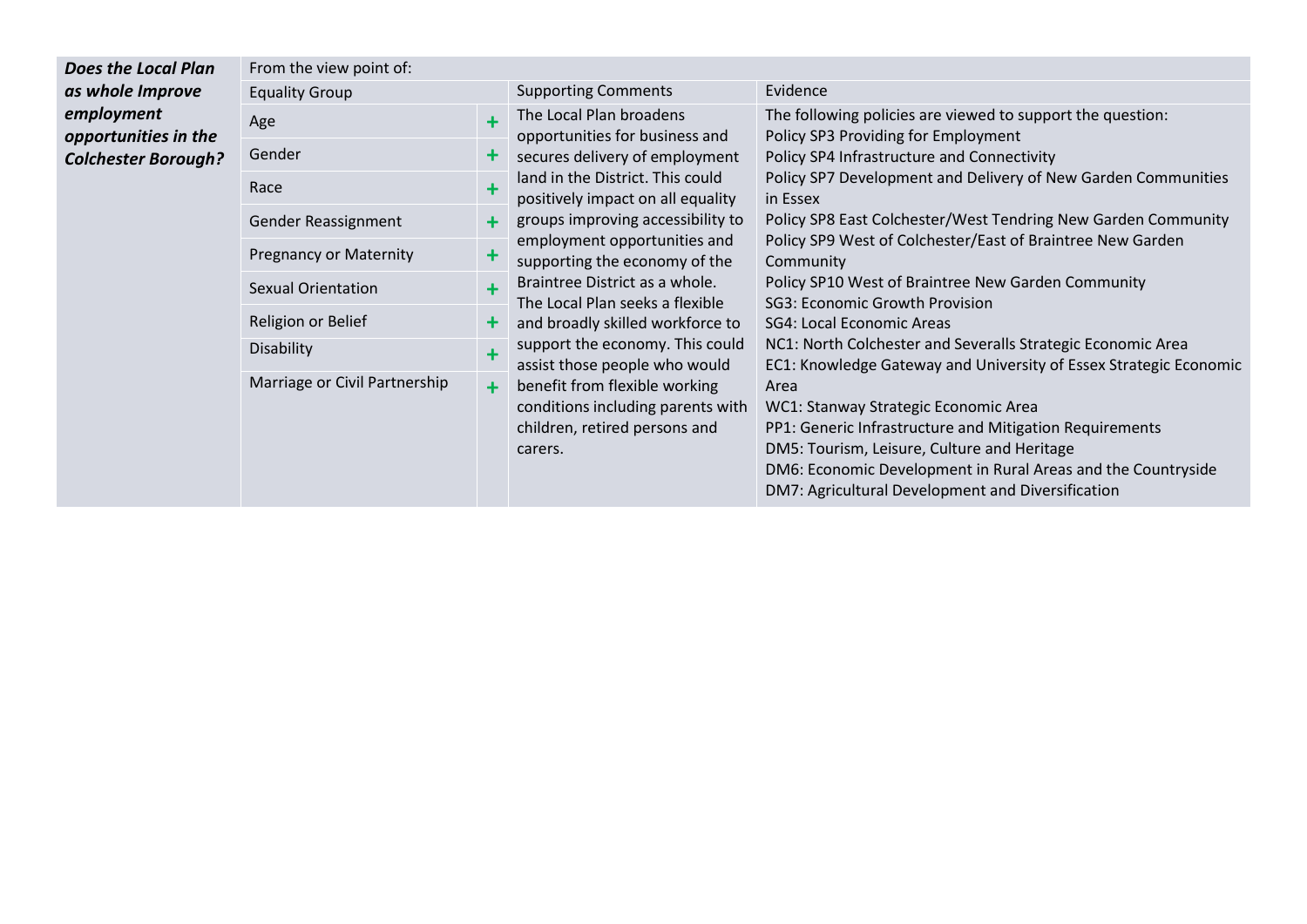| <b>Does the Local Plan</b>                     | From the view point of:          |                                                                                                               |                                                                                                                                                                                                                                                                                                                                                                                                                                                                                                                                                                                                                                                                                                                                                                                                    |                                                                |                                      |
|------------------------------------------------|----------------------------------|---------------------------------------------------------------------------------------------------------------|----------------------------------------------------------------------------------------------------------------------------------------------------------------------------------------------------------------------------------------------------------------------------------------------------------------------------------------------------------------------------------------------------------------------------------------------------------------------------------------------------------------------------------------------------------------------------------------------------------------------------------------------------------------------------------------------------------------------------------------------------------------------------------------------------|----------------------------------------------------------------|--------------------------------------|
| as a whole Provide                             | <b>Equality Group</b>            |                                                                                                               | <b>Supporting Comments</b>                                                                                                                                                                                                                                                                                                                                                                                                                                                                                                                                                                                                                                                                                                                                                                         | Evidence                                                       |                                      |
| affordable<br>housing?                         | Age                              |                                                                                                               | The Strategic Housing Market Assessment which forms part of the<br>evidence base for the Local Plan confirms the need for more affordable<br>support the question:<br>housing in the Braintree District.<br>The provision of affordable housing could benefit younger people<br>(unable to access to private ownership), elderly, those on low incomes,<br><b>Travelling Showpeople</b><br>people with disabilities and key workers.<br>The location of affordable housing is an important factor. The Local Plan<br>seeks to ensure they are located in close proximity to local services.<br>The Local Plan also includes the use of exception site policies for<br>affordable housing to meet particular local needs in small villages this<br>could benefit and support the rural communities. | 0<br>DM8: Affordable Housing<br>DM11: Gypsies, Travellers, and | The following policies are viewed to |
| Provide sites in                               | Gender                           |                                                                                                               |                                                                                                                                                                                                                                                                                                                                                                                                                                                                                                                                                                                                                                                                                                                                                                                                    |                                                                |                                      |
| suitable locations to<br>cater for gypsies and | Race                             | $\ddot{}$                                                                                                     |                                                                                                                                                                                                                                                                                                                                                                                                                                                                                                                                                                                                                                                                                                                                                                                                    |                                                                |                                      |
| travellers and                                 | Gender Reassignment              | $\bf{0}$                                                                                                      |                                                                                                                                                                                                                                                                                                                                                                                                                                                                                                                                                                                                                                                                                                                                                                                                    | DM14: Rural Workers' Housing                                   |                                      |
| travelling show<br>people?                     | <b>Pregnancy or Maternity</b>    | $\boldsymbol{0}$                                                                                              |                                                                                                                                                                                                                                                                                                                                                                                                                                                                                                                                                                                                                                                                                                                                                                                                    |                                                                |                                      |
|                                                | Sexual Orientation               | $\mathbf 0$                                                                                                   |                                                                                                                                                                                                                                                                                                                                                                                                                                                                                                                                                                                                                                                                                                                                                                                                    |                                                                |                                      |
|                                                | Religion or Belief               | $\bf{0}$                                                                                                      |                                                                                                                                                                                                                                                                                                                                                                                                                                                                                                                                                                                                                                                                                                                                                                                                    |                                                                |                                      |
|                                                | Disability<br>٠                  | The Local also seeks to provide suitable accommodation for Gypsies,<br>Travellers and Travelling Showpersons. |                                                                                                                                                                                                                                                                                                                                                                                                                                                                                                                                                                                                                                                                                                                                                                                                    |                                                                |                                      |
|                                                | Marriage or Civil<br>Partnership | ╋                                                                                                             |                                                                                                                                                                                                                                                                                                                                                                                                                                                                                                                                                                                                                                                                                                                                                                                                    |                                                                |                                      |

| <b>Does the Local Plan</b>                   | From the view point of:          |                      |                                                                                                                                                                                                                                                                                                                                                                                                                                                                                                                                                                                                                                                                                                                                                                                    |                                                                                                                                                                                                                                     |  |
|----------------------------------------------|----------------------------------|----------------------|------------------------------------------------------------------------------------------------------------------------------------------------------------------------------------------------------------------------------------------------------------------------------------------------------------------------------------------------------------------------------------------------------------------------------------------------------------------------------------------------------------------------------------------------------------------------------------------------------------------------------------------------------------------------------------------------------------------------------------------------------------------------------------|-------------------------------------------------------------------------------------------------------------------------------------------------------------------------------------------------------------------------------------|--|
| as a whole Ensure                            | <b>Equality Group</b>            |                      | <b>Supporting Comments</b>                                                                                                                                                                                                                                                                                                                                                                                                                                                                                                                                                                                                                                                                                                                                                         | Evidence                                                                                                                                                                                                                            |  |
| that the services<br>and facilities          | Age                              | ÷                    | The Local Plan seeks to ensure the Council works in partnership with<br>partners, service delivery organisations and development industry to ensure                                                                                                                                                                                                                                                                                                                                                                                                                                                                                                                                                                                                                                | The following policies are<br>viewed to support the                                                                                                                                                                                 |  |
| required meet the                            | Gender                           | ÷                    | that services and facilities required to provide for the future needs of the<br>community are delivered in a timely, efficient and effective manner. This<br>could potentially positively benefit all the equality groups.<br>The Local Plan seeks to ensure that in the rural area, services and facilities<br>will be supported, developed and located to meet the defined needs of each<br>settlement, and immediate local area. The loss or reduction of existing<br>services and facilities will be resisted unless they are no longer viable or<br>satisfactory alternatives are available.<br>This could benefit those living in rural communities, the elderly, disabled who<br>use their local facilities and services such as post offices, public houses, shops<br>etc. | question:<br><b>DM2: Community Facilities</b><br><b>DM3: Education Provision</b><br><b>DM4: Sports Provision</b><br>DM17: Retention of Open<br>Space and Recreation<br><b>Facilities</b><br>DM18: Provision of Public<br>Open Space |  |
| future needs of the<br>community             | Race                             |                      |                                                                                                                                                                                                                                                                                                                                                                                                                                                                                                                                                                                                                                                                                                                                                                                    |                                                                                                                                                                                                                                     |  |
| (including health,                           | Gender Reassignment              | $\ddot{\phantom{1}}$ |                                                                                                                                                                                                                                                                                                                                                                                                                                                                                                                                                                                                                                                                                                                                                                                    |                                                                                                                                                                                                                                     |  |
| education, policing,<br>sport, the arts, and | <b>Pregnancy or Maternity</b>    | $\ddot{\phantom{1}}$ |                                                                                                                                                                                                                                                                                                                                                                                                                                                                                                                                                                                                                                                                                                                                                                                    |                                                                                                                                                                                                                                     |  |
| local community                              | <b>Sexual Orientation</b>        | ÷                    |                                                                                                                                                                                                                                                                                                                                                                                                                                                                                                                                                                                                                                                                                                                                                                                    |                                                                                                                                                                                                                                     |  |
| facilities)?                                 | Religion or Belief               | $\ddot{\phantom{1}}$ |                                                                                                                                                                                                                                                                                                                                                                                                                                                                                                                                                                                                                                                                                                                                                                                    |                                                                                                                                                                                                                                     |  |
|                                              | Disability                       | ٠                    |                                                                                                                                                                                                                                                                                                                                                                                                                                                                                                                                                                                                                                                                                                                                                                                    |                                                                                                                                                                                                                                     |  |
|                                              | Marriage or Civil<br>Partnership | ٠                    |                                                                                                                                                                                                                                                                                                                                                                                                                                                                                                                                                                                                                                                                                                                                                                                    |                                                                                                                                                                                                                                     |  |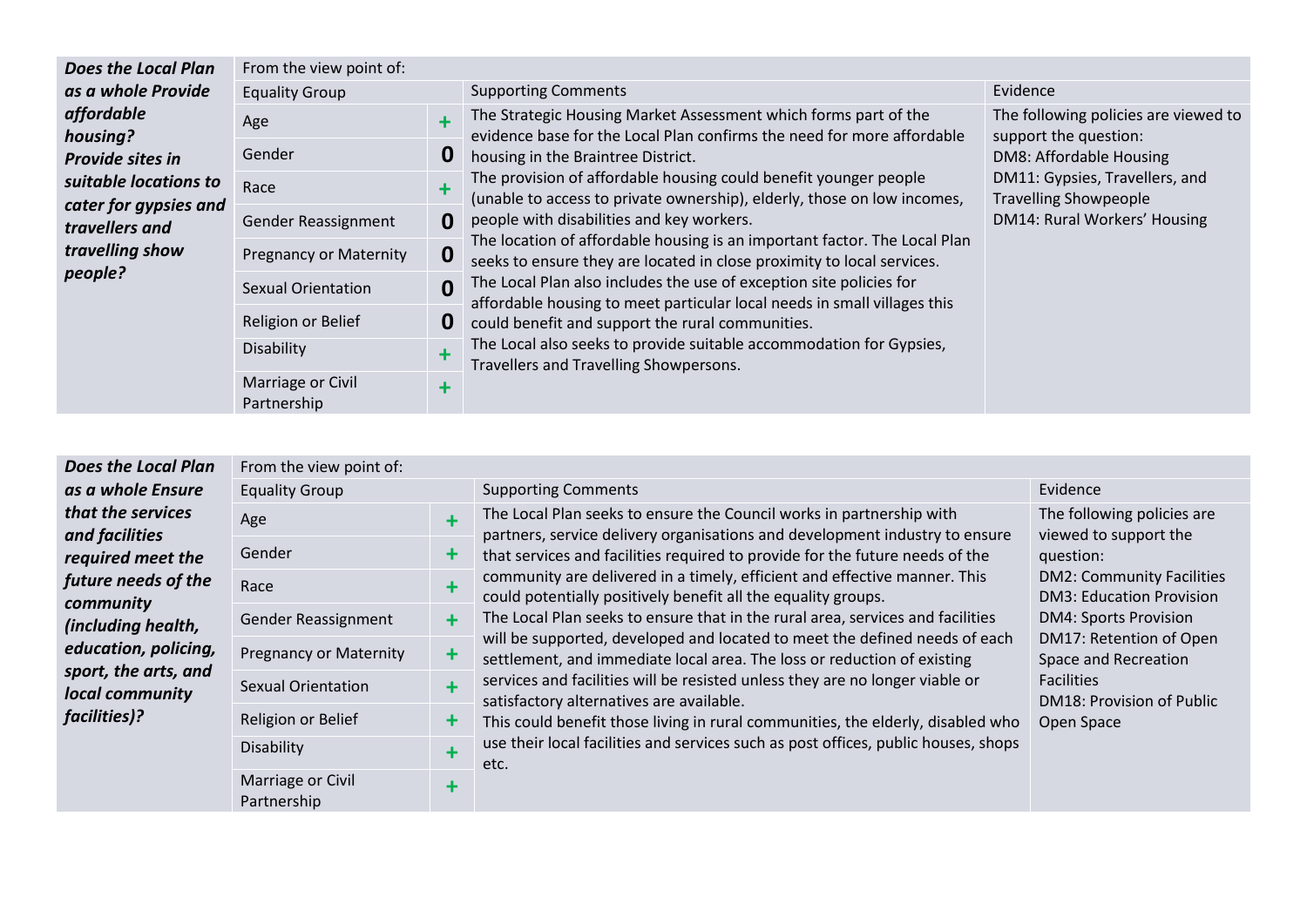| <b>Does the Local Plan</b>     | From the view point of:          |              |                                                                                                                                                                                                                                                                                                                                                                                                                                                                                                                                                                                                                                                                                                                                                                                                                                                                                                                             |                                                               |                              |
|--------------------------------|----------------------------------|--------------|-----------------------------------------------------------------------------------------------------------------------------------------------------------------------------------------------------------------------------------------------------------------------------------------------------------------------------------------------------------------------------------------------------------------------------------------------------------------------------------------------------------------------------------------------------------------------------------------------------------------------------------------------------------------------------------------------------------------------------------------------------------------------------------------------------------------------------------------------------------------------------------------------------------------------------|---------------------------------------------------------------|------------------------------|
| improve health, and            | <b>Equality Group</b>            |              | <b>Supporting Comments</b>                                                                                                                                                                                                                                                                                                                                                                                                                                                                                                                                                                                                                                                                                                                                                                                                                                                                                                  | Evidence                                                      |                              |
| promote healthy<br>lifestyles? | Age                              |              | The Local Plan promotes cycle and pedestrian links this could<br>encourage a healthier lifestyle and reduce reliance on the private<br>modes of transport, reducing carbon emissions. Elderly people,<br>young children and those with particular illnesses may particular<br>benefit from better air quality. Providing cycle/pedestrian routes to<br>schools may also assist in reducing obesity in school age children.<br>The Local Plan promotes energy efficient design in new<br>developments. Elderly people, those with younger families and the<br>disabled may benefit from energy efficient design and warmer<br>homes more demonstrably.<br>The Local Plan promotes the provision of recreational and<br>community facilities which could encourage an increase in sports<br>and other healthy activities. This may benefit those who commute<br>regularly using less active modes of travel (car, bus train). | The following policies are viewed to<br>support the question: |                              |
|                                | Gender                           | 0            |                                                                                                                                                                                                                                                                                                                                                                                                                                                                                                                                                                                                                                                                                                                                                                                                                                                                                                                             | DM1: Health and Wellbeing<br><b>DM2: Community Facilities</b> |                              |
|                                | Race                             | $\mathbf 0$  |                                                                                                                                                                                                                                                                                                                                                                                                                                                                                                                                                                                                                                                                                                                                                                                                                                                                                                                             |                                                               | <b>DM4: Sports Provision</b> |
|                                | Gender Reassignment              | 0            |                                                                                                                                                                                                                                                                                                                                                                                                                                                                                                                                                                                                                                                                                                                                                                                                                                                                                                                             | DM18: Provision of Public Open                                |                              |
|                                | <b>Pregnancy or Maternity</b>    | 0            |                                                                                                                                                                                                                                                                                                                                                                                                                                                                                                                                                                                                                                                                                                                                                                                                                                                                                                                             |                                                               | Space                        |
|                                | <b>Sexual Orientation</b>        | $\mathbf{0}$ |                                                                                                                                                                                                                                                                                                                                                                                                                                                                                                                                                                                                                                                                                                                                                                                                                                                                                                                             |                                                               |                              |
|                                | Religion or Belief               | 0            |                                                                                                                                                                                                                                                                                                                                                                                                                                                                                                                                                                                                                                                                                                                                                                                                                                                                                                                             |                                                               |                              |
|                                | Disability                       | 4            |                                                                                                                                                                                                                                                                                                                                                                                                                                                                                                                                                                                                                                                                                                                                                                                                                                                                                                                             |                                                               |                              |
|                                | Marriage or Civil<br>Partnership | 0            |                                                                                                                                                                                                                                                                                                                                                                                                                                                                                                                                                                                                                                                                                                                                                                                                                                                                                                                             |                                                               |                              |

#### *Does the Local Plan create environments which are safe and reduce crime & fear of crime?*

| From the view point of:       |        |                                                                                         |                                                                                                                   |  |  |  |
|-------------------------------|--------|-----------------------------------------------------------------------------------------|-------------------------------------------------------------------------------------------------------------------|--|--|--|
| <b>Equality Group</b>         |        | <b>Supporting Comments</b>                                                              | Evidence                                                                                                          |  |  |  |
| Age                           |        | The Local Plan aims to create<br>environments which are safe and seeks to               | The following policies are viewed to support the question:<br>DM15: Design and Amenity - This policy sets out the |  |  |  |
| Gender                        | ╋      | provide community and recreational                                                      | considerations that must be taken into account when                                                               |  |  |  |
| Race                          |        | facilities to reduce the fear of crime and<br>facilitate community cohesion. This could | designing any development within the district.                                                                    |  |  |  |
| Gender Reassignment           | $\div$ | positively impact across all the equality                                               |                                                                                                                   |  |  |  |
| <b>Pregnancy or Maternity</b> | ٠      | groups.                                                                                 |                                                                                                                   |  |  |  |
| <b>Sexual Orientation</b>     | ╉      |                                                                                         |                                                                                                                   |  |  |  |
| Religion or Belief            | ╉      |                                                                                         |                                                                                                                   |  |  |  |
| Marriage or Civil Partnership | ╋      |                                                                                         |                                                                                                                   |  |  |  |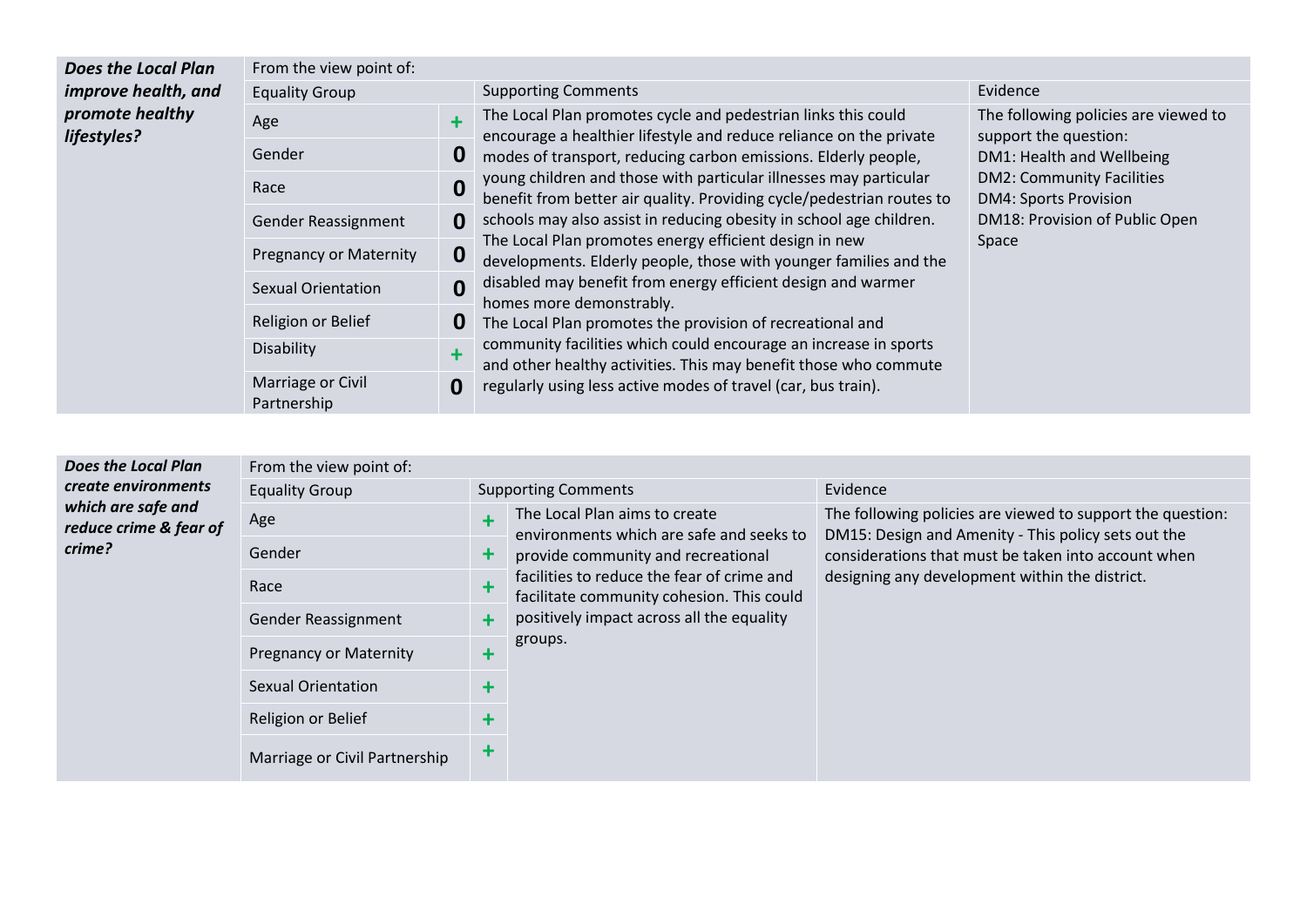| Does the Local Plan secure the                                           | From the view point of:          |           |                                                                  |                                                                                                     |  |  |  |  |
|--------------------------------------------------------------------------|----------------------------------|-----------|------------------------------------------------------------------|-----------------------------------------------------------------------------------------------------|--|--|--|--|
| maximum possible use of                                                  | <b>Equality Group</b>            |           | <b>Supporting Comments</b>                                       | Evidence                                                                                            |  |  |  |  |
| renewable energy, recycled and or<br>energy efficient building materials | Age                              | $++$      | The Local Plan seeks to secure<br>the maximum possible use of    | The following policies are viewed to support the question:<br>DM23: Flood Risk and Water Management |  |  |  |  |
| and design and waste recycling                                           | Gender                           | ╋         | renewable energy, recycled and                                   | DM24: Sustainable Urban Drainage Systems<br>DM25: Renewable Energy, Water, Waste and Recycling      |  |  |  |  |
| facilities?                                                              | Race                             |           | or energy efficient building<br>materials and design, waste      |                                                                                                     |  |  |  |  |
|                                                                          | Gender Reassignment              | +         | recycling facilities.<br>Providing energy efficient              |                                                                                                     |  |  |  |  |
|                                                                          | <b>Pregnancy or Maternity</b>    | ۰         | homes could particularly                                         |                                                                                                     |  |  |  |  |
|                                                                          | <b>Sexual Orientation</b>        |           | benefit the elderly and those on<br>lower incomes, reducing fuel |                                                                                                     |  |  |  |  |
|                                                                          | Religion or Belief               | ٠         | bills.                                                           |                                                                                                     |  |  |  |  |
|                                                                          | Disability                       | $++$      |                                                                  |                                                                                                     |  |  |  |  |
|                                                                          | Marriage or Civil<br>Partnership | $\ddot{}$ |                                                                  |                                                                                                     |  |  |  |  |

| Does the Local Plan minimise land,     |
|----------------------------------------|
| water, air, light and noise pollution? |

| From the view point of:          |            |                                                                                        |                                                               |
|----------------------------------|------------|----------------------------------------------------------------------------------------|---------------------------------------------------------------|
| <b>Equality Group</b>            |            | <b>Supporting Comments</b>                                                             | Evidence                                                      |
| Age                              | ÷          | Minimising all forms of pollution could positively<br>benefit all the equality groups. | The following policies are viewed to<br>support the question: |
| Gender                           | ╋          | Reducing air pollution could impact positively on                                      | DM1: Health and Wellbeing                                     |
| Race                             | ╋          | the very young, elderly and those with certain<br>disabilities.                        | DM15: Design and Amenity<br>DM25: Renewable Energy, Water,    |
| Gender Reassignment              | $\ddot{}$  |                                                                                        | <b>Waste and Recycling</b>                                    |
| <b>Pregnancy or Maternity</b>    | ╇          |                                                                                        |                                                               |
| <b>Sexual Orientation</b>        | ╇          |                                                                                        |                                                               |
| Religion or Belief               | $\ddagger$ |                                                                                        |                                                               |
| <b>Disability</b>                | ╇          |                                                                                        |                                                               |
| Marriage or Civil<br>Partnership | $\ddot{}$  |                                                                                        |                                                               |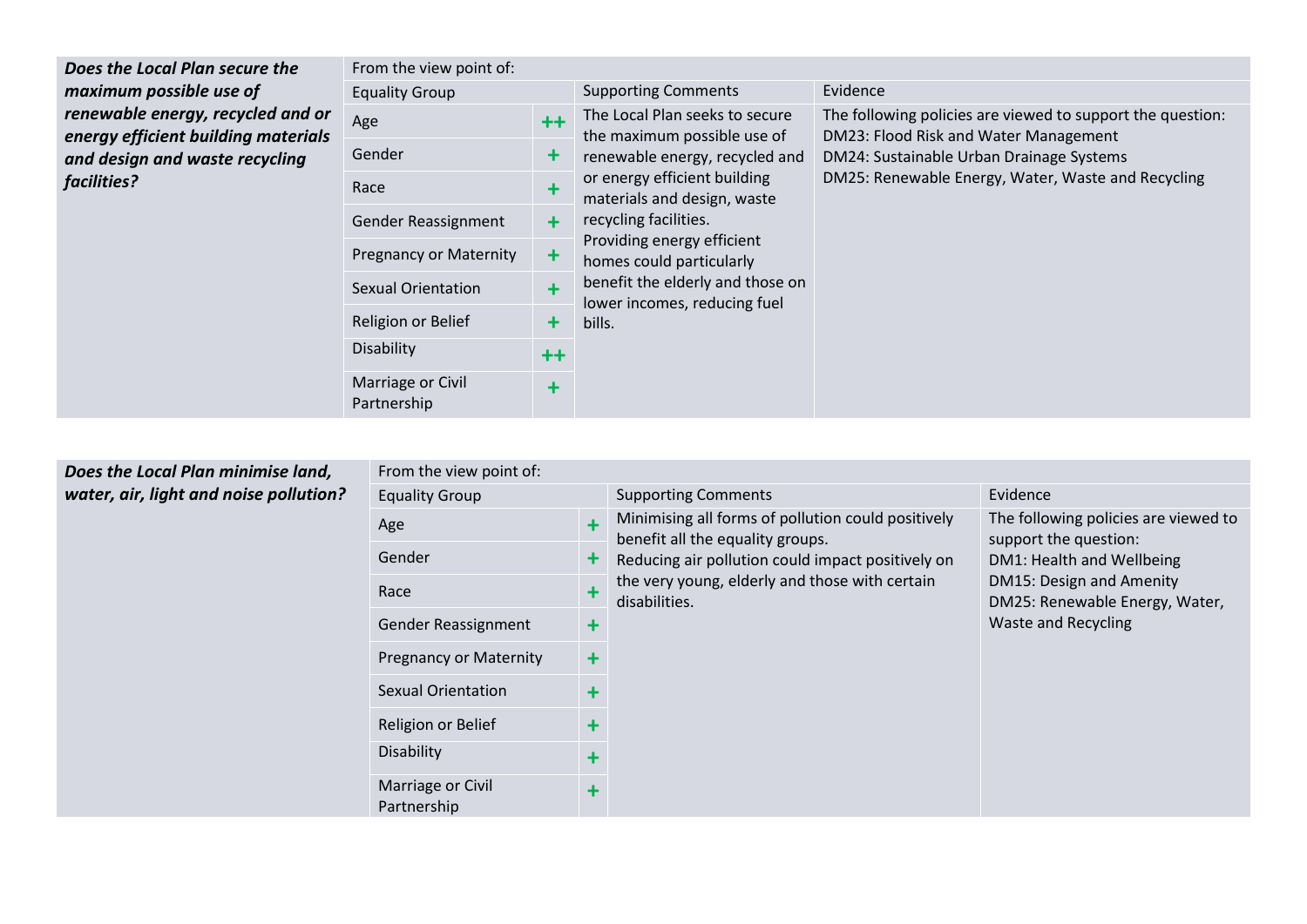## **Assessment of individual policies within the Publication Draft Local Plan**

#### **Publication Draft Local Plan: Section One Policies**

| <b>Policy</b>                                                   | <b>Expected Outcomes</b>                                                                       | Age       | Gender | Race | Gender Reassignr | Pregnancy or<br>Maternity | Sexual Orientation | Belief<br>Religion Or | Disability | Marriage or Civil<br>Partnership | <b>Comments and Recommendations</b>                                                                                                                                                                                                                                                                                                                                                                                                                                                                                                                                                                                                                                      |
|-----------------------------------------------------------------|------------------------------------------------------------------------------------------------|-----------|--------|------|------------------|---------------------------|--------------------|-----------------------|------------|----------------------------------|--------------------------------------------------------------------------------------------------------------------------------------------------------------------------------------------------------------------------------------------------------------------------------------------------------------------------------------------------------------------------------------------------------------------------------------------------------------------------------------------------------------------------------------------------------------------------------------------------------------------------------------------------------------------------|
| SP1 - Presumption<br>in Favour of<br>Sustainable<br>Development | The council shall embrace a<br>positive approach to<br>development.                            | $\ddot{}$ |        |      | $\ddot{}$        |                           |                    |                       | ٠          | $\ddot{}$                        | The Council shall seek to proactively manage development<br>within the District for the benefit and with regard for of all<br>sectors of the community. The policy promotes sustainable<br>development, which helps improve access to essential services<br>and amenities for all, and helps reduce the need to travel,<br>particularly by private car.                                                                                                                                                                                                                                                                                                                  |
| SP2 - Meeting<br><b>Housing Need</b>                            | Ensures that there is a<br>sufficient allocation of homes<br>for the plan period.              | $\ddot{}$ |        |      |                  |                           |                    |                       |            | ٠                                | Providing a sufficient supply of homes aids all sectors of the<br>community to be housed appropriately.                                                                                                                                                                                                                                                                                                                                                                                                                                                                                                                                                                  |
| SP3 - Providing for<br>Employment                               | Ensures that there is a<br>sufficient allocation of<br>employment land for the plan<br>period. |           |        |      | $\ddot{}$        |                           |                    |                       | ÷          | $\ddot{}$                        | This policy aims to provide a flexible supply of employment<br>land to meet the varying needs of different economic sectors,<br>and to protect and enhance existing employment sites and<br>premises including enhance existing employment sites and<br>premises including meeting the employment needs of rural<br>areas. It seeks to direct employment in proportion to the<br>locations planned to take major housing development. This<br>policy will therefore result in an overall improvement in<br>employment prospects for all people, and have benefits in<br>terms of reducing the need to travel to access work, and help<br>reduce associated travel costs. |
| $SP4 -$<br>Infrastructure and<br>Connectivity                   | Seeks to ensure that the<br>appropriate infrastructure is<br>provided with development.        |           |        |      |                  |                           |                    |                       |            |                                  | The policy looks to ensure that development has the right<br>provision of infrastructure for all sectors of the community.                                                                                                                                                                                                                                                                                                                                                                                                                                                                                                                                               |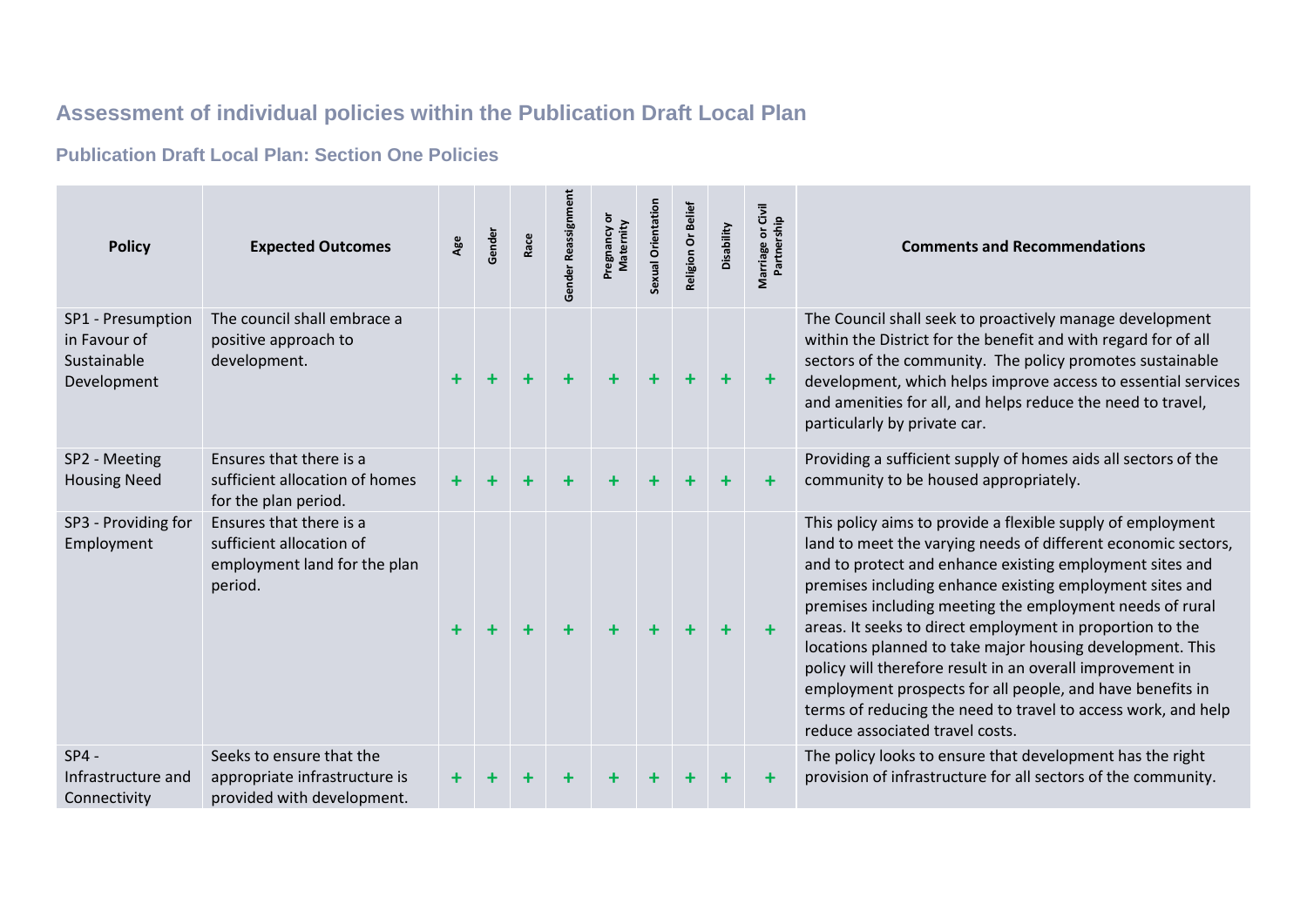| <b>Policy</b>                                                               | <b>Expected Outcomes</b>                                                                                                 | Age | Gender | Race | Gender Reassignmen | Pregnancy or<br>Maternity | Sexual Orientation | Religion Or Belief | Disability | Marriage or Civil<br>Partnership | <b>Comments and Recommendations</b>                                                                                                                                                                                                                                                                                                                                                         |
|-----------------------------------------------------------------------------|--------------------------------------------------------------------------------------------------------------------------|-----|--------|------|--------------------|---------------------------|--------------------|--------------------|------------|----------------------------------|---------------------------------------------------------------------------------------------------------------------------------------------------------------------------------------------------------------------------------------------------------------------------------------------------------------------------------------------------------------------------------------------|
| SP5 - Place<br><b>Shaping Principal</b>                                     | Ensures that development is to<br>the highest standards in built<br>and urban design.                                    |     |        |      | $\ddot{}$          | $\ddot{}$                 | ٠                  |                    | $\ddot{}$  | $\pm$                            | The policy looks to ensure that development is to the highest<br>standard of design for all sectors of the community. The policy<br>encourages the use of development frame works and<br>masterplans that can aid in addressing or highlighting any<br>likely issues that will arise in the issues that could present<br>themselves that could disadvantage any sector of the<br>community. |
| SP6 - Spatial<br><b>Strategy for North</b><br>Essex                         | The policy sets out the spatial<br>strategy for Braintree,<br><b>Colchester and Tendring</b><br>councils.                |     |        |      | $\ddot{}$          | ٠                         | ٠                  |                    | $\ddot{}$  | $\ddot{\phantom{1}}$             | The policy sets out the spatial strategy for the three districts. It<br>is unlikely that this will at this strategic level have a visible<br>impact upon any protected group particularly. Though the<br>policy seeks to ensure that development is placed in the<br>appropriate areas for the benefit of all sectors of the<br>community.                                                  |
| SP7-Development<br>and Delivery of<br>New Garden<br>Communities in<br>Essex | Sets out the information<br>regarding the planned garden<br>communities and the principles<br>that they shall adhere to. |     |        |      |                    |                           |                    |                    |            | ÷                                | The policy seeks the highest quality of design and is based<br>upon community empowerment. This will benefit all sectors of<br>the community.                                                                                                                                                                                                                                               |
| SP8 - East<br>Colchester/West<br><b>Tendring New</b><br>Garden<br>Community | Sets out the envisaged garden<br>community to the East of<br>Colchester / West of Tendring.                              | ÷   |        |      |                    |                           | $\ddot{}$          |                    | $\ddot{}$  | $\ddot{}$                        | The site is outside of the district and therefore will have a<br>negligible effect on any protected group within the Braintree<br>District. However the impact suggested is + for all groups as in<br>principle the garden community is similar in ambition and<br>policy to SP9 and SP10.                                                                                                  |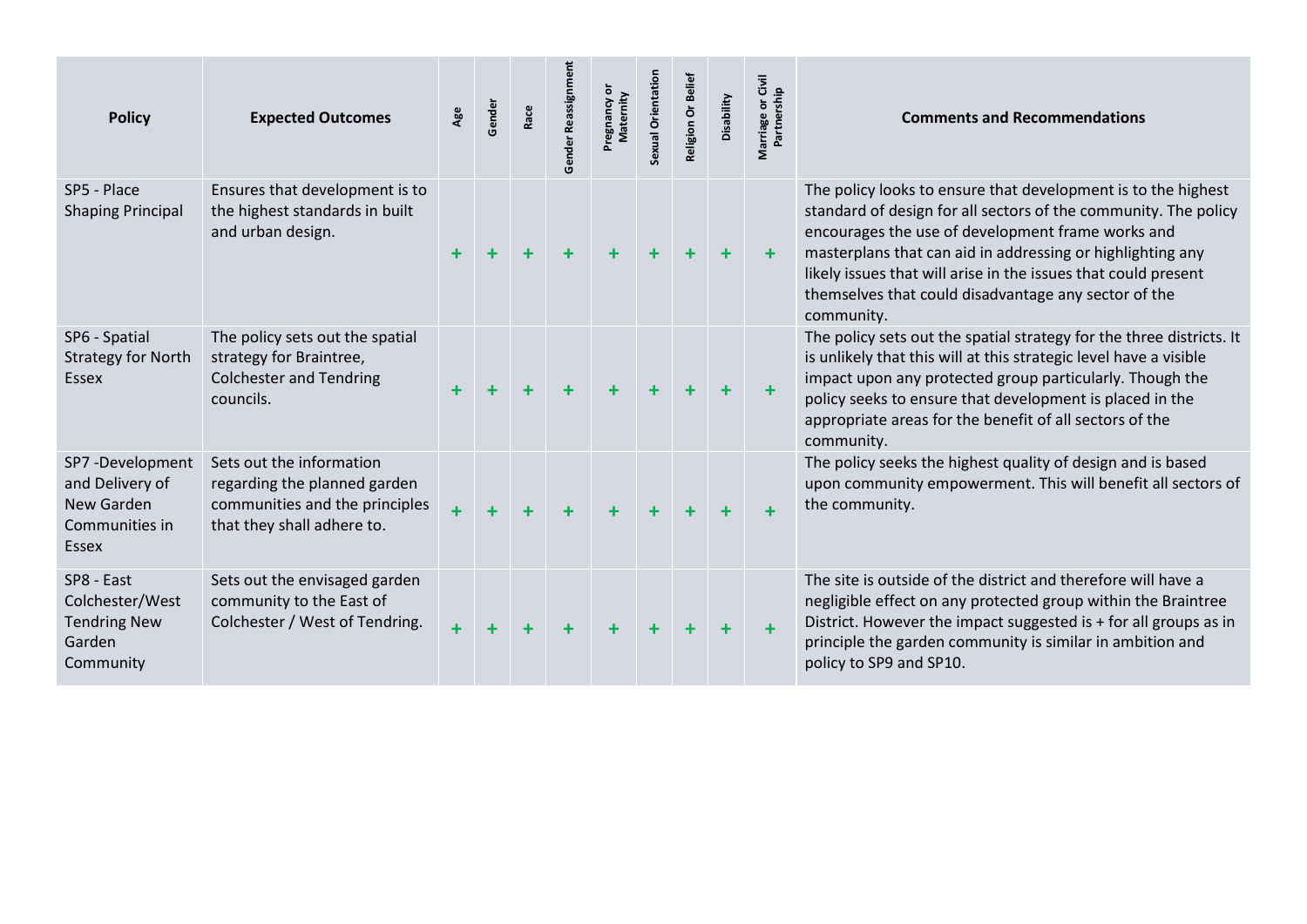| <b>Policy</b>                                                                     | <b>Expected Outcomes</b>                                                                     | Age | Gender | Race | Gender | Sexual Orientati | Religion Or Belief | Disability | Marriage or Civil<br>Partnership | <b>Comments and Recommendations</b>                                                                                                                                                                                                                                                                                                                                                                                                                                                                                                                                                                                                      |
|-----------------------------------------------------------------------------------|----------------------------------------------------------------------------------------------|-----|--------|------|--------|------------------|--------------------|------------|----------------------------------|------------------------------------------------------------------------------------------------------------------------------------------------------------------------------------------------------------------------------------------------------------------------------------------------------------------------------------------------------------------------------------------------------------------------------------------------------------------------------------------------------------------------------------------------------------------------------------------------------------------------------------------|
| SP9 - West of<br>Colchester / East<br><b>Braintree New</b><br>Garden<br>community | Sets out the envisaged garden<br>community to the West of<br>Colchester / East of Braintree. |     |        |      |        |                  |                    |            | $\ddot{}$                        | The policy sets out that the garden community will have to be<br>built and designed to the highest standards. As with the other<br>garden communities each shall be designed with a high<br>proportion of open space for the enjoyment of all and<br>sufficient facilities and services to sustain the community. The<br>use of masterplans will enable any design issues likely to arise<br>to be considered early on to ensure all sectors of the<br>community are considered. The policy also requires the<br>community to be empowered and therefore each protected<br>group shall be able to be represented from an early stage.    |
| SP10 - West of<br><b>Braintree New</b><br>Garden<br>Community                     | Sets out the envisaged garden<br>community to the West of<br>Braintree.                      |     |        |      |        |                  |                    |            | $\ddot{}$                        | The policy sets out that the garden community will have to be<br>to highest standards of built and urban design. As with the<br>other garden communities each shall be designed with a high<br>proportion of open space for the enjoyment of all and<br>sufficient facilities and services to sustain the community. The<br>use of masterplans will enable any design issues likely to arise<br>to be considered early on to ensure all sectors of the<br>community are considered. The policy also requires the<br>community to be empowered and therefore each protected<br>group shall be able to be represented from an early stage. |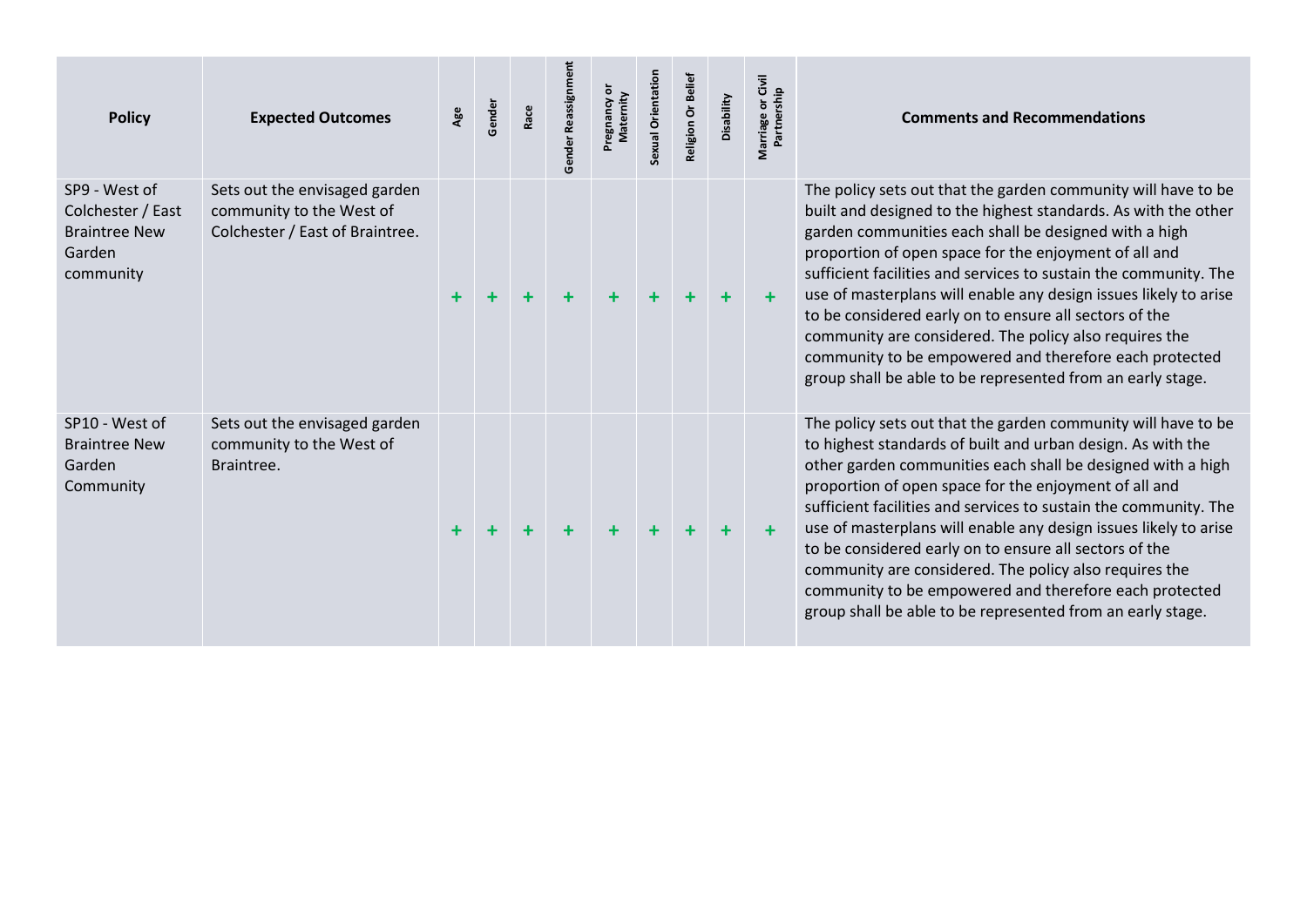#### **Publication Draft Local Plan: Section Two Policies**

| <b>Policy</b>                                          | <b>Expected Outcomes</b>                                                                                                                        | Age          | Gender      | Race     | Gender Reassignm | ŏ<br>Maternity<br>Pregnancy | Sexual Orientation | Religion Or Belief | Disability   | Marriage or Civil<br>Partnership | <b>Comments and Recommendations</b>                                                                                                                                                                                                                                                                                                                                                                                                                               |
|--------------------------------------------------------|-------------------------------------------------------------------------------------------------------------------------------------------------|--------------|-------------|----------|------------------|-----------------------------|--------------------|--------------------|--------------|----------------------------------|-------------------------------------------------------------------------------------------------------------------------------------------------------------------------------------------------------------------------------------------------------------------------------------------------------------------------------------------------------------------------------------------------------------------------------------------------------------------|
| Policy SG1:<br>Colchester's<br><b>Spatial Strategy</b> | The policy seeks to<br>encourage<br>development within<br>those areas which are<br>deemed to be<br>sustainable and at the<br>appropriate level. | $\ddot{}$    | $\mathbf 0$ | $\bf{0}$ | $\bf{0}$         | $\ddot{}$                   |                    | $\mathbf 0$        | $\ddot{}$    | $\mathbf 0$                      | Encouraging development within those areas that are considered to be<br>sustainable is beneficial to all sectors of the community. It could be considered<br>that the location of development within sustainable locations could be of<br>particular importance to those with lower levels of physical and social mobility<br>due to the ease of travel and the likely lower financial cost. This could include<br>the young, elderly, pregnant and the disabled. |
| Policy SG2:<br>Housing<br>Delivery                     | This policy sets out the<br><b>OAHN</b> for the district<br>and discusses in broad<br>terms which locations<br>are deemed to be<br>sustainable. | $\mathbf 0$  | O           | 0        | $\bf{0}$         | $\bf{0}$                    |                    | <sup>0</sup>       | <sup>0</sup> | $\mathbf 0$                      | The policy is significant in addressing the housing need for the Borough;<br>ensuring that the appropriate level of development is sought for current and<br>prospective residents. The policy has no particular positive or negative<br>implications for any protected group.                                                                                                                                                                                    |
| Policy SG3:<br>Economic<br>Growth<br>Provision         | The policy seeks to<br>ensure the adequate<br>provision of land for<br>the appropriate<br>employment uses.                                      | $\mathbf{0}$ | 0           | 0        | O                | 0                           |                    |                    |              | $\bf{0}$                         | The policy is unlikely to have a significant impact upon any particular protected<br>group.                                                                                                                                                                                                                                                                                                                                                                       |
| Policy SG4:<br>Local Economic<br>Areas                 | The policy seeks the<br>retention of<br>appropriate<br>employment sites.                                                                        | 0            | 0           | 0        | n                | n                           |                    |                    |              | $\bf{0}$                         | The policy is unlikely to have a significant impact upon any particular protected<br>group however the benefits of retaining the employment sites could be more<br>tangible for those of working age.                                                                                                                                                                                                                                                             |
| Policy SG5:<br>Centre<br>Hierarchy                     | The policy seeks to<br>encourage appropriate<br>development within<br>the Town, District and<br>Local centres.                                  | $\ddot{}$    | 0           | O        | $\bf{0}$         |                             |                    | O                  |              | $\bf{0}$                         | The location and safeguarding of the relevant shops and services is to the<br>benefit of all groups however this may have a more significant benefit to those<br>who are less physically or socially mobile.                                                                                                                                                                                                                                                      |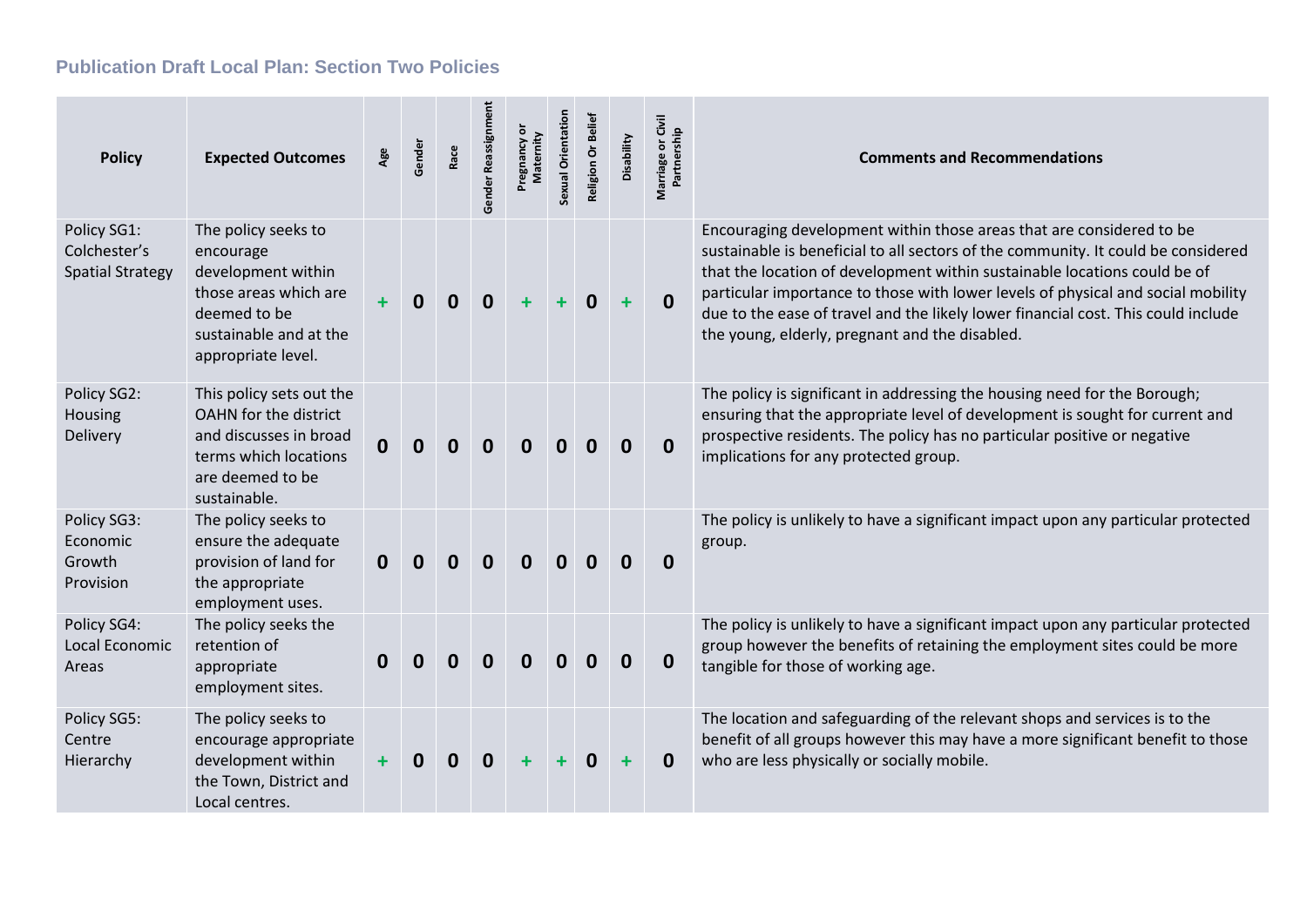| <b>Policy</b>                                                         | <b>Expected Outcomes</b>                                                                                                                                                                | Age       | Gender | Race             | Gender Reassignm | ŏ<br>Maternity<br>Pregnancy | Sexual Orientation | Religion Or Beliet | Disability       | Marriage or Civil<br>Partnership | <b>Comments and Recommendations</b>                                                                                                                                                                                                                                                                                                                                                                                                                                                                                                                                                                                                                                                                                                                                            |
|-----------------------------------------------------------------------|-----------------------------------------------------------------------------------------------------------------------------------------------------------------------------------------|-----------|--------|------------------|------------------|-----------------------------|--------------------|--------------------|------------------|----------------------------------|--------------------------------------------------------------------------------------------------------------------------------------------------------------------------------------------------------------------------------------------------------------------------------------------------------------------------------------------------------------------------------------------------------------------------------------------------------------------------------------------------------------------------------------------------------------------------------------------------------------------------------------------------------------------------------------------------------------------------------------------------------------------------------|
| Policy SG6:<br><b>Town Centre</b><br><b>Uses</b>                      | Seeks to ensure the<br>correct usages within<br>the Town Centres.                                                                                                                       | $\ddot{}$ | 0      | $\boldsymbol{0}$ | 0                |                             |                    | 0                  |                  | $\mathbf 0$                      | The location and safeguarding of the relevant shops and services is to the<br>benefit of all groups however this may have a more significant benefit to those<br>who are less physically or socially mobile.                                                                                                                                                                                                                                                                                                                                                                                                                                                                                                                                                                   |
| Policy SG6a<br><b>Local Centres</b>                                   | Seeks to ensure the<br>correct usages within<br>the Local Centres.                                                                                                                      | +         | 0      | $\mathbf 0$      | $\mathbf 0$      |                             |                    | 0                  |                  | $\bf{0}$                         | The location and safeguarding of the relevant shops and services is to the<br>benefit of all groups however this may have a more significant benefit to those<br>who are less physically or socially mobile.                                                                                                                                                                                                                                                                                                                                                                                                                                                                                                                                                                   |
| Policy SG7:<br>Infrastructure<br>Delivery and<br>Impact<br>Mitigation | The policy looks to<br>ensure that<br>development has the<br>right provision of<br>infrastructure for all<br>sectors of the<br>community.                                               | $\ddot{}$ |        | $\ddot{}$        | $\ddot{}$        |                             |                    |                    |                  |                                  | The policy looks to ensure that development has the right provision of<br>infrastructure for all sectors of the community.                                                                                                                                                                                                                                                                                                                                                                                                                                                                                                                                                                                                                                                     |
| Policy SG8:<br>Neighbourhood<br>Plans                                 | The policy encourages<br>the creation of<br>Neighbourhood Plans<br>and sets out the<br>locations where at the<br>time of writing<br>communities have<br>already started the<br>process. | 0         | 0      | $\bf{0}$         | $\mathbf 0$      | 0                           | 0                  | 0                  | $\boldsymbol{0}$ | $\mathbf{0}$                     | The policy encourages communities to undertake Neighbourhood Plans that<br>could amount to better development for the locality. The Borough Council will<br>need to make sure that the Neighbourhood Plans adequately accommodate the<br>needs and aspirations of protected groups. Other policies within the Local Plan<br>will act as a safeguards to ensure that protected groups are not unjustifiably<br>impacted upon. Officers that aid in the facilitation of Neighbourhood Plans will<br>need to ensure that the Plans are in line with the Equality Issues that are<br>addressed at the Local Plan level as appropriate. It is considered that the policy<br>and the outcomes arising from the policy will have a low risk of impacting upon<br>any protected group. |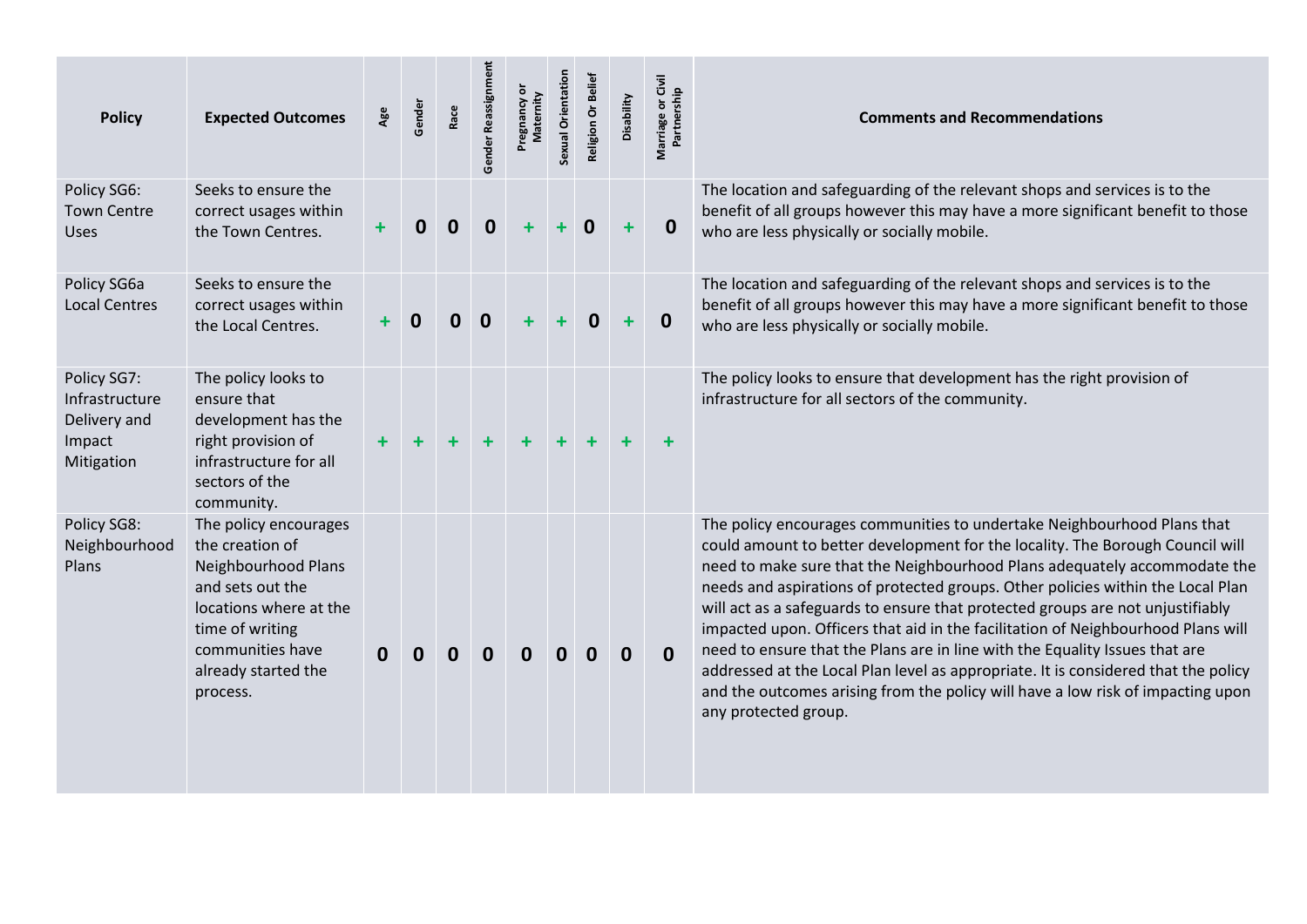| <b>Policy</b>                                                                  | <b>Expected Outcomes</b>                                                                                                                                                                                                                    | Age      | Gender | Race | Gender Reassignment | Pregnancy or<br>Maternity | Sexual Orientation | Religion Or Belief | Disability  | or Civil<br>Marriage or Civ<br>Partnership | <b>Comments and Recommendations</b>                                                                                                                                                                                                                                                                                                                                                                                                                                       |
|--------------------------------------------------------------------------------|---------------------------------------------------------------------------------------------------------------------------------------------------------------------------------------------------------------------------------------------|----------|--------|------|---------------------|---------------------------|--------------------|--------------------|-------------|--------------------------------------------|---------------------------------------------------------------------------------------------------------------------------------------------------------------------------------------------------------------------------------------------------------------------------------------------------------------------------------------------------------------------------------------------------------------------------------------------------------------------------|
| Policy ENV1:<br>Environment                                                    | The policy seeks to<br>conserve and enhance<br>the natural and<br>historic environment.                                                                                                                                                     | 0        |        |      | 0                   |                           |                    |                    |             | $\Omega$                                   | The policy is unlikely to have a significant effect upon any protected groups and<br>is beneficial to the wider community more generally.                                                                                                                                                                                                                                                                                                                                 |
| Policy ENV2:<br><b>Coastal Areas</b>                                           | The policy seeks to<br>conserve the coastal<br>areas of the borough.                                                                                                                                                                        | $\bf{0}$ |        |      | $\bf{0}$            |                           |                    |                    | 0           | $\bf{0}$                                   | The policy is beneficial for all groups and unlikely to have a significantly positive<br>effect on any particular protected group.                                                                                                                                                                                                                                                                                                                                        |
| Policy ENV3:<br>Green<br>Infrastructure                                        | The policy encourages<br>only development that<br>will improve the green<br>infrastructure of the<br>borough within the<br>strategic green link<br>locations and seeks<br>the conservation of<br>the existing network in<br>any other case. |          |        | 0    | $\bf{0}$            | 0                         | 0                  | 0                  | $\mathbf 0$ | $\mathbf{0}$                               | The policy is beneficial for all groups and unlikely to have a significantly positive<br>effect on any particular protected group. Care should be taken at the<br>development management stage to ensure that all green infrastructure is as<br>accessible as feasibly possible for all groups including those with lower physical<br>mobility. In conjunction with relevant development management policies it is<br>suggested that the policy satisfies this criterion. |
| Policy ENV4:<br>Dedham Vale<br>Area of<br>Outstanding<br><b>Natural Beauty</b> | The policy only allows<br>for appropriate<br>development within<br>the Dedham Vale<br>AONB and outlines the<br>criterion in relation to<br>numerous types of<br>development.                                                                | 0        |        | 0    | $\mathbf 0$         | $\Omega$                  | 0                  |                    | O           | $\bf{0}$                                   | The policy is unlikely to have a significant effect upon any particular group.                                                                                                                                                                                                                                                                                                                                                                                            |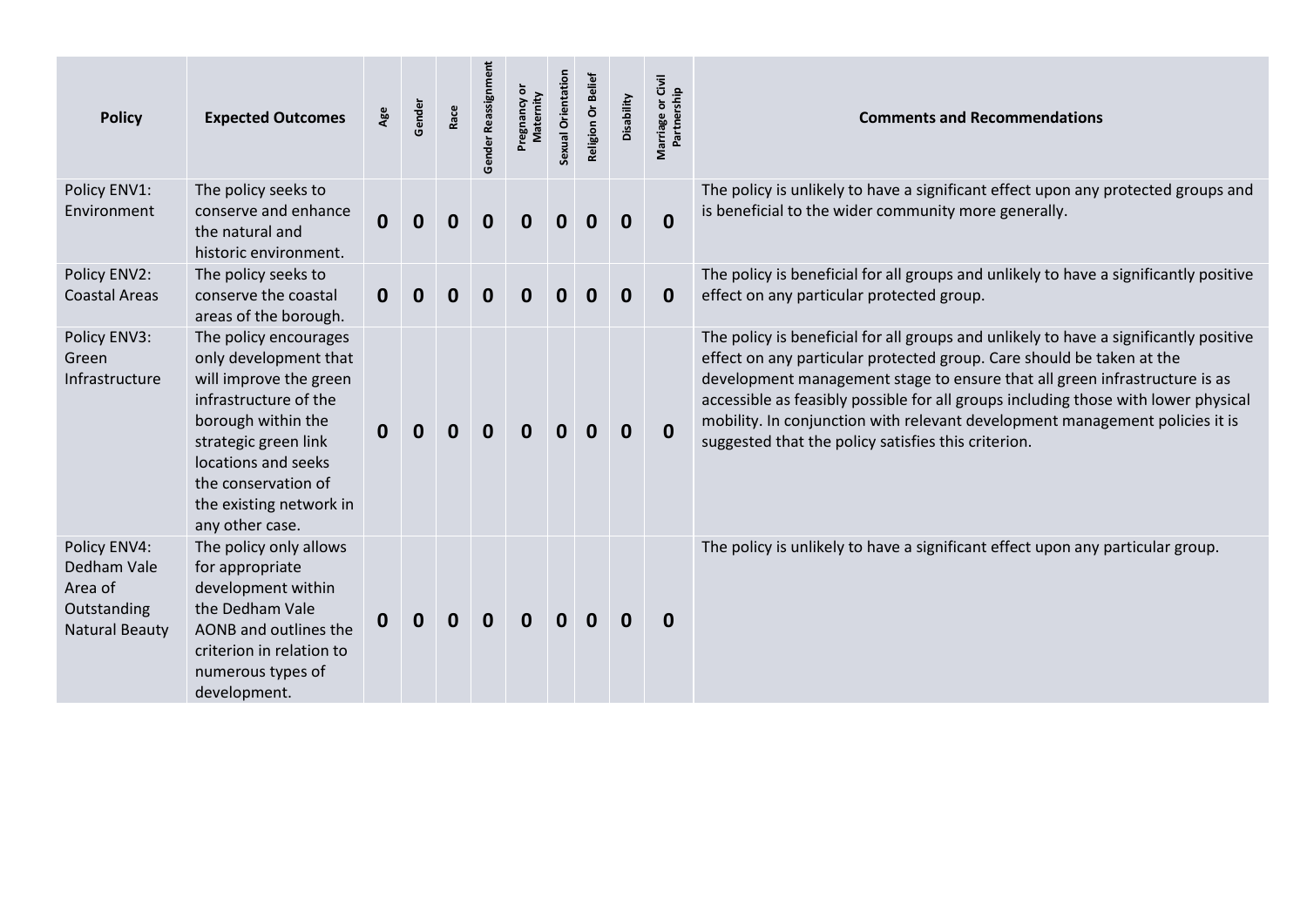| <b>Policy</b>                                                              | <b>Expected Outcomes</b>                                                                                                                                                                                 | Age | Gender | Race | Gender Reassignm | ŏ<br>Maternity<br>Pregnancy | Sexual Orientation | Religion Or Beliet | Disability | Marriage or Civil<br>Partnership | <b>Comments and Recommendations</b>                                                                                                                                                                                                                                                                                                                                                                                                                                                                                                                                                                      |
|----------------------------------------------------------------------------|----------------------------------------------------------------------------------------------------------------------------------------------------------------------------------------------------------|-----|--------|------|------------------|-----------------------------|--------------------|--------------------|------------|----------------------------------|----------------------------------------------------------------------------------------------------------------------------------------------------------------------------------------------------------------------------------------------------------------------------------------------------------------------------------------------------------------------------------------------------------------------------------------------------------------------------------------------------------------------------------------------------------------------------------------------------------|
| Policy ENV5:<br>Pollution and<br>Contaminated<br>Land                      | The policy looks to<br>safeguard the general<br>public from further<br>unwarranted<br>pollutants and<br>encourages the<br>remediation of<br>contaminated land as<br>part of the<br>development of sites. |     | O      | 0    | $\bf{0}$         |                             | 0                  | $\bf{0}$           | ٠          | $\mathbf{0}$                     | The policy has a positive effect for the wider community and is unlikely to have<br>a negative impact on any protected group in particular. In relation to the<br>positive effects of the policy; the young, elderly and disabled maybe more<br>demonstrably effected by pollutants and therefore the benefit of safeguarding<br>in relation to pollution and the remediating contaminated land sufficiently could<br>be deemed to have a more poignant positive effect. This same consideration<br>could be relevant in relation to pregnancy.                                                          |
| Policy CC1:<br><b>Climate Change</b>                                       | The policy seeks, in<br>line with the NPPF, to<br>mitigate and adapt to<br>climate change.                                                                                                               |     | 0      | 0    | 0                |                             | 0                  | $\mathbf{0}$       | ÷          | $\mathbf{0}$                     | The policy is unlikely to have a negative impact upon any protected group<br>however some of the measures that could be envisaged as part of the effort to<br>reduce carbon emissions will also have effects on the day to day cost of living.<br>The locating of development in sustainable locations could reduce the cost of<br>travel, or require no cost; these aspects of the policy are deemed to have a<br>positive effect on those that maybe less physically or socially mobile. The cost<br>benefit of energy efficient homes could also be of particular benefit to those on<br>low incomes. |
| Policy PP1:<br>Generic<br>Infrastructure<br>and Mitigation<br>Requirements | The policy ensures<br>that the relevant<br>infrastructure and or<br>mitigation is in place<br>to enable<br>developments.                                                                                 |     |        | 0    | 0                |                             | 0                  | $\bf{0}$           | $\ddot{}$  | $\mathbf 0$                      | The policy benefits all groups however the benefits will be dependent upon the<br>particular infrastructure required by each specific development context. It could<br>be surmised that though the benefits are available to all groups those who may<br>be more dependent on different elements of infrastructure could see a greater<br>benefit. In this respect it is considered that the young, old, pregnant and<br>physically disabled may see the most benefit from the policy as they would be<br>the groups that would be the most vulnerable without such a policy in place.                   |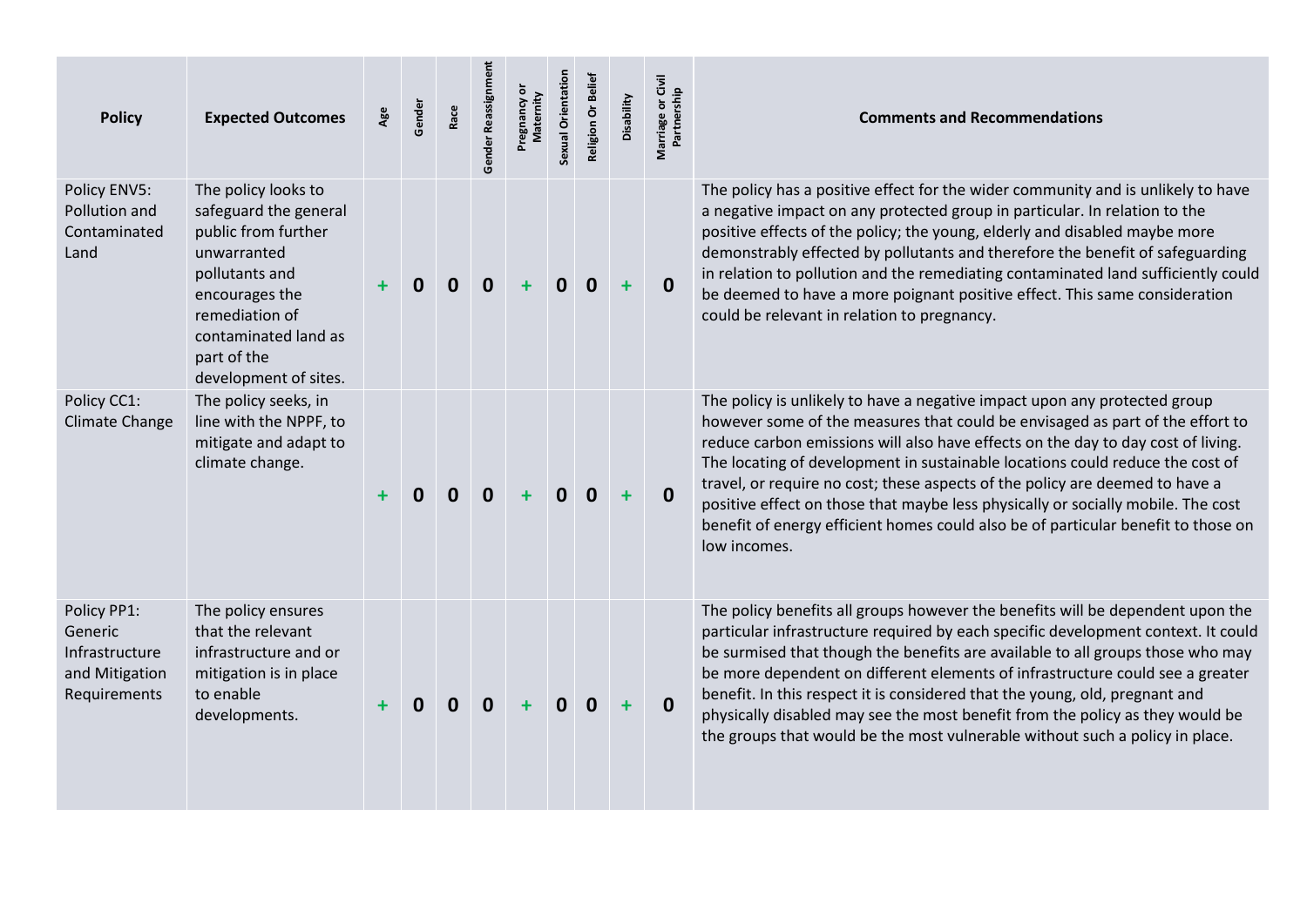| <b>Policy</b>                                                | <b>Expected Outcomes</b>                                                                                                 | Age         | Gender | Race | Gender Reassignme | ō<br>Maternity<br>Pregnancy | Sexual Orientation | Religion Or Belief | Disability | Marriage or Civil<br>Partnership | <b>Comments and Recommendations</b>                                                                                                                                                                                                                                                                                                                                                                                                                                                                                                                                                                                           |
|--------------------------------------------------------------|--------------------------------------------------------------------------------------------------------------------------|-------------|--------|------|-------------------|-----------------------------|--------------------|--------------------|------------|----------------------------------|-------------------------------------------------------------------------------------------------------------------------------------------------------------------------------------------------------------------------------------------------------------------------------------------------------------------------------------------------------------------------------------------------------------------------------------------------------------------------------------------------------------------------------------------------------------------------------------------------------------------------------|
| Policy TC1:<br><b>Town Centre</b><br>Policy and<br>Hierarchy | The policy seek to<br>enhance Colchester<br>Town Centre with a<br>tourism and improved<br>public realm focus.            | $\mathbf 0$ |        | 0    | O                 |                             |                    |                    | 0          | 0                                | The policy does not have negative effect upon any group however does not<br>discuss the need to ensure that all town centre improvements should be as<br>accessible as possible to all user groups, including those with lower levels of<br>mobility. It is suggested that the policy does not need to be amended to reflect<br>this as development management policies cover these considerations.                                                                                                                                                                                                                           |
| Policy TC2:<br><b>Retail Frontages</b>                       | This policy seeks to<br>ensure the<br>appropriate usages<br>within the areas with<br>primary and secondary<br>frontages. | 0           |        | 0    | 0                 | O                           |                    |                    |            | 0                                | The policy is not deemed to have a particular negative effect on any protected<br>group however could be seen to help keep shops and services nucleated which<br>should be of benefit to those who are reliant on walking and public transport.<br>This policy could have a demonstrable positive effect on those that are less<br>physically or socially mobile.                                                                                                                                                                                                                                                             |
| Policy TC3:<br><b>Town Centre</b><br><b>Allocations</b>      | The policy outlines the<br>allocations for 5 sites<br>within the Town<br>Centre Area.                                    |             | O      |      | n                 |                             |                    | O                  |            | 0                                | The policy is not considered to have a negative impact upon any protected<br>group however does not highlight the need for development to be as accessible<br>as feasible to all users; including those with lower levels of mobility. It is<br>suggested that this is not a significant issue as other policies with in the<br>development management policy section addresses with these considerations.<br>Elements of the policy could be deemed to have a particular positive effect for<br>those with lower physical mobility with the allocation of housing within the<br>policy within the high sustainable location. |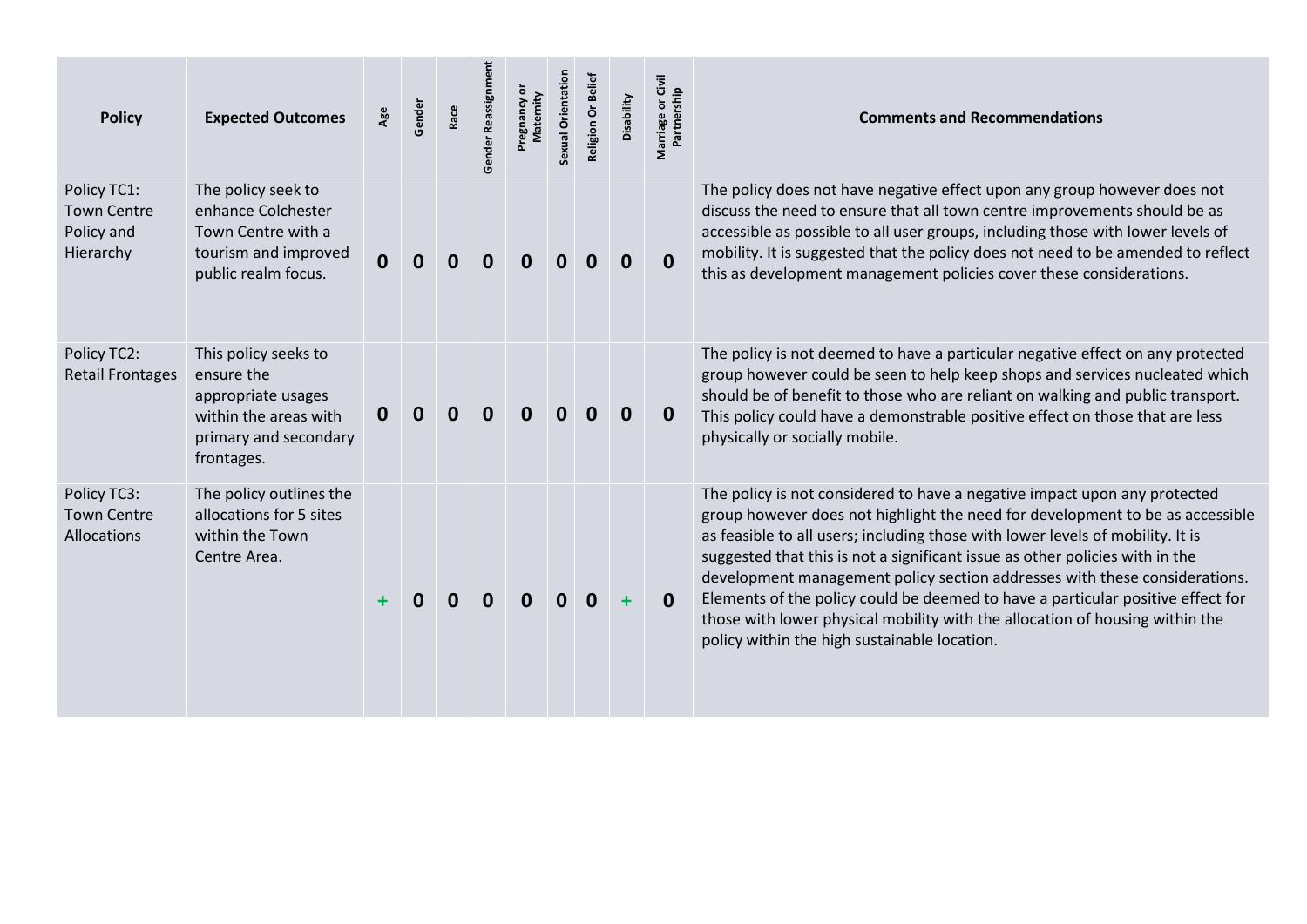| <b>Policy</b>                                                                     | <b>Expected Outcomes</b>                                                                                                                                                                                              | Age | Gender | Race             | Gender Reassignm | ō<br>Maternity<br>Pregnancy | Sexual Orientation | Religion Or Belief | Disability | Marriage or Civil<br>Partnership | <b>Comments and Recommendations</b>                                                                                                                                                                                                                                                                                                                                                                                                                                                                                                                                                                                                                                                                                                    |
|-----------------------------------------------------------------------------------|-----------------------------------------------------------------------------------------------------------------------------------------------------------------------------------------------------------------------|-----|--------|------------------|------------------|-----------------------------|--------------------|--------------------|------------|----------------------------------|----------------------------------------------------------------------------------------------------------------------------------------------------------------------------------------------------------------------------------------------------------------------------------------------------------------------------------------------------------------------------------------------------------------------------------------------------------------------------------------------------------------------------------------------------------------------------------------------------------------------------------------------------------------------------------------------------------------------------------------|
| Policy TC4:<br>Transport in<br>Colchester<br><b>Town Centre</b>                   | The policy ensures the<br>suitable contributions<br>towards infrastructure<br>from the relevant<br>developments within<br>the Town Centre of<br>Colchester.                                                           |     | 0      | $\boldsymbol{0}$ | $\bf{0}$         |                             | 0                  | $\mathbf 0$        | ٠          | $\mathbf 0$                      | The policy is of particular benefit to those within the protected groups that are<br>less socially and physically mobile and could generally those reliant upon public<br>transport. In relation to the pedestrian and cycleway there is no mention of<br>other users that may have mobility issues however this matter can be dealt with<br>sufficiently, where appropriate, in conjunction with other polices at the<br>development management stage.                                                                                                                                                                                                                                                                                |
| Policy NC1:<br>North<br>Colchester and<br>Severalls<br>Strategic<br>Economic Area | The policy sets out<br>that the area is sought<br>to be developed in<br>accordance with the<br>zoning indicated<br>within the relevant<br>table.                                                                      |     | 0      | $\bf{0}$         | 0                | 0                           | 0                  | 0                  | ٠          | $\mathbf{0}$                     | The policy includes the allocation of 260 extra care units, public open space and<br>sport, recreational and community space. The accessibility of the sports,<br>recreational and community space will need to be considered in detail at the<br>development management stage in conjunction with other policies within the<br>plan. The 260 extra care units are of particular benefit to those with disabilities<br>or older members of the community.                                                                                                                                                                                                                                                                              |
| Policy NC2:<br><b>North Station</b><br><b>Special Policy</b><br>Area              | This policy seeks to<br>improve the public<br>realm of the North<br>Station area and<br>enable appropriate<br>development within<br>the policy area. The<br>policy also seeks to<br>encourage walking and<br>cycling. |     | O      | 0                | $\bf{0}$         |                             | 0                  | 0                  | ٠          | $\mathbf{0}$                     | the policy is considered to have a beneficial effect for all groups however as<br>considered within other policy commentary the consideration of those with<br>lower mobility will need to be considered within the development management<br>process in conjunction with other policies within the plan. The policy outcomes<br>amount to creating a more sustainable location which may have a more positive<br>effect upon those protected groups that are less socially or physically mobile.<br>The safeguarding in relation to the air quality within the policy has a potentially<br>more positive effect for those more vulnerable to air pollution; namely the<br>young, old, disabled and pregnant members of the community. |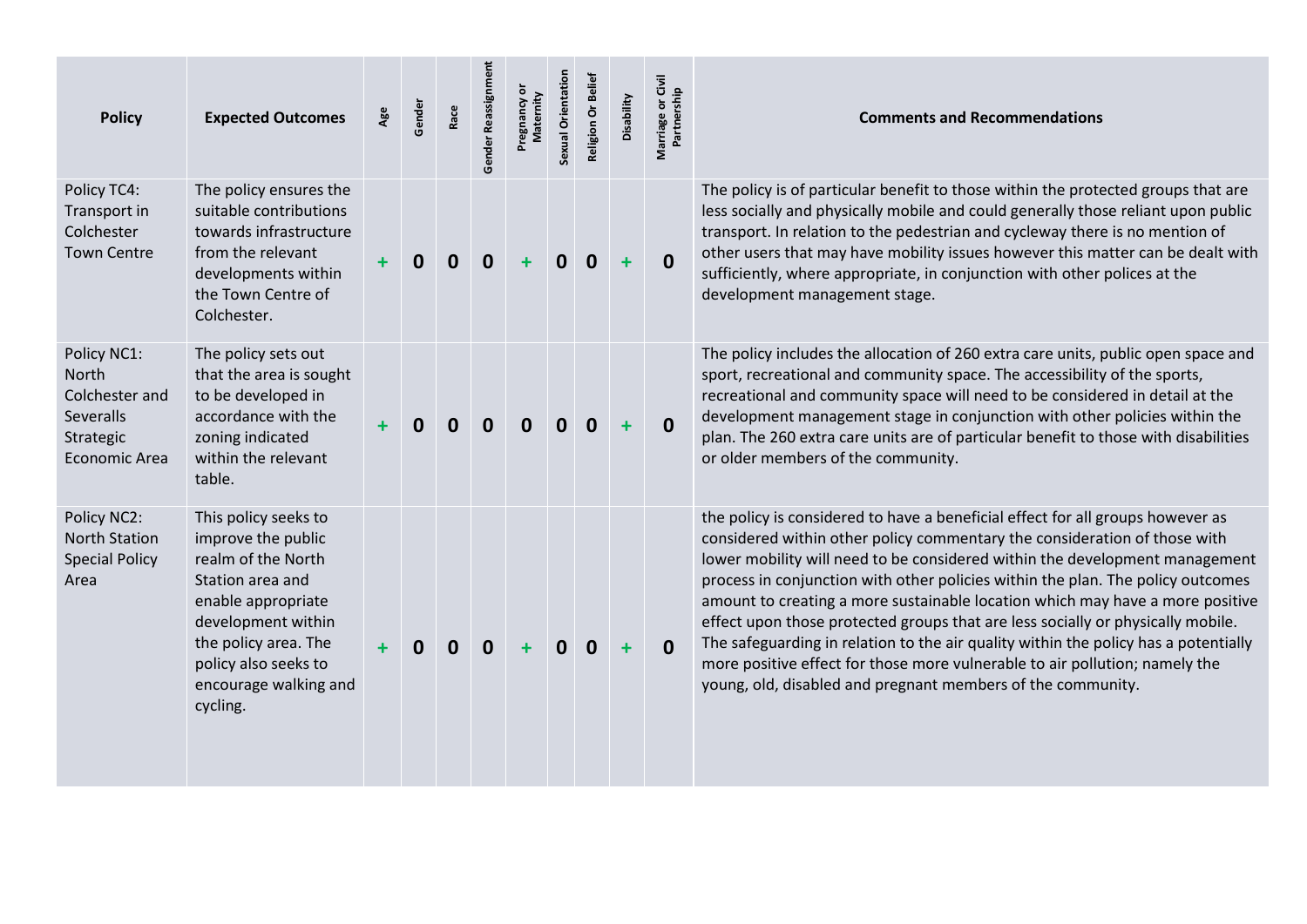| <b>Policy</b>                                      | <b>Expected Outcomes</b>                                                                                                                                      | Age       | Gender   | Race | Gender Reassignmen | ō<br>Maternity<br>Pregnancy | Sexual Orientation | <b>Religion Or Belief</b> | Disability | or Civil<br>Marriage or Civ<br>Partnership | <b>Comments and Recommendations</b>                                                                                                                                                                                                                                                                                                                                                                                                                                                     |
|----------------------------------------------------|---------------------------------------------------------------------------------------------------------------------------------------------------------------|-----------|----------|------|--------------------|-----------------------------|--------------------|---------------------------|------------|--------------------------------------------|-----------------------------------------------------------------------------------------------------------------------------------------------------------------------------------------------------------------------------------------------------------------------------------------------------------------------------------------------------------------------------------------------------------------------------------------------------------------------------------------|
| Policy NC3:<br>North<br>Colchester                 | The policy is a site<br>specific policy for an<br>area of Land in<br><b>Braiswick that will</b><br>include up to 70<br>homes.                                 | 0         | 0        | 0    | 0                  | Ω                           |                    | 0                         | 0          | $\mathbf 0$                                | The policy has no apparent equality issues. The implementation of the policy<br>will need to be carried out in conjunction with the relevant development<br>management policies that safeguard access for those with lower physical<br>mobility.                                                                                                                                                                                                                                        |
| Policy NC4:<br>Transport in<br>North<br>Colchester | The policy indicates<br>the specific transport<br>infrastructure<br>contributions that will<br>be sought by<br>development in the<br>North of Colchester.     | $\ddot{}$ | $\bf{0}$ | 0    | $\mathbf 0$        |                             | O                  | 0                         | ٠          | 0                                          | The policy is beneficial to all groups. Elements of the policy that support<br>improvements to bus networks are of particular benefit to those within the<br>protected groups with lower social and physical mobility.                                                                                                                                                                                                                                                                  |
| Policy SC1:<br>South<br>Colchester<br>Allocations  | The policy outlines the<br>expectations for<br>several sites in the<br>South of Colchester<br>and the infrastructure<br>contributions that will<br>be sought. |           |          | 0    | $\mathbf 0$        |                             | 0                  | $\mathbf{0}$              | $\ddot{}$  | $\bf{0}$                                   | The policy has no negative impact upon any protected groups. The contributions<br>towards the sustainable transport links are evidentially beneficial to those with<br>lower levels of social and physical mobility.                                                                                                                                                                                                                                                                    |
| Policy SC2:<br>Middlewick<br>Ranges                | The policy sets out the<br>requirements and<br>expectations for the<br>development of the<br>site with 1000 new<br>homes.                                     |           |          | 0    | $\bf{0}$           |                             | 0                  | 0                         | $\ddot{}$  | $\bf{0}$                                   | The site has no negative impact upon any protected group. The site is currently<br>only accessible to those with higher levels of physical mobility and the<br>development of the site would enable the public open spaces envisaged to be<br>accessible to all groups. The contributions sought towards improved sustainable<br>travel connectivity will also be of particular benefit to those within the<br>protected groups that have lower levels of social and physical mobility. |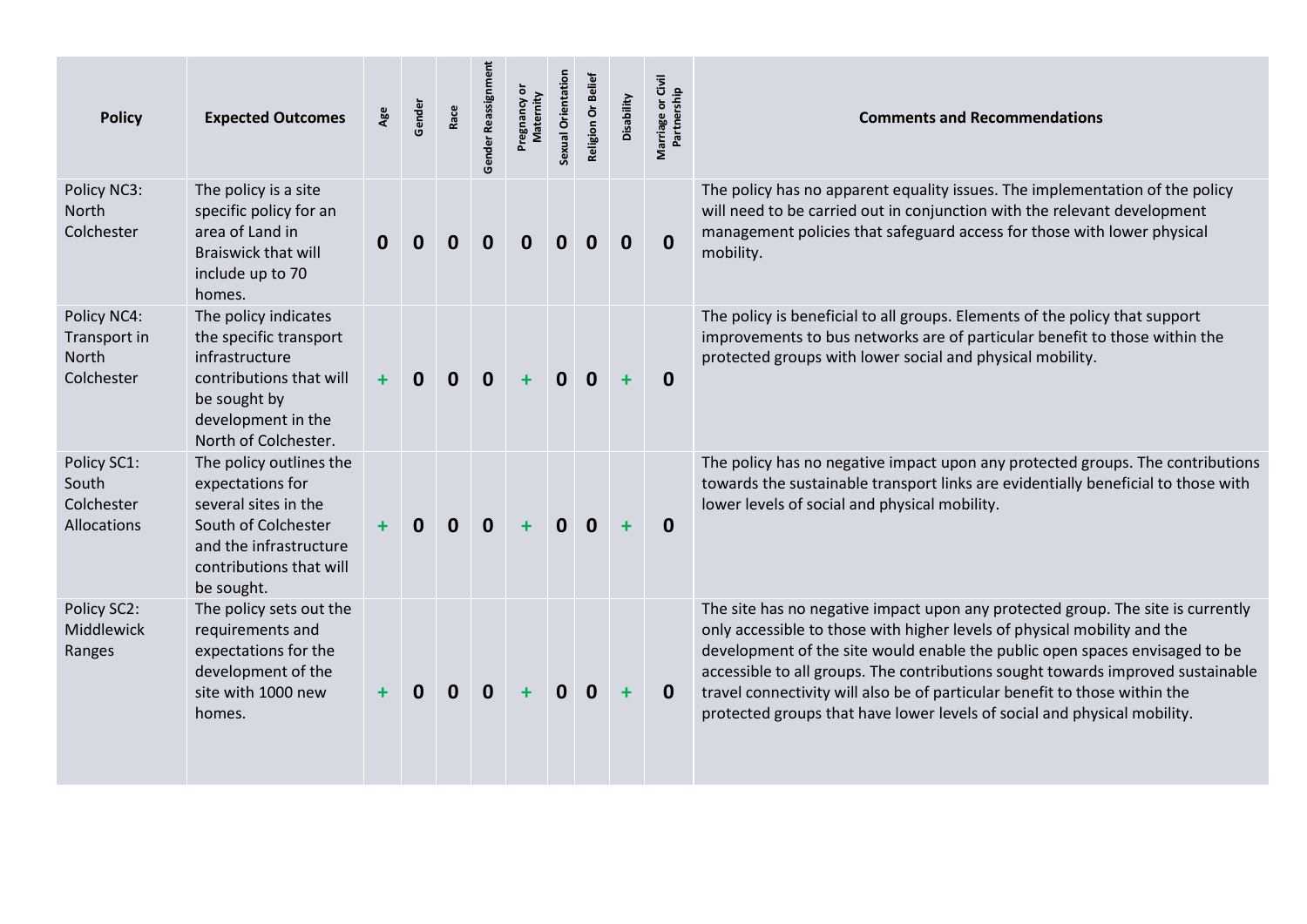| <b>Policy</b>                                                                                       | <b>Expected Outcomes</b>                                                                                                                                                                                                                 | Age | Gender | Race | Gender Reassignment | ō<br>Maternity | Sexual Orientation | Religion Or Belief | Disability | Marriage or Civil<br>Partnership | <b>Comments and Recommendations</b>                                                                                                                                                                                                                                                                                                                                                                                                                                                                                                                                           |
|-----------------------------------------------------------------------------------------------------|------------------------------------------------------------------------------------------------------------------------------------------------------------------------------------------------------------------------------------------|-----|--------|------|---------------------|----------------|--------------------|--------------------|------------|----------------------------------|-------------------------------------------------------------------------------------------------------------------------------------------------------------------------------------------------------------------------------------------------------------------------------------------------------------------------------------------------------------------------------------------------------------------------------------------------------------------------------------------------------------------------------------------------------------------------------|
| Policy SC3:<br>Transport in<br>South<br>Colchester                                                  | The policy outlines the<br>south of Colchester<br>specific infrastructure<br>contributions that will<br>be sought from<br>developments within<br>the area.                                                                               |     | 0      | 0    | 0                   |                | 0                  | $\bf{0}$           | $\ddot{}$  | $\mathbf{0}$                     | The policy has no negative effect upon any protected groups. The policy could<br>be of particular benefit to those with lower social and physical mobility and<br>therefore of more benefit to those groups that typically include such members<br>including the younger and older members of the community, those with<br>mobility issues derived from physical disabilities and those who are pregnant.                                                                                                                                                                     |
| Policy EC1:<br>Knowledge<br>Gateway and<br>University of<br><b>Essex Strategic</b><br>Economic Area | The policy sets out the<br>development that will<br>be encourage or<br>permitted within the<br>Knowledge Gateway<br>and UoE Strategic<br>Economic Area.                                                                                  |     | 0      | 0    | $\bf{0}$            |                | 0                  | $\mathbf{0}$       | $\ddot{}$  | $\mathbf{0}$                     | The policy highlights the need for good sustainable transport links by, foot, cycle<br>and public transport within the area which is to the benefit of all groups.<br>Similarly to many other area specific allocation policies; the policy could be of<br>particular benefit to those with lower social and physical mobility and therefore<br>of more benefit to those groups that typically include such members including<br>the younger and older members of the community, those with mobility issues<br>derived from physical disabilities and those who are pregnant. |
| Policy EC2: East<br>Colchester /<br><b>Hythe Special</b><br>Policy Area                             | The policy sets out the<br>specific criteria for the<br>area that relates to the<br>EC2 policy. The policy<br>includes special<br>consideration of the<br>waterside<br>environment and the<br>types of uses that shall<br>be encouraged. | 0   | 0      | 0    | 0                   | 0              | 0                  | 0                  | $\bf{0}$   | $\mathbf 0$                      | The policy has no negative impact on any protected groups and the outcomes<br>envisaged by the criteria of the policy would appear to be beneficial to all<br>groups within the community.                                                                                                                                                                                                                                                                                                                                                                                    |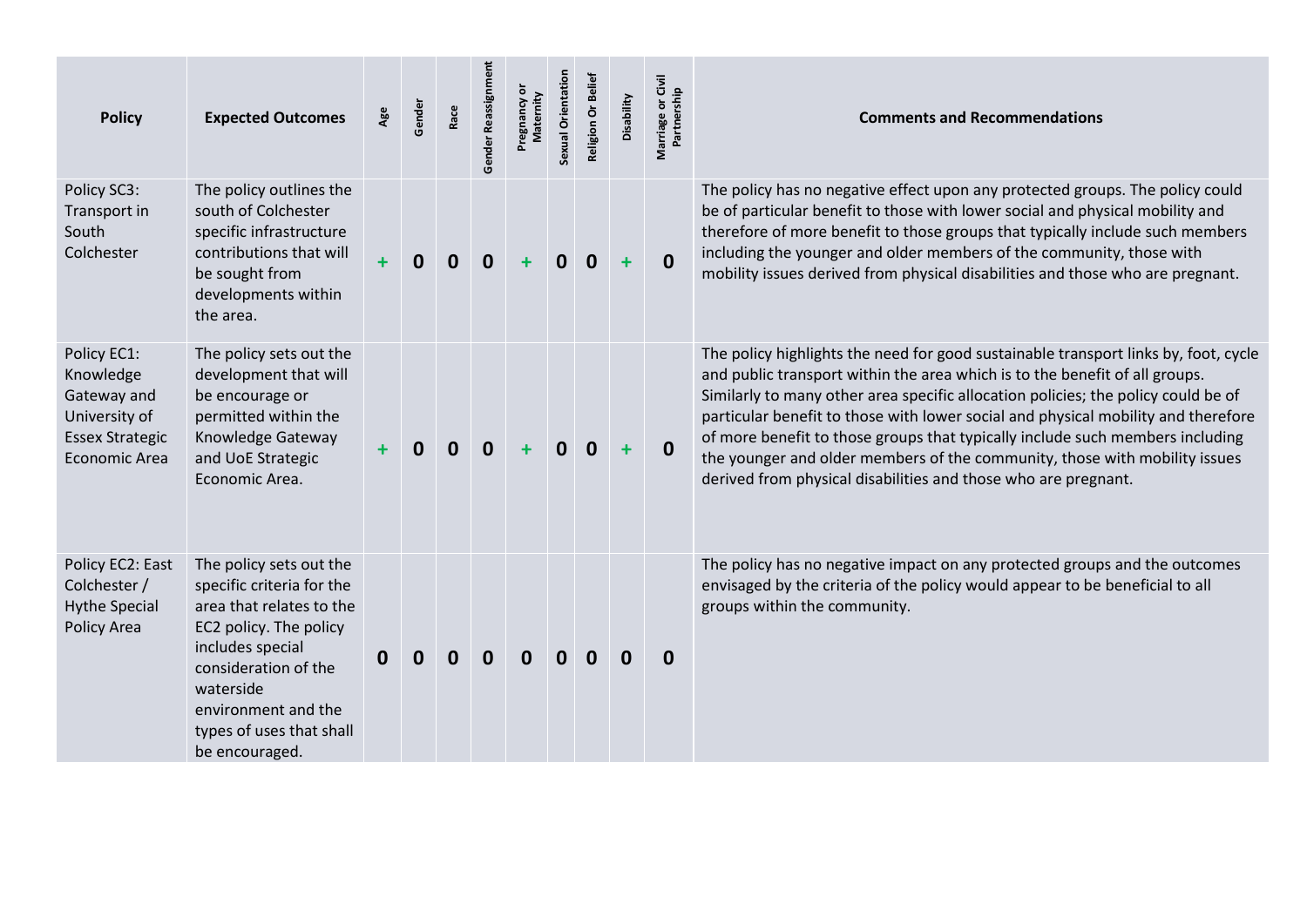| <b>Policy</b>                                               | <b>Expected Outcomes</b>                                                                                                                                                                  | Age | Gender | Race | Gender Reassignment | Pregnancy or<br>Maternity | Sexual Orientation | Religion Or Belief | Disability | or Civil<br>Marriage or Civ<br>Partnership | <b>Comments and Recommendations</b>                                                                                                                                                                                                                                                                                                                                                                                                                                                                                                                                                                                                                                                                                                               |
|-------------------------------------------------------------|-------------------------------------------------------------------------------------------------------------------------------------------------------------------------------------------|-----|--------|------|---------------------|---------------------------|--------------------|--------------------|------------|--------------------------------------------|---------------------------------------------------------------------------------------------------------------------------------------------------------------------------------------------------------------------------------------------------------------------------------------------------------------------------------------------------------------------------------------------------------------------------------------------------------------------------------------------------------------------------------------------------------------------------------------------------------------------------------------------------------------------------------------------------------------------------------------------------|
| Policy EC3: East<br>Colchester                              | The policy outlines the<br>area specific<br>considerations for<br>several specific<br>geographic areas in<br>the east of Colchester.                                                      |     |        |      | $\bf{0}$            | 0                         | Ω                  | ŋ                  | 0          | $\boldsymbol{0}$                           | The policy has no negative effect upon any protected group and seeks the<br>appropriate infrastructure and contributions, where applicable, for the<br>development areas outlined in the policy to the benefit of all sectors of the<br>community.                                                                                                                                                                                                                                                                                                                                                                                                                                                                                                |
| Policy EC4:<br>Transport in<br><b>East Colchester</b>       | The policy outlines the<br>contributions that will<br>be sort, financial or<br>otherwise, in relation<br>to transport<br>infrastructure<br>improvements within<br>the East of Colchester. |     | 0      | 0    | $\bf{0}$            |                           | $\mathbf{0}$       | $\mathbf 0$        | $\ddot{}$  | $\mathbf{0}$                               | The policy has no negative impact upon any protected groups. The policy is<br>beneficial to all groups and could be of particular benefit to those with lower<br>social and physical mobility and therefore of more benefit to those groups that<br>typically include such members including the younger and older members of the<br>community, those with mobility issues derived from physical disabilities and<br>those who are pregnant.                                                                                                                                                                                                                                                                                                      |
| Policy WC1:<br>Stanway<br>Strategic<br><b>Economic Area</b> | The policy outlines the<br>specific requirements<br>for zone 1 and zone 2<br>in the Stanway<br><b>Strategy Area. This</b><br>includes sustainable<br>infrastructure<br>requirements.      |     |        | 0    | $\mathbf 0$         |                           | $\mathbf 0$        | $\mathbf{0}$       | $\ddot{}$  | $\mathbf 0$                                | The policy seeks to enhance the sustainable transport links within the area and<br>particularly to the town centre; to the benefit of all groups however this is<br>particularly beneficial to those with lower levels of social and physical mobility<br>who may also be members of protected groups notably; the younger and older<br>members of the community, the disabled and those in pregnancy. Zone two also<br>allows for an improved level of community facilities which will similarly benefit<br>all groups of the community however maybe for beneficial to certain protected<br>groups; dependent on what community facilities arise from the policies<br>implementation. No negative impact is envisaged for any protected groups. |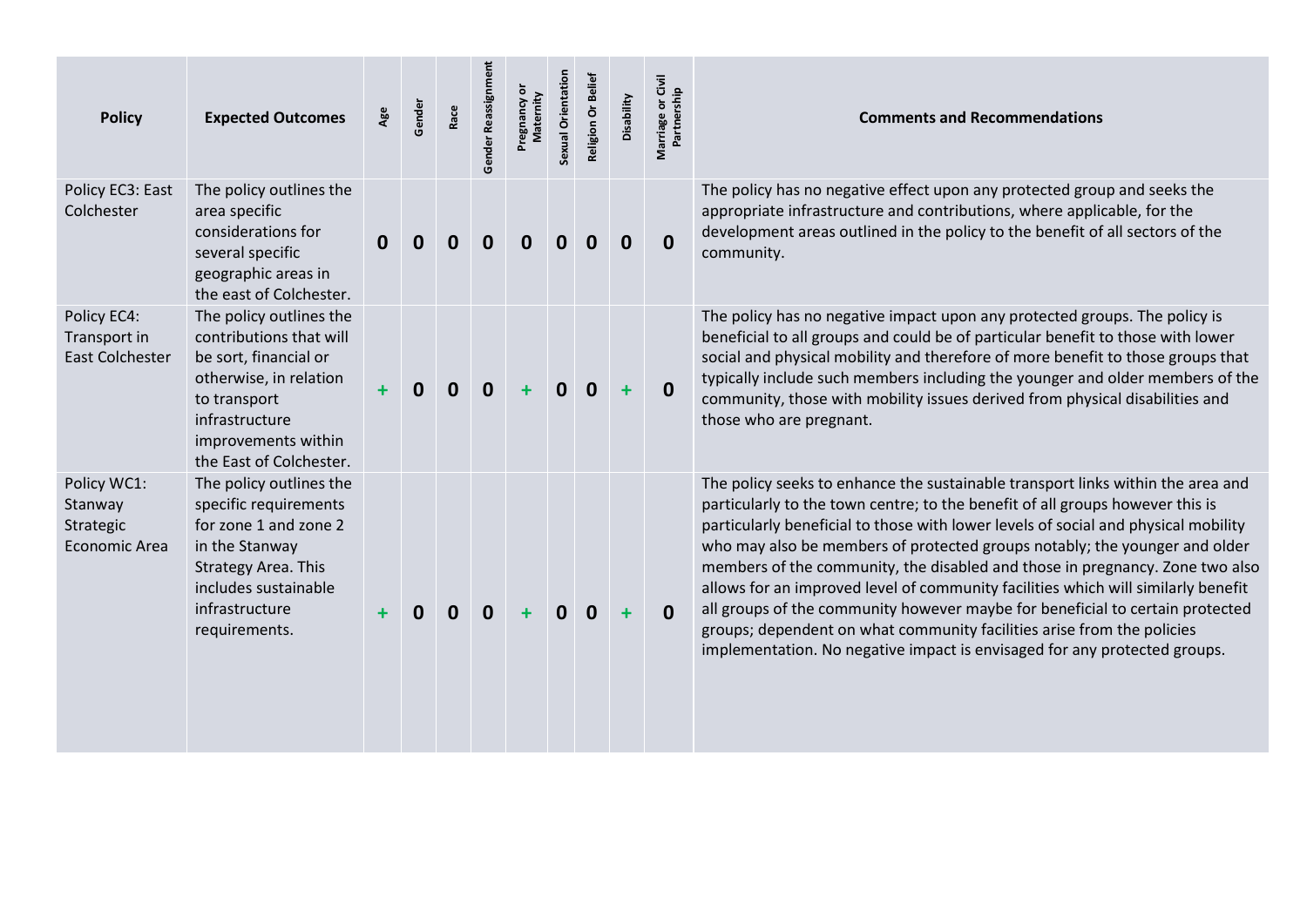| <b>Policy</b>                         | <b>Expected Outcomes</b>                                                                                                                                                                                                             | Age          | Gender      | Race | Gender Reassignmen | Pregnancy or<br>Maternity | Sexual Orientation | Religion Or Belief | Disability | Marriage or Civil<br>Partnership | <b>Comments and Recommendations</b>                                                                                                                                                                                                                                                                                                                                                                                                                                                                                                                                                                                                                                                                                |
|---------------------------------------|--------------------------------------------------------------------------------------------------------------------------------------------------------------------------------------------------------------------------------------|--------------|-------------|------|--------------------|---------------------------|--------------------|--------------------|------------|----------------------------------|--------------------------------------------------------------------------------------------------------------------------------------------------------------------------------------------------------------------------------------------------------------------------------------------------------------------------------------------------------------------------------------------------------------------------------------------------------------------------------------------------------------------------------------------------------------------------------------------------------------------------------------------------------------------------------------------------------------------|
| Policy WC2:<br>Stanway                | This policy outlines the<br>requirements for 4<br>specific sites within<br>the Stanway area.                                                                                                                                         |              | 0           | 0    | 0                  |                           |                    | 0                  | ÷          | $\mathbf 0$                      | The policy is not envisaged to have any negative effect upon any protected<br>groups. The four separate sections of the policy will have different positive<br>effects for each protected groups however notably the policy includes provision<br>for a primary school and a preschool, improved transport links, of various types,<br>throughout the policy. Considering the above this is deemed to be of particular<br>benefit to those with lower levels of physical and social mobility. Parents and<br>children would also benefit from the preschool and school element of the policy<br>though it is acknowledged that carers and legal guardians of children may not<br>always be of the same as parents. |
| Policy WC3:<br>Colchester Zoo         | The policy highlights<br>the importance of<br>Colchester Zoo as a<br>tourist attraction and<br>Safeguards the current<br>use. The policy also<br>considers SuDs and<br>master planning for<br>any potential<br>expansion of the Zoo. | $\mathbf{0}$ | $\mathbf 0$ | 0    | $\bf{0}$           | 0                         | $\mathbf{0}$       | 0                  | $\bf{0}$   | $\mathbf{0}$                     | The policy is not considered to have any negative effect upon any protected<br>group. Any expansion to the zoo would, as indicated in the policy, require<br>further master planning to be agreed however any equality issues in relation to<br>accessibility would be dealt with at this stage and in conjunction with the<br>relevant development management policies within the plan.                                                                                                                                                                                                                                                                                                                           |
| Policy WC4:<br><b>West Colchester</b> | The policy outlines the<br>requirements and<br>limitations of two<br>specific policies within<br>the west of Colchester.                                                                                                             | 0            |             |      | O                  |                           |                    |                    | O          | 0                                | The policy is not considered to have a negative effect upon any protected group.                                                                                                                                                                                                                                                                                                                                                                                                                                                                                                                                                                                                                                   |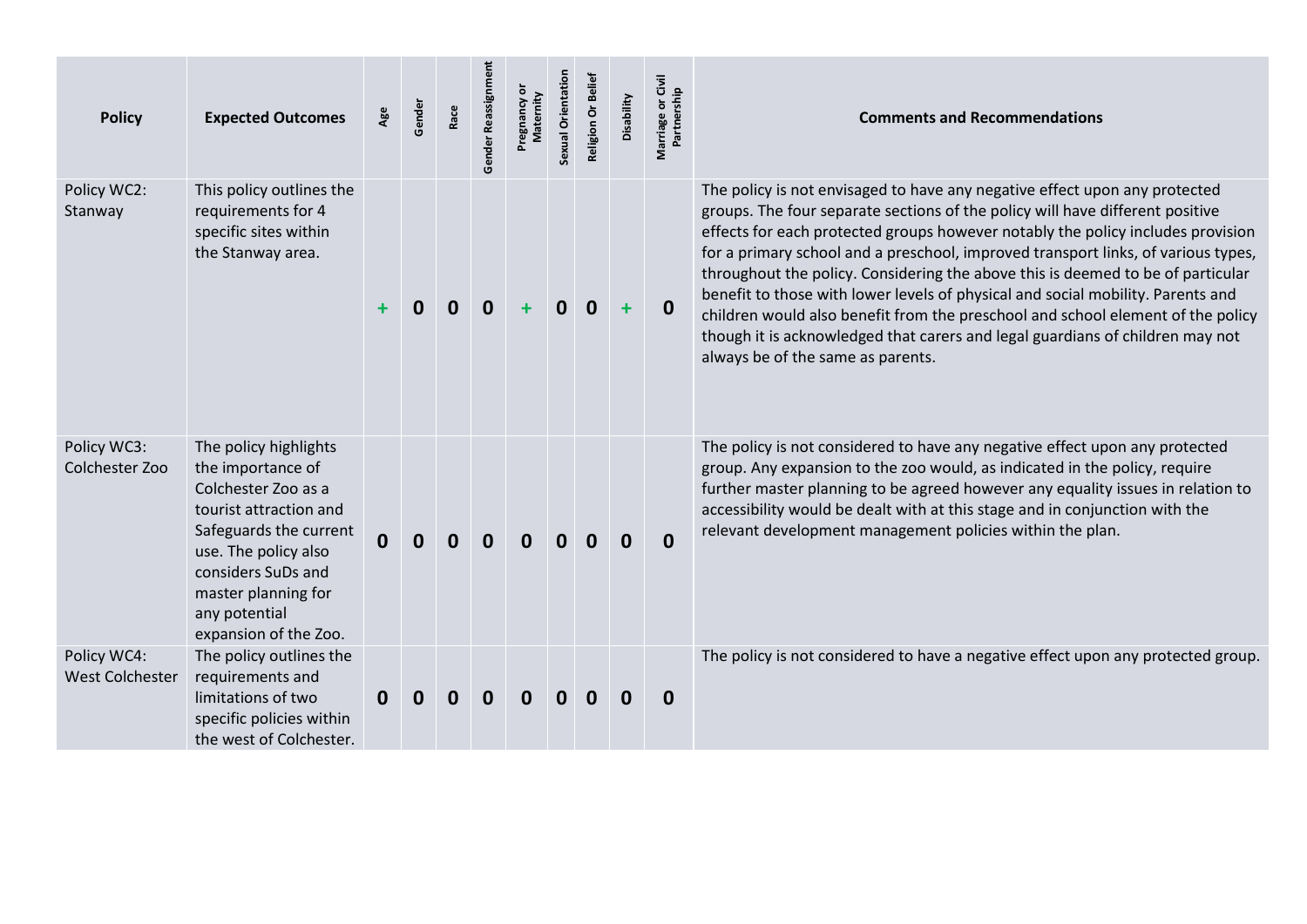| <b>Policy</b>                                         | <b>Expected Outcomes</b>                                                                                                                                                                                                                                                  | Age         | Gender      | Race | Gender Reassignme | Pregnancy or<br>Maternity | Sexual Orientation | Religion Or Belief | Disability  | Marriage or Civil<br>Partnership | <b>Comments and Recommendations</b>                                                                                                                                                                                                                                                                                                                                                                                                             |
|-------------------------------------------------------|---------------------------------------------------------------------------------------------------------------------------------------------------------------------------------------------------------------------------------------------------------------------------|-------------|-------------|------|-------------------|---------------------------|--------------------|--------------------|-------------|----------------------------------|-------------------------------------------------------------------------------------------------------------------------------------------------------------------------------------------------------------------------------------------------------------------------------------------------------------------------------------------------------------------------------------------------------------------------------------------------|
| Policy WC5:<br>Transport in<br><b>West Colchester</b> | The policy outlines<br>what specific<br>infrastructure<br>requirements that will<br>be sought in the west<br>of Colchester.                                                                                                                                               | $\ddot{}$   | $\mathbf 0$ | 0    | $\mathbf 0$       | ٠                         | 0                  | $\mathbf 0$        | $\ddot{}$   | $\mathbf{0}$                     | The policy is not considered to have a negative impact upon any protected<br>group however the improvements sought in the form of improve public<br>transport cycle and pedestrian ways will be of particular benefit to those with<br>limited social and physical mobility within the community. This is likely to<br>include, though not limited to, those within the age, pregnancy and maternity<br>and disabled sections of the community. |
| Policy SS1:<br>Abberton and<br>Langenhoe              | The policy highlights<br>the expectations for<br>development within<br>two sites within the<br>Abberton and Langhoe<br>area.                                                                                                                                              |             | 0           | 0    | $\mathbf 0$       | $\mathbf{0}$              | 0                  | $\mathbf 0$        | $\mathbf 0$ | $\mathbf 0$                      | The policy does not have a negative impact upon any protected group. The<br>improved pathways and pick up and drop off zones within both site specific<br>sections of the policy are of benefit to all pedestrians and more specifically<br>children and those travelling to and from the schools.                                                                                                                                              |
| Policy SS2:<br><b>Boxted</b>                          | This policy sets out<br>that all developments<br>will need to comply<br>with the Boxted<br>Neighbourhood Plan<br>and that waste water<br>treatment<br>infrastructure will<br>need to be improved<br>in line with any need<br>arising from<br>development at Hill<br>Farm. | $\mathbf 0$ | 0           | 0    | $\bf{0}$          | $\mathbf{0}$              | 0                  | $\mathbf 0$        | $\mathbf 0$ | $\bf{0}$                         | The policy is considered to have no negative effect upon any protected group.<br>The Neighbourhood Plan will be a key consideration within the area and<br>therefore it will be dependent upon the Neighbourhood Plan whether any<br>discrimination takes place. However this is considered to be of low risk and the<br>development management policies within the Publication Draft Local Plan<br>should negate any of these issues.          |
| Policy SS3:<br>Chappel and<br><b>Wakes Colne</b>      | The policy sets out the<br>proposed<br>development for the<br>area.                                                                                                                                                                                                       | $\bf{0}$    |             |      |                   |                           |                    |                    | O           | $\mathbf 0$                      | No positive or negative effect has been found in relation to any protected<br>groups. The policy is beneficial to all groups within the community.                                                                                                                                                                                                                                                                                              |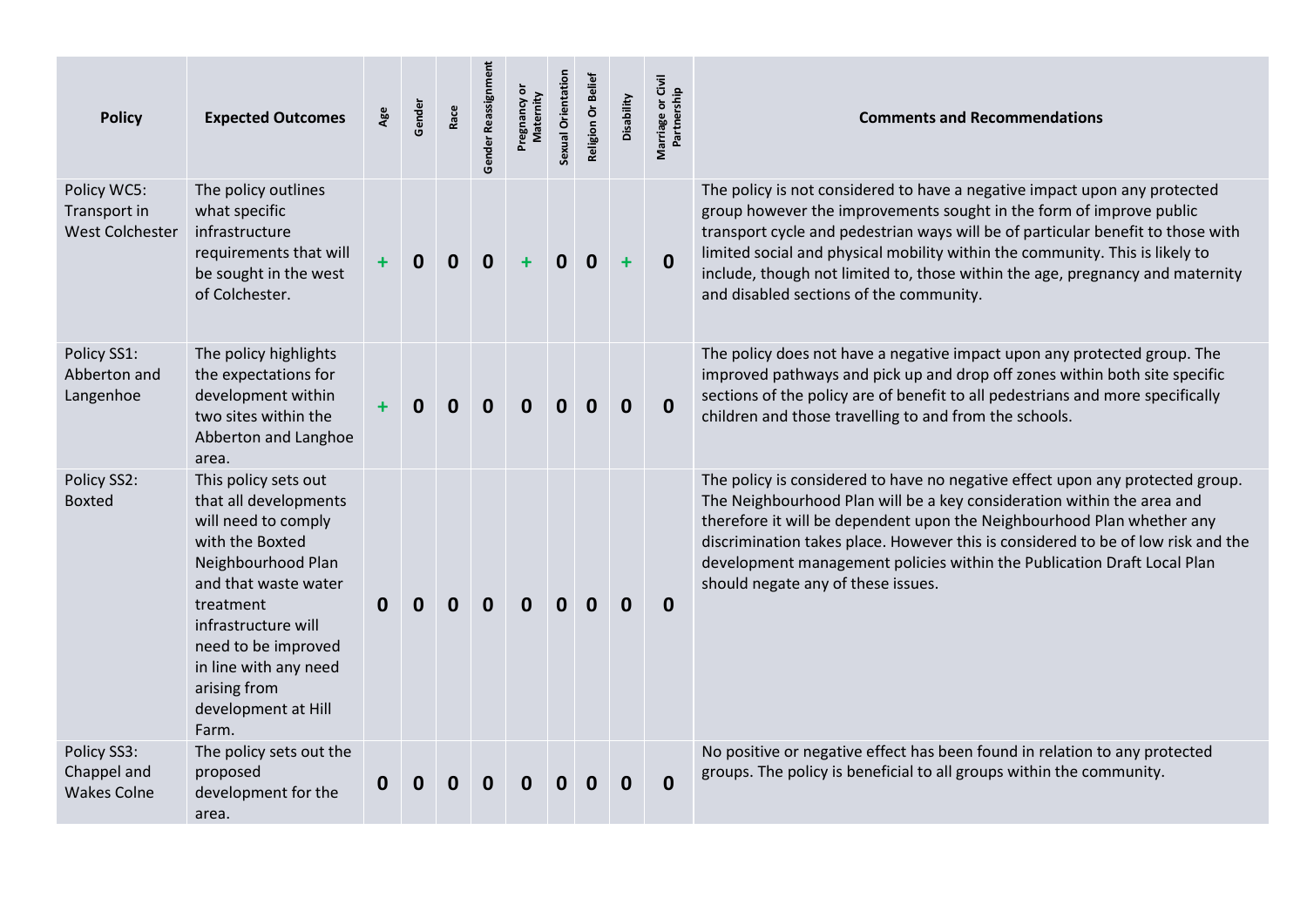| <b>Policy</b>                  | <b>Expected Outcomes</b>                                                                                   | Age | Gender | Race | Gender Reassignr | Maternity | Sexual Orientation | Religion Or Beliet | Disability | Marriage or Civil<br>Partnership | <b>Comments and Recommendations</b>                                                                                                                                                                                                                                                                                                                                                                                                                                                                                                                                                                                               |
|--------------------------------|------------------------------------------------------------------------------------------------------------|-----|--------|------|------------------|-----------|--------------------|--------------------|------------|----------------------------------|-----------------------------------------------------------------------------------------------------------------------------------------------------------------------------------------------------------------------------------------------------------------------------------------------------------------------------------------------------------------------------------------------------------------------------------------------------------------------------------------------------------------------------------------------------------------------------------------------------------------------------------|
| Policy SS4:<br>Copford         | The policy sets out the<br>site specific<br>requirements for two<br>allocations within<br>Copford.         | ÷   | 0      | 0    | $\mathbf 0$      | ٠         | $\mathbf{0}$       | $\mathbf{0}$       | $\ddot{}$  | 0                                | The policy has no negative effect upon any protected group however the<br>inclusion of improve pedestrian linkages between the West Hall site and London<br>Road will potentially be of further benefit to those groups that may contain<br>members that are more likely to be reliant upon pathways. This could include<br>those with lower levels of physical and social mobility.                                                                                                                                                                                                                                              |
| Policy SS5: Eight<br>Ash Green | The policy seeks<br>development to<br>accord with the Eight<br>Ash Green<br>Neighbourhood Plan<br>and SG8. |     | 0      | 0    | 0                |           | 0                  | 0                  |            | $\mathbf{0}$                     | The policy is considered to have no negative effect upon any protected group.<br>The Neighbourhood Plan will be a key consideration within the area and<br>therefore it will be dependent upon the Neighbourhood Plan whether any<br>discrimination takes place. However this is considered to be of low risk and the<br>development management policies within the Publication Draft Local Plan<br>should negate any of these issues.                                                                                                                                                                                            |
| Policy SS6:<br>Fordham         | The policy sets out the<br>requirements for the<br>residential allocation<br>made in Fordham.              |     |        | O    | 0                |           | <sup>n</sup>       | 0                  | ÷          | $\Omega$                         | The policy is considered to have no negative effect upon any protected group<br>and is seen to be beneficial to all groups within the community.<br>Notwithstanding this; the suitable pedestrian links with the existing village from<br>the proposed new residential site will be of particular benefit to those within<br>the community that are more reliant on pathways i.e.; those with lower levels of<br>social and physical mobility. Though Fordham is spread out in nature links to the<br>pathways do allow for access to the services and facilities within the village and<br>the village is served by a bus route. |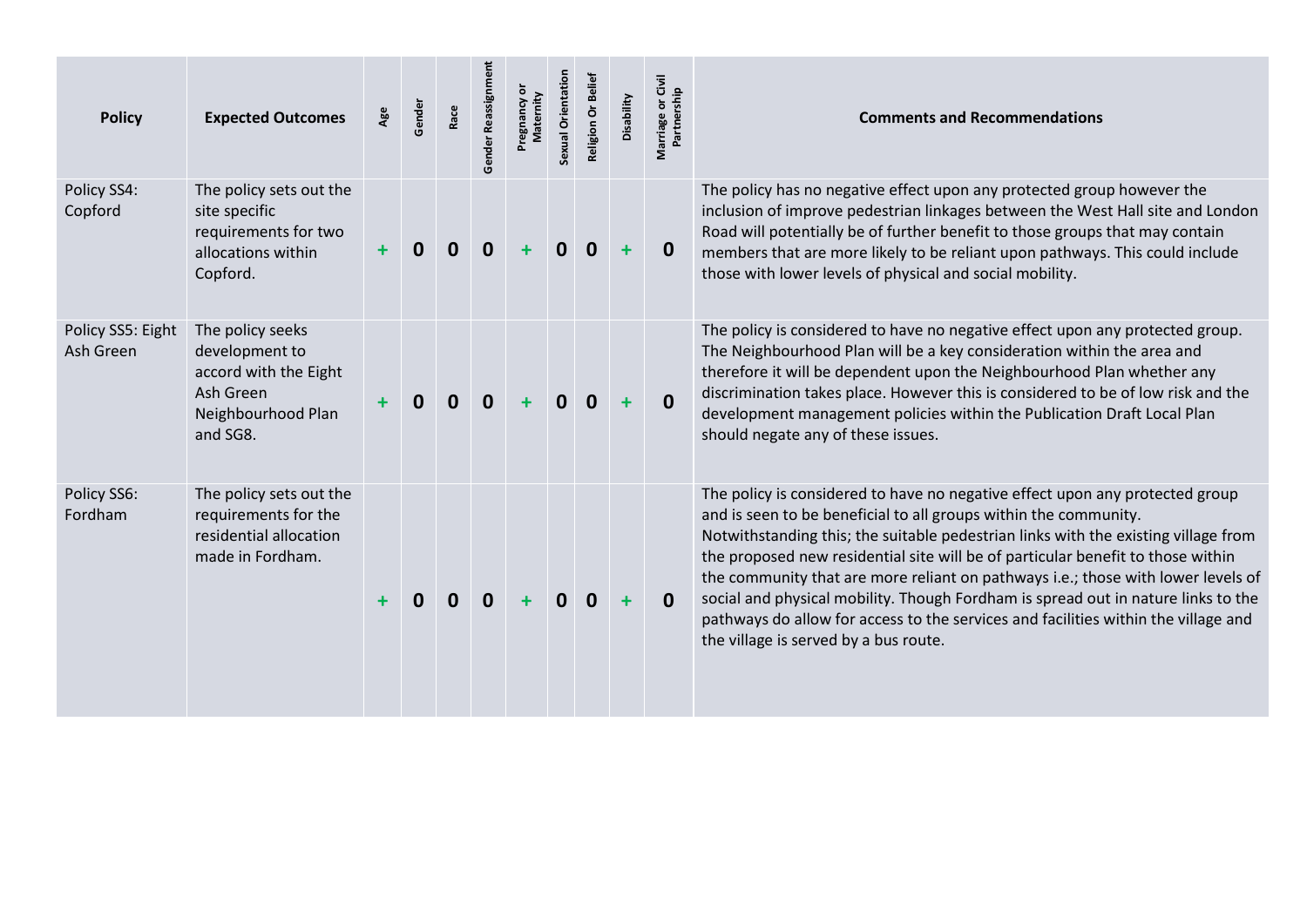| <b>Policy</b>                         | <b>Expected Outcomes</b>                                                                                                                                         | Age          | Gender | Race | Gender Reassignmen | ŏ<br>Maternity<br>Pregnancy | Sexual Orientation | Religion Or Belief | Disability | Marriage or Civil<br>Partnership | <b>Comments and Recommendations</b>                                                                                                                                                                                                                                                                                                                                                                                                                                                       |
|---------------------------------------|------------------------------------------------------------------------------------------------------------------------------------------------------------------|--------------|--------|------|--------------------|-----------------------------|--------------------|--------------------|------------|----------------------------------|-------------------------------------------------------------------------------------------------------------------------------------------------------------------------------------------------------------------------------------------------------------------------------------------------------------------------------------------------------------------------------------------------------------------------------------------------------------------------------------------|
| Policy SS7:<br><b>Great Horkesley</b> | The policy sets<br>outlines the<br>expectations for two<br>sites within Great<br>Horkesley, namely<br><b>Great Horkesley</b><br><b>Manor and School</b><br>Lane. | $\ddot{}$    | 0      |      | 0                  | 4                           |                    |                    |            | 0                                | The policy is suggested to have no negative effect upon any protected group.<br>The policy seeks a provision of a scout hut, allotments and improved walking<br>and cycling networks and therefore is seen to be beneficial to all groups of the<br>community however particularly to those within the younger age range and<br>those with lower physical and social mobility levels. The inclusion of allotments<br>could also enhance social cohesion which is seen to be advantageous. |
| Policy SS8:<br><b>Great Tey</b>       | The policy includes the<br>requirements and<br>expectations for two<br>specific sites within<br>the Great Tey village.                                           | $\mathbf{0}$ | 0      | 0    | 0                  | $\mathbf{0}$                |                    |                    | 0          | 0                                | The policy is considered to have no negative effect upon any protected group.<br>The Neighbourhood Plan will be a key consideration within the area and<br>therefore it will be dependent upon the Neighbourhood Plan whether any<br>discrimination takes place. However this is considered to be of low risk and the<br>development management policies within the Publication Draft Local Plan<br>should negate any of these issues.                                                    |
| Policy SS9:<br>Langham                | The policy sets out the<br>requirements for two<br>specific residential led<br>developments within<br>Langham.                                                   | $\ddot{}$    |        | 0    |                    |                             |                    |                    |            | 0                                | The policy is considered to have no negative impact upon any particular<br>protected group. The policy includes a provision for sheltered housing which<br>could be beneficial to younger and older members of the public and those who<br>maybe in vulnerable domestic situations and those with disabilities; dependent<br>upon the type of sheltered housing that will be provided.                                                                                                    |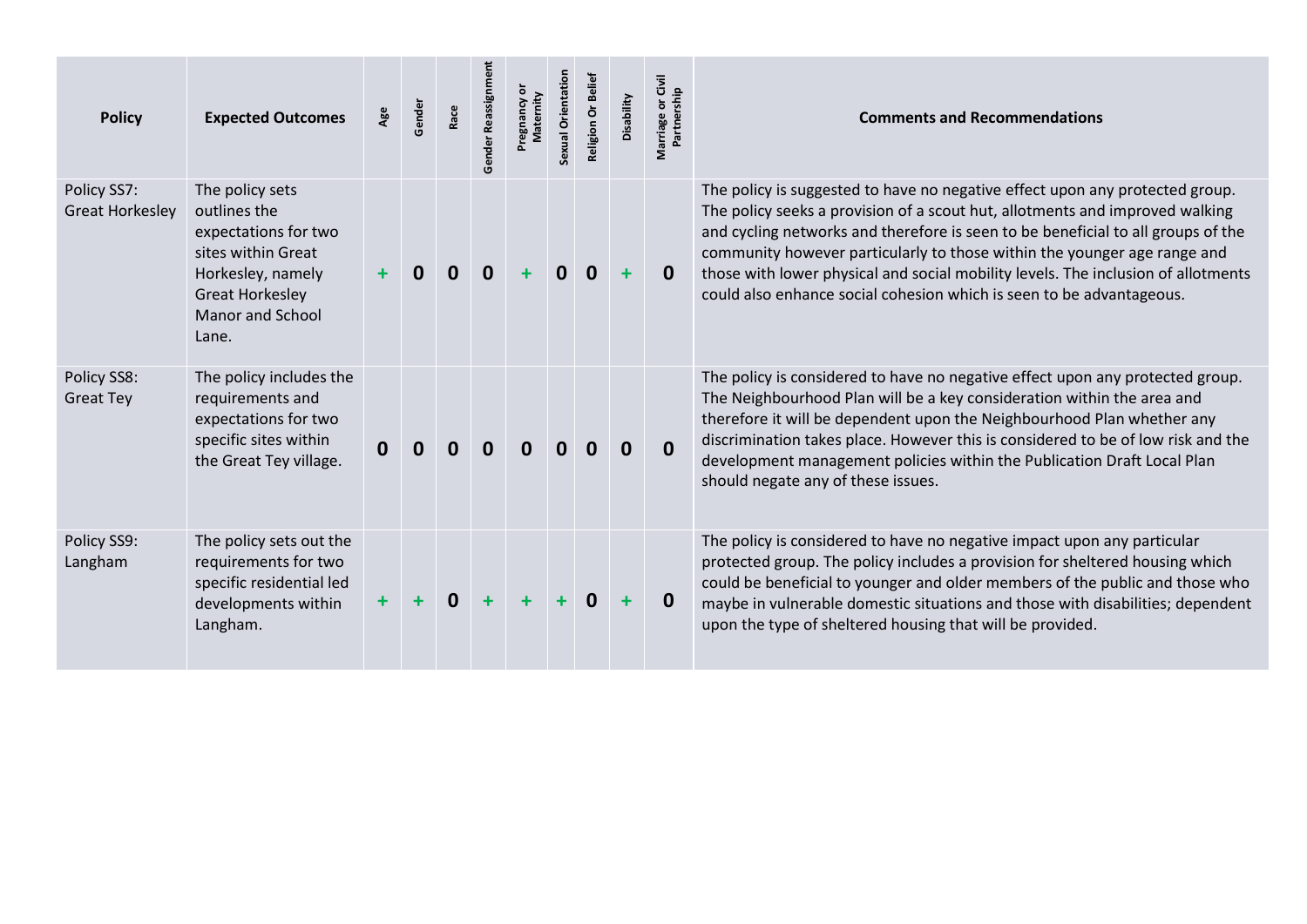| <b>Policy</b>                       | <b>Expected Outcomes</b>                                                                                                                                                                                                                                                 | Age      | Gender   | Race | Gender Reassignment | Maternity | Sexual Orientation | Religion Or Belief | Disability  | Marriage or Civil<br>Partnership | <b>Comments and Recommendations</b>                                                                                                                                                                                                                                                                                                                                                                                                                                                                                                               |
|-------------------------------------|--------------------------------------------------------------------------------------------------------------------------------------------------------------------------------------------------------------------------------------------------------------------------|----------|----------|------|---------------------|-----------|--------------------|--------------------|-------------|----------------------------------|---------------------------------------------------------------------------------------------------------------------------------------------------------------------------------------------------------------------------------------------------------------------------------------------------------------------------------------------------------------------------------------------------------------------------------------------------------------------------------------------------------------------------------------------------|
| Policy SS10:<br>Layer de la<br>Haye | The policy sets out the<br>envisaged<br>development for the<br>area of Layer de la<br>Haye; including the<br>provision of Housing.                                                                                                                                       | 0        | 0        |      |                     |           |                    |                    | $\mathbf 0$ | $\mathbf{0}$                     | The policy is not considered to have a negative effect upon any protected group.<br>The indicated provision for bungalows could be of particular benefit to those<br>with lower levels of mobility. The policy also includes the potential for a<br>children's play area which would be of direct benefit to the younger members of<br>the community however could also help to foster good relations between<br>members of the community and encourage social cohesiveness.                                                                      |
| Policy SS11:<br>Marks Tey           | The policy highlights<br>the role of the Marks<br>Tey Neighbourhood<br>Plan for directing<br>future development<br>(currently being<br>produced) and the<br><b>Garden Community</b><br>(DPD) in delivering the<br>development that will<br>be sought within the<br>area. | $\bf{0}$ | $\bf{0}$ |      |                     |           |                    | O                  | $\mathbf 0$ | $\mathbf{0}$                     | The policy is considered to have no negative effect upon any protected group.<br>The Neighbourhood Plan will be a key consideration within the area and<br>therefore it will be dependent upon the Neighbourhood Plan whether any<br>discrimination takes place. However this is considered to be of low risk and the<br>development management policies within the Publication Draft Local Plan<br>should negate any of these issues. The West of Colchester development will be<br>separately assessed within the DPD for the garden community. |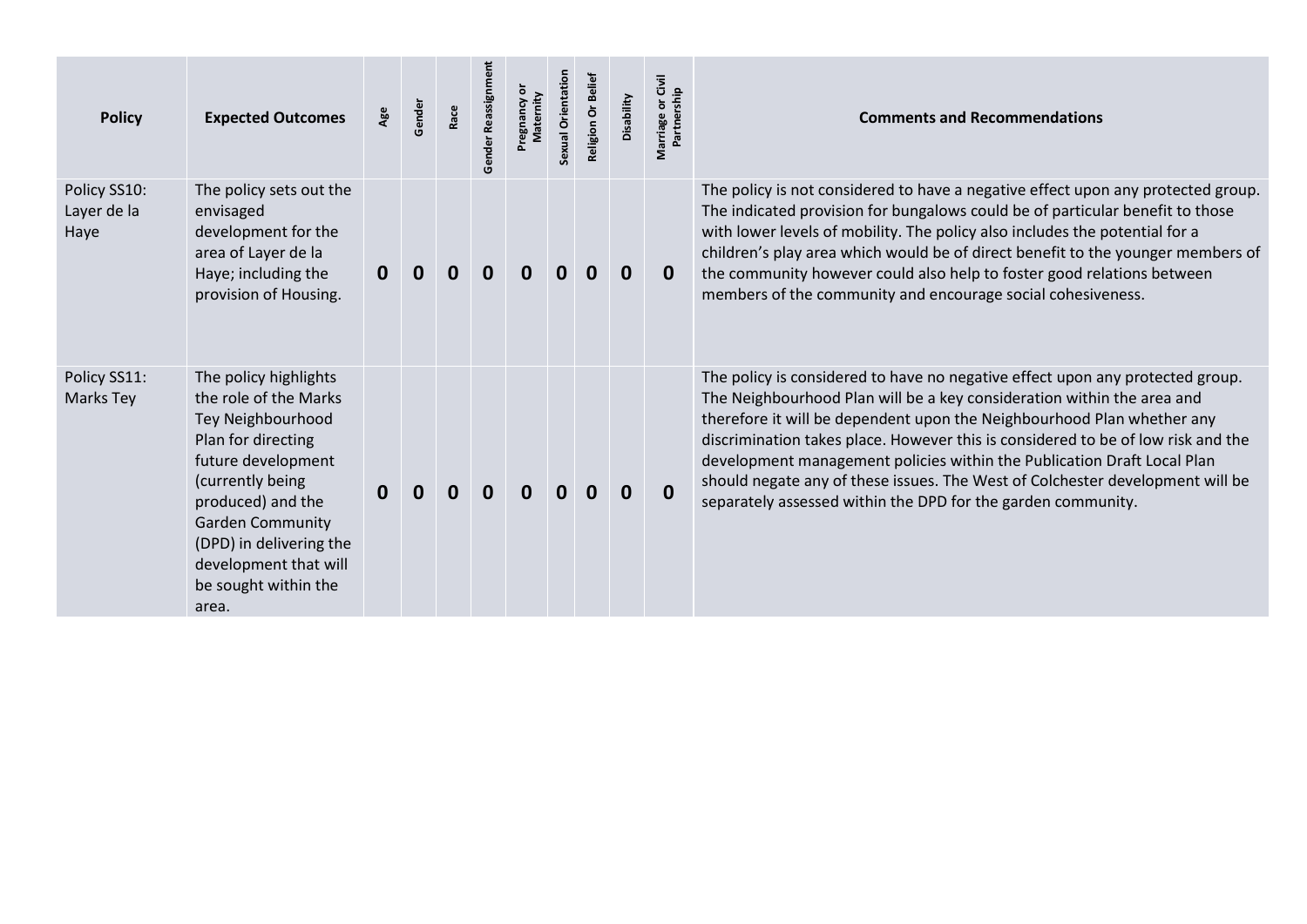| <b>Policy</b>                               | <b>Expected Outcomes</b>                                                                                                                              | Age | Gender       | Race | Gender Reassignm | Maternity<br>Pregnancy | Sexual Orientation | Religion Or Belief | Disability | Givil<br>Partnership<br>ŏ<br>Marriage | <b>Comments and Recommendations</b>                                                                                                                                                                                                                                                                                                                                                                                                                                                                                                                                                                                                                                                                                                                                                                                                    |
|---------------------------------------------|-------------------------------------------------------------------------------------------------------------------------------------------------------|-----|--------------|------|------------------|------------------------|--------------------|--------------------|------------|---------------------------------------|----------------------------------------------------------------------------------------------------------------------------------------------------------------------------------------------------------------------------------------------------------------------------------------------------------------------------------------------------------------------------------------------------------------------------------------------------------------------------------------------------------------------------------------------------------------------------------------------------------------------------------------------------------------------------------------------------------------------------------------------------------------------------------------------------------------------------------------|
| Policy SS12a:<br>West Mersea                | The policy sets out the<br>planned development<br>for the West of<br>Mersea including<br>housing and a sport<br>pavilion and children's<br>play area. | 0   | 0            |      | 0                |                        | n                  |                    | 0          | 0                                     | The policy is not considered to have a negative effect upon any protected group.<br>The inclusion a recreational sports facility and children's play area will benefit<br>the community as a whole however could also encourage good relations<br>between protected groups. The younger member of the public have a direct<br>benefit from the children's play area and many groups may benefit from the<br>sports pitch and pavilion. In relation to the Neighbourhood Plan; the<br>Neighbourhood Plan will be a key consideration within the area and therefore it<br>will be dependent upon the Neighbourhood Plan whether any discrimination<br>takes place. However this is considered to be of low risk and the development<br>management policies within the Publication Draft Local Plan should negate any<br>of these issues. |
| Policy SS12b:<br>Coast Road,<br>West Mersea | The policy is specific to<br>the Coast Road area<br>and includes the<br>requirement for<br>consideration of the<br><b>Coastal Protection</b><br>Belt. |     | <sup>0</sup> | 0    | $\mathbf 0$      |                        | $\mathbf{0}$       | $\mathbf{0}$       | ÷          | $\bf{0}$                              | The policy is not considered to have a negative effect upon any protected group.                                                                                                                                                                                                                                                                                                                                                                                                                                                                                                                                                                                                                                                                                                                                                       |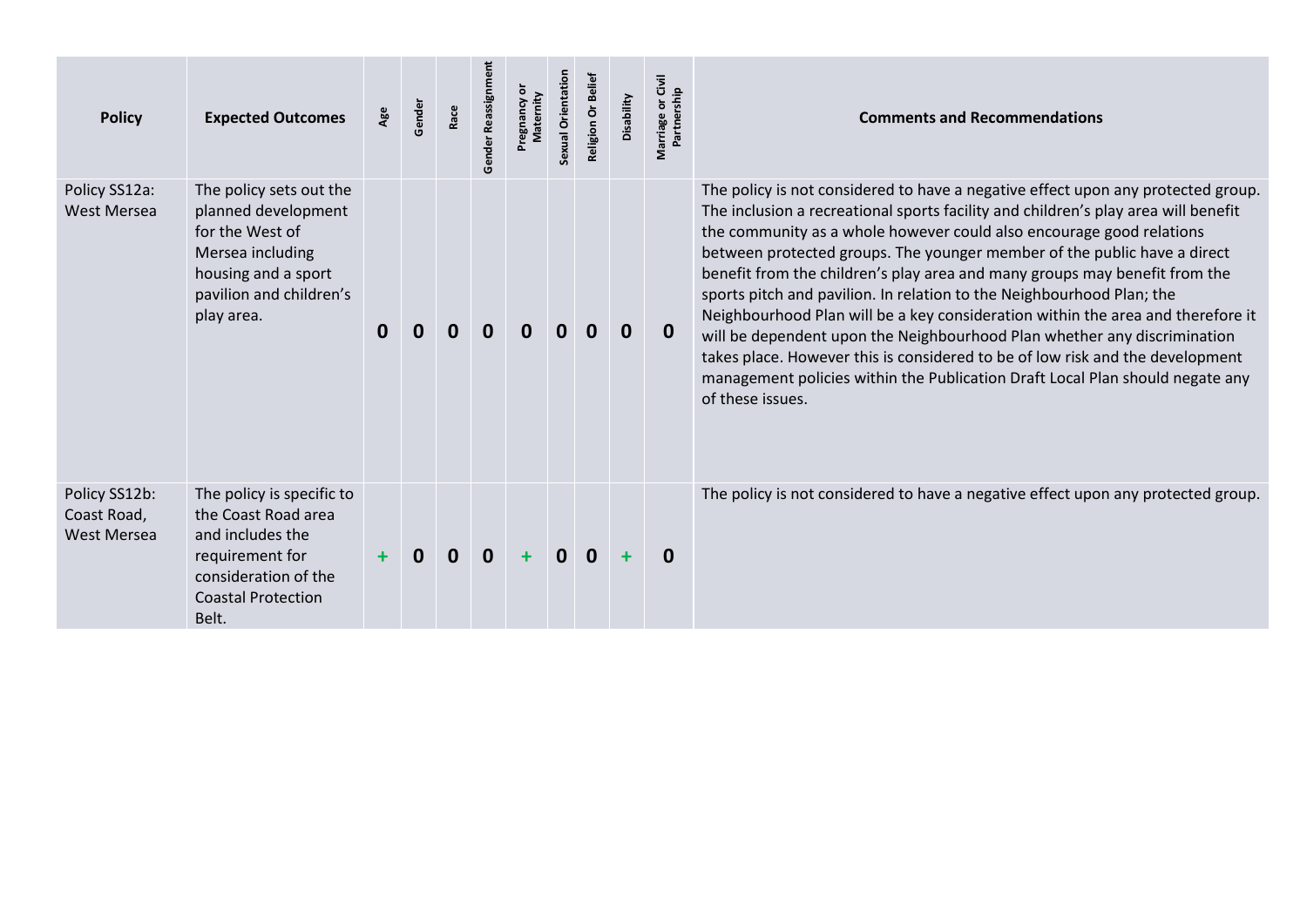| <b>Policy</b>                                          | <b>Expected Outcomes</b>                                                                               | Age | Gender | Race | Gender Reassignn | ternity | Sexual Orientation | Religion Or Belief | Disability | Marriage or Civil<br>Partnership | <b>Comments and Recommendations</b>                                                                                                                                                                                                                                                                                                                                                                                                                                                                                                                                                                                                                                                                                                                                                                                                                                                                                                         |
|--------------------------------------------------------|--------------------------------------------------------------------------------------------------------|-----|--------|------|------------------|---------|--------------------|--------------------|------------|----------------------------------|---------------------------------------------------------------------------------------------------------------------------------------------------------------------------------------------------------------------------------------------------------------------------------------------------------------------------------------------------------------------------------------------------------------------------------------------------------------------------------------------------------------------------------------------------------------------------------------------------------------------------------------------------------------------------------------------------------------------------------------------------------------------------------------------------------------------------------------------------------------------------------------------------------------------------------------------|
| Policy SS12c:<br>Mersea Island<br><b>Caravan Parks</b> | The policy outlines the<br>expectation for any<br>changes to the caravan<br>parks on Mersea<br>Island. | 0   |        |      | 0                |         |                    |                    | 0          | $\mathbf{0}$                     | The policy is not considered to have any negative effect upon any protected<br>group. The requirement for appropriate Flood Risk Assessments and a Flood<br>Management Plan will benefit all member of the community who could live or<br>work in the area however could be seen to be particularly vital for those<br>members of the community with lower levels of mobility. The restriction on<br>permanent residential usage could be seen to be beneficial to all groups as the<br>sites are not considered to be appropriate for this use however members of the<br>community who may fall within a protected group may have lower levels of<br>social mobility and this could, in that case be seen to be a mixed effect in<br>relation to social mobility. Notwithstanding this the potential negative effect is<br>considered to be negligible when balancing this against the individuals to be<br>housed in appropriate housing. |
| Policy SS13:<br>Rowhedge                               | The policy sets out the<br>proposed provision of<br>development with the<br>Rowhedge area.             |     | n      | 0    | 0                |         | $\Omega$           | $\bf{0}$           | ÷          | $\bf{0}$                         | The policy is not considered to have a negative impact upon any protected<br>group and is likely to be of benefit to those with lower levels of social mobility<br>with the inclusion of affordable housing. The provision of a healthcare facility<br>could also be of benefit to all sectors of the community however likely to be of<br>particular benefit to those who may be more reliant on such facilities; envisaged<br>groups this could include would be, but is not limited to, the older and younger<br>groups within the community as well as those with disabilities or who are<br>pregnant.                                                                                                                                                                                                                                                                                                                                  |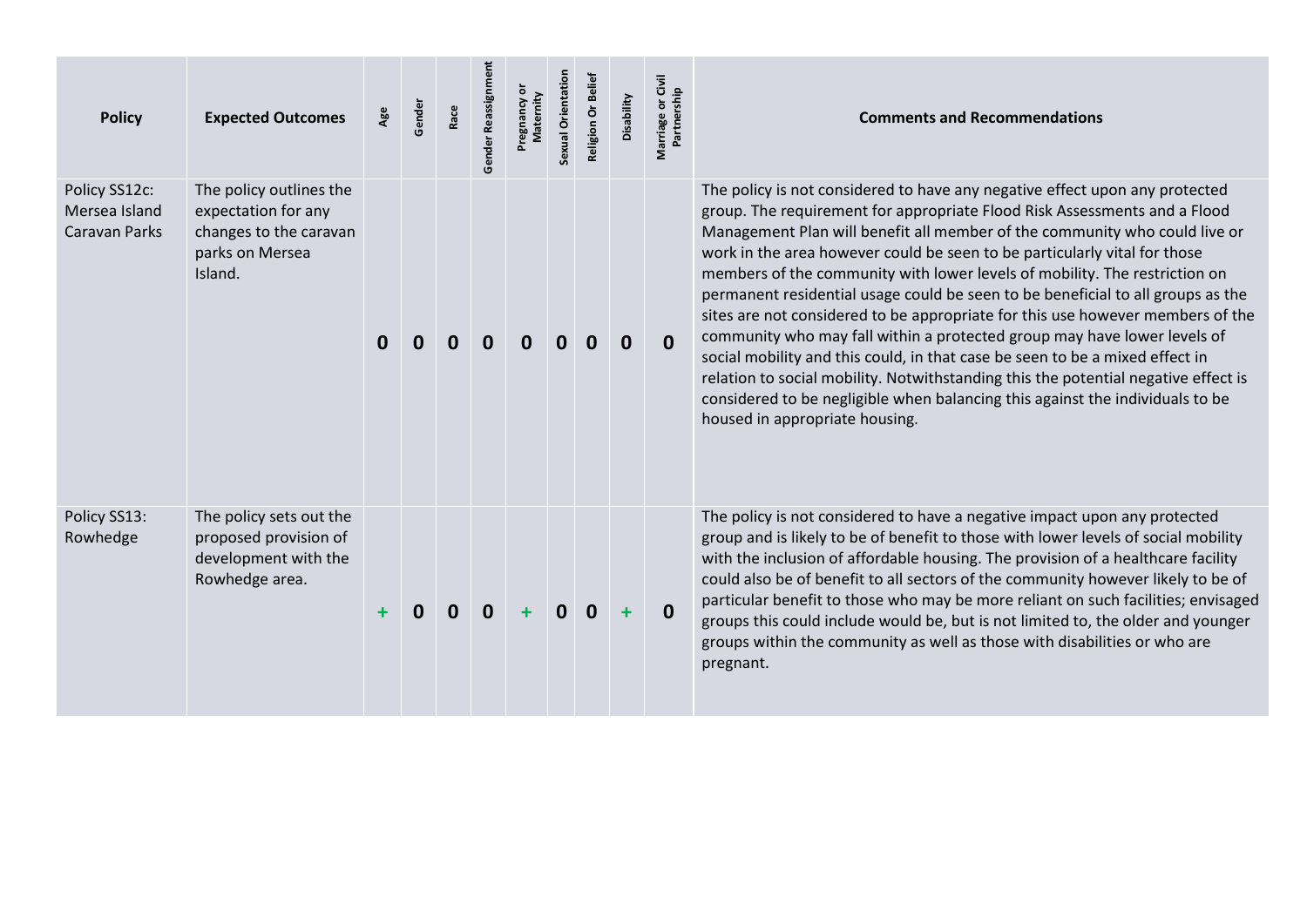| <b>Policy</b>                  | <b>Expected Outcomes</b>                                                                                                                                                                                                                | Age | Gender | Race             | Gender Reassignme | ŏ<br>Pregnancy or<br>Maternity | Sexual Orientation | Religion Or Belief | Disability  | Marriage or Civil<br>Partnership | <b>Comments and Recommendations</b>                                                                                                                                                                                                                                                                                                                                                                                                                  |
|--------------------------------|-----------------------------------------------------------------------------------------------------------------------------------------------------------------------------------------------------------------------------------------|-----|--------|------------------|-------------------|--------------------------------|--------------------|--------------------|-------------|----------------------------------|------------------------------------------------------------------------------------------------------------------------------------------------------------------------------------------------------------------------------------------------------------------------------------------------------------------------------------------------------------------------------------------------------------------------------------------------------|
| Policy SS14:<br><b>Tiptree</b> | The policy outlines the<br>requirement for<br>development within<br>the area of Tiptree to<br>accord with the<br>Tiptree<br>Neighbourhood Plan.<br>The policy outlines<br>that the<br>Neighbourhood Plan<br>will allocate 600<br>homes. | 0   |        | $\boldsymbol{0}$ | $\bf{0}$          | 0                              | 0                  | Ω                  | $\mathbf 0$ | $\mathbf{0}$                     | The policy is considered to have no negative effect upon any protected group.<br>The Tiptree Neighbourhood Plan will be a key consideration within the area and<br>therefore it will be dependent upon the Neighbourhood Plan whether any<br>discrimination takes place. However this is considered to be of low risk and the<br>development management policies within the Publication Draft Local Plan<br>should negate any of these issues.       |
| Policy SS15:<br>West Bergholt  | The policy highlights<br>that development<br>within the West<br>Bergholt area will<br>need to accord with<br>the emerging West<br>Bergholt<br>Neighbourhood Plan.                                                                       | 0   |        | $\boldsymbol{0}$ | 0                 | 0                              |                    |                    | $\bf{0}$    | $\mathbf 0$                      | The policy is considered to have no negative effect upon any protected group.<br>The West Bergholt Neighbourhood Plan will be a key consideration within the<br>area and therefore it will be dependent upon the Neighbourhood Plan whether<br>any discrimination takes place. However this is considered to be of low risk and<br>the development management policies within the Publication Draft Local Plan<br>should negate any of these issues. |
| Policy SS16:<br>Wivenhoe       | The policy outlines the<br>proposal for 250<br>homes within<br>Wivenhoe and<br>requires development<br>to accord with the<br>emerging Wivenhoe<br>Neighbourhood Plan.                                                                   | 0   |        | 0                | 0                 | 0                              |                    | O                  | $\bf{0}$    | $\mathbf 0$                      | The policy is considered to have no negative effect upon any protected group.<br>The Wivenhoe Neighbourhood Plan will be a key consideration within the area<br>and therefore it will be dependent upon the Neighbourhood Plan whether any<br>discrimination takes place. However this is considered to be of low risk and the<br>development management policies within the Publication Draft Local Plan<br>should negate any of these issues.      |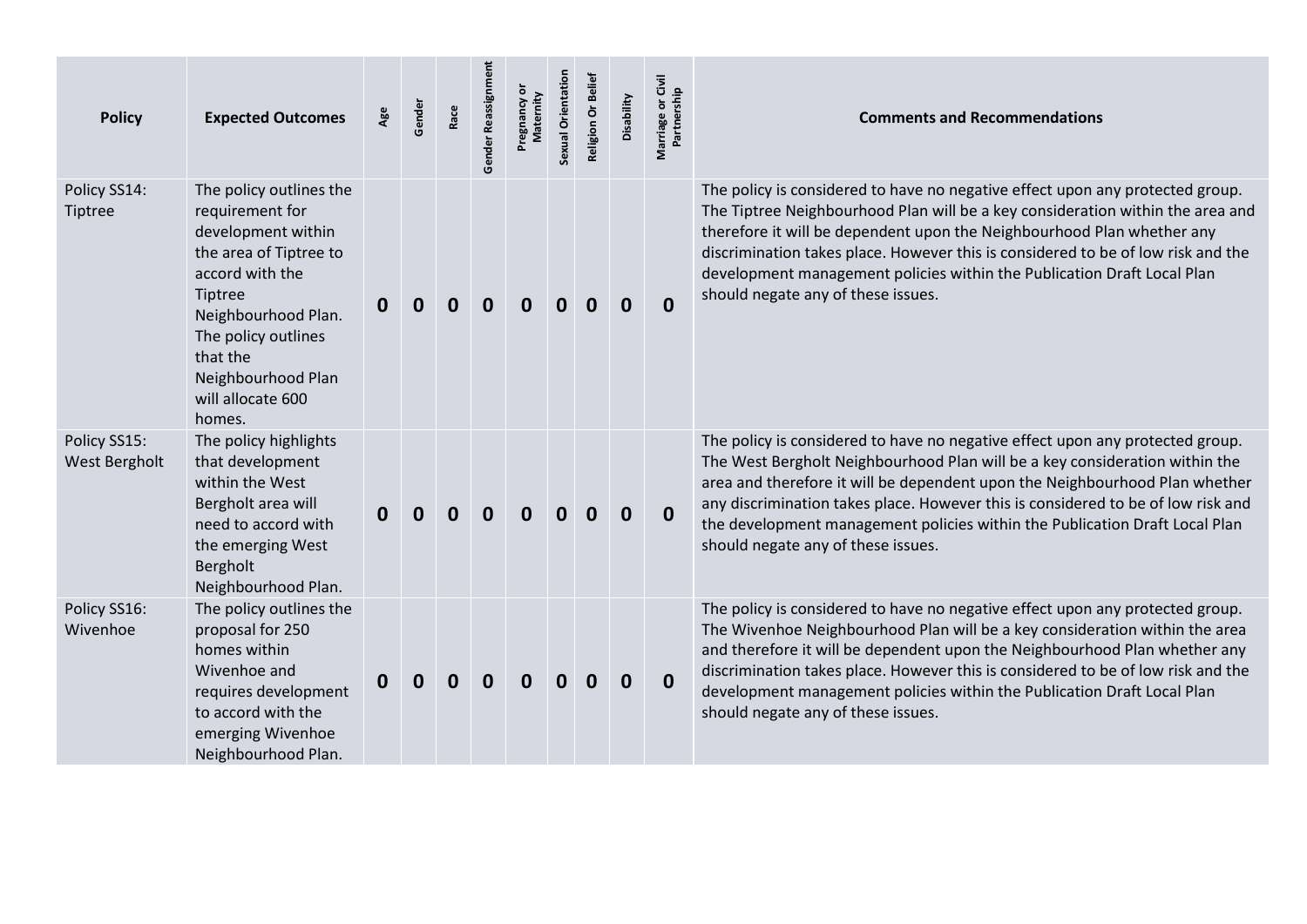| <b>Policy</b>                                          | <b>Expected Outcomes</b>                                                                                                                      | Age         | Gender | Race | Gender Reassignmen | Pregnancy or<br>Maternity | Sexual Orientation | Religion Or Belief | Disability       | Marriage or Civil<br>Partnership | <b>Comments and Recommendations</b>                                                                                                                                                                                                                                                                                                                                                                                                                                                                                                                                                                                                                                                                                                           |
|--------------------------------------------------------|-----------------------------------------------------------------------------------------------------------------------------------------------|-------------|--------|------|--------------------|---------------------------|--------------------|--------------------|------------------|----------------------------------|-----------------------------------------------------------------------------------------------------------------------------------------------------------------------------------------------------------------------------------------------------------------------------------------------------------------------------------------------------------------------------------------------------------------------------------------------------------------------------------------------------------------------------------------------------------------------------------------------------------------------------------------------------------------------------------------------------------------------------------------------|
| Policy OV1:<br>Development in<br><b>Other Villages</b> | This policy outlines the<br>criterion for<br>development to be<br>permitted within<br>Other Villages.                                         |             |        | 0    | $\bf{0}$           | 0                         | 0                  | $\bf{0}$           | ÷                | $\bf{0}$                         | The policy is not considered to have a negative effect upon any protected<br>groups. The policy allows for extensions to existing buildings which could<br>potentially benefit those requiring alterations to their properties that are<br>required due to disabilities. Another example of how this could be beneficial is<br>that it could enable households to extend to cater to the needs of the<br>household; typically to accommodate older and younger members of the<br>household.                                                                                                                                                                                                                                                   |
| Policy OV2:<br>Countryside                             | The policy outlines<br>what development<br>could be permitted in<br>countryside locations.                                                    | $\mathbf 0$ | 0      | 0    | 0                  | 0                         | 0                  | 0                  | $\boldsymbol{0}$ | $\mathbf{0}$                     | The policy is not considered to have a negative impact upon any protected<br>group. The policy directs development to typically more sustainable locations<br>that have higher levels of services and facilities and better public transport links<br>to the benefit of all groups however this could be considered to be more<br>poignant for those members of the community with lower social and physical<br>mobility.                                                                                                                                                                                                                                                                                                                     |
| Policy DM1:<br>Health and<br>Wellbeing                 | The policy sets out the<br>ambition for all<br>development to<br>promote where<br>possible health and<br>well-being through<br>various means. | ٠           | 0      | 0    | 0                  |                           |                    | 0                  | ٠                | $\mathbf{0}$                     | The policy is not considered to have a negative effect upon any protected group.<br>The inclusion of a requirement for developments of over 100 units to include a<br>Health Impact Assessment is beneficial to all groups however generally those<br>sub groups within the protected groups who maybe more susceptible to lower<br>health levels could be said to see a greater benefit to this policy. The inclusion of<br>a requirement to find appropriate mitigation in relation to emissions could be<br>seen to benefit though groups that may be more prone to respiratory related<br>illness such as the younger and older members of the community as well as<br>those carrying children or who have certain physical disabilities. |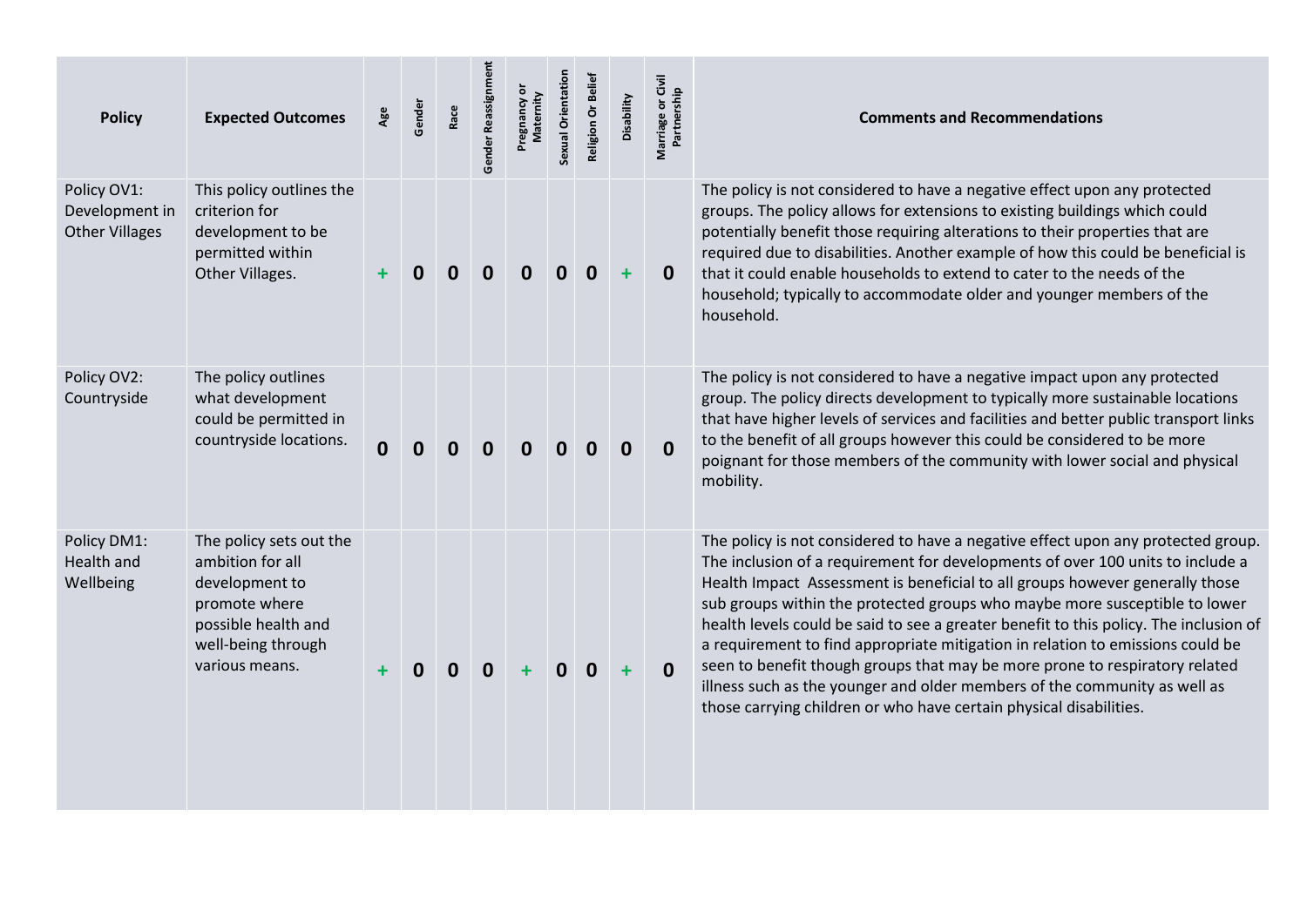| <b>Policy</b>                                               | <b>Expected Outcomes</b>                                                                                                                                        | Age | Gender | Race | Gender Reassignm | ŏ<br>Maternity<br>Pregnancy | Sexual Orientation | Religion Or Belief | Disability | Marriage or Civil<br>Partnership | <b>Comments and Recommendations</b>                                                                                                                                                                                                                                                                                                                                                                                                                                                                                                                                             |
|-------------------------------------------------------------|-----------------------------------------------------------------------------------------------------------------------------------------------------------------|-----|--------|------|------------------|-----------------------------|--------------------|--------------------|------------|----------------------------------|---------------------------------------------------------------------------------------------------------------------------------------------------------------------------------------------------------------------------------------------------------------------------------------------------------------------------------------------------------------------------------------------------------------------------------------------------------------------------------------------------------------------------------------------------------------------------------|
| Policy DM2:<br>Community<br>Facilities                      | This policy seeks to<br>safe guard existing<br>community facilities<br>where appropriate and<br>support the<br>development of new<br>facilities as required.    | ÷   |        |      |                  |                             |                    |                    |            |                                  | The policy is not considered to have a negative effect upon any protected<br>groups. The retention and development of community facilities will be of<br>benefit to the communities as a whole and increase the levels of social<br>cohesion. Community facilities such as meeting halls are a significant resource<br>for all types of groups including groups that are linked to any protected<br>characteristic or a specific subsection of the protected groups. It is therefore<br>considered that the policy amounts to a positive indicator for all protected<br>groups. |
| Policy DM3:<br>Education<br>Provision                       | This policy seeks to<br>retain educational<br>facilities where<br>appropriate.                                                                                  |     |        | O    | 0                |                             |                    |                    |            | $\mathbf{0}$                     | The policy is not considered to have a negative effect upon any protected group<br>however has a direct advantageous effect for the younger members of the<br>community.                                                                                                                                                                                                                                                                                                                                                                                                        |
| Policy DM4:<br><b>Sports Provision</b>                      | This policy outlines the<br>requirements in<br>relation to sports<br>provision within the<br>Colchester Borough.<br>This includes site<br>specific allocations. | 0   | 0      | 0    | 0                | O                           |                    | 0                  |            | 0                                | The policy is not considered to have a negative effect upon any particular<br>protected groups and could be deemed to improve social cohesion between the<br>protected groups and the wider community. Notably the provision of sport<br>provision will aid in the objectives set out in DM1.                                                                                                                                                                                                                                                                                   |
| Policy DM5:<br>Tourism,<br>Leisure, Culture<br>and Heritage | The policy outlines the<br>criterion for further<br>development in<br>relation to Tourism,<br>Leisure, Culture and<br>Heritage.                                 | 0   |        | 0    | 0                |                             |                    |                    |            | 0                                | The policy is not considered to have any negative impact upon any protected<br>group however in relation to the design of proposals; the highest levels of<br>physical accessibility should be sought for those members of the community<br>who may have lower levels of physical mobility. These considerations would be<br>dealt with by the relevant policies that ensure suitable design and layout.                                                                                                                                                                        |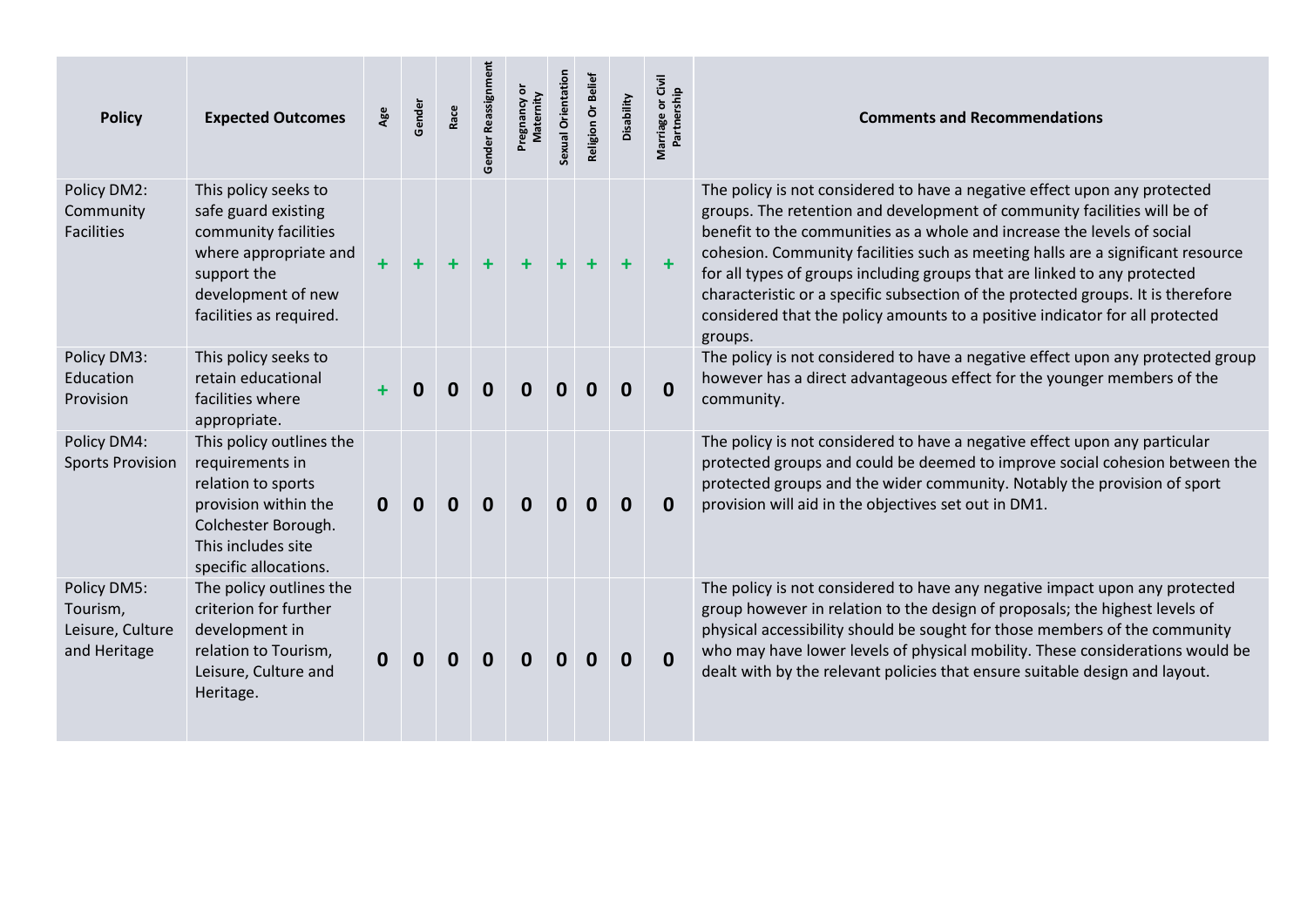| <b>Policy</b>                                                                   | <b>Expected Outcomes</b>                                                                                                                           | Age | Gender | Race | Gender Reassignm | Sexual Orientation | Religion Or Beliet | Disability | Givil<br>Marriage or Civ<br>Partnership | <b>Comments and Recommendations</b>                                                                                                                                                                                                                                                                                                                                                                                                                                                                                                                                                                                    |
|---------------------------------------------------------------------------------|----------------------------------------------------------------------------------------------------------------------------------------------------|-----|--------|------|------------------|--------------------|--------------------|------------|-----------------------------------------|------------------------------------------------------------------------------------------------------------------------------------------------------------------------------------------------------------------------------------------------------------------------------------------------------------------------------------------------------------------------------------------------------------------------------------------------------------------------------------------------------------------------------------------------------------------------------------------------------------------------|
| Policy DM6:<br>Economic<br>Development in<br>Rural Areas and<br>the Countryside | The policy seeks to<br>enable development<br>that accords to the<br>specific criterion of the<br>policy.                                           | 0   |        |      |                  |                    | O                  | $\bf{0}$   | $\bf{0}$                                | The policy is not considered to have a negative effect upon any protected group<br>and would be of the benefit to all groups however likely to be of a more direct<br>benefit to those of working age in countryside communities. This policy could be<br>of benefit to those with lower levels of social and physical mobility within the<br>countryside seeking employment in a local area and indeed those who may<br>benefit from these services and facilities provided from such developments. The<br>benefit is not deemed to be significant enough for any protected group to<br>warrant a positive indicator. |
| Policy DM7:<br>Agricultural<br>Development<br>and<br>Diversification            | This policy outlines<br>what criterion will<br>need to be complied<br>with to enable the<br>diversification of<br>usages in agricultural<br>usage. |     |        |      |                  |                    |                    | 0          | $\bf{0}$                                | The policy is not considered to have a negative effect upon any protected<br>groups however could offer opportunities for a more diversity in local<br>employment that could cater to all members of the community. This could be<br>seen to be beneficial to those member of the community with lower levels of<br>physical or social mobility; though is not limited to theses sub section of the<br>community. The policy is not considered to have any significant effect as to be<br>reflected in the positive indicators.                                                                                        |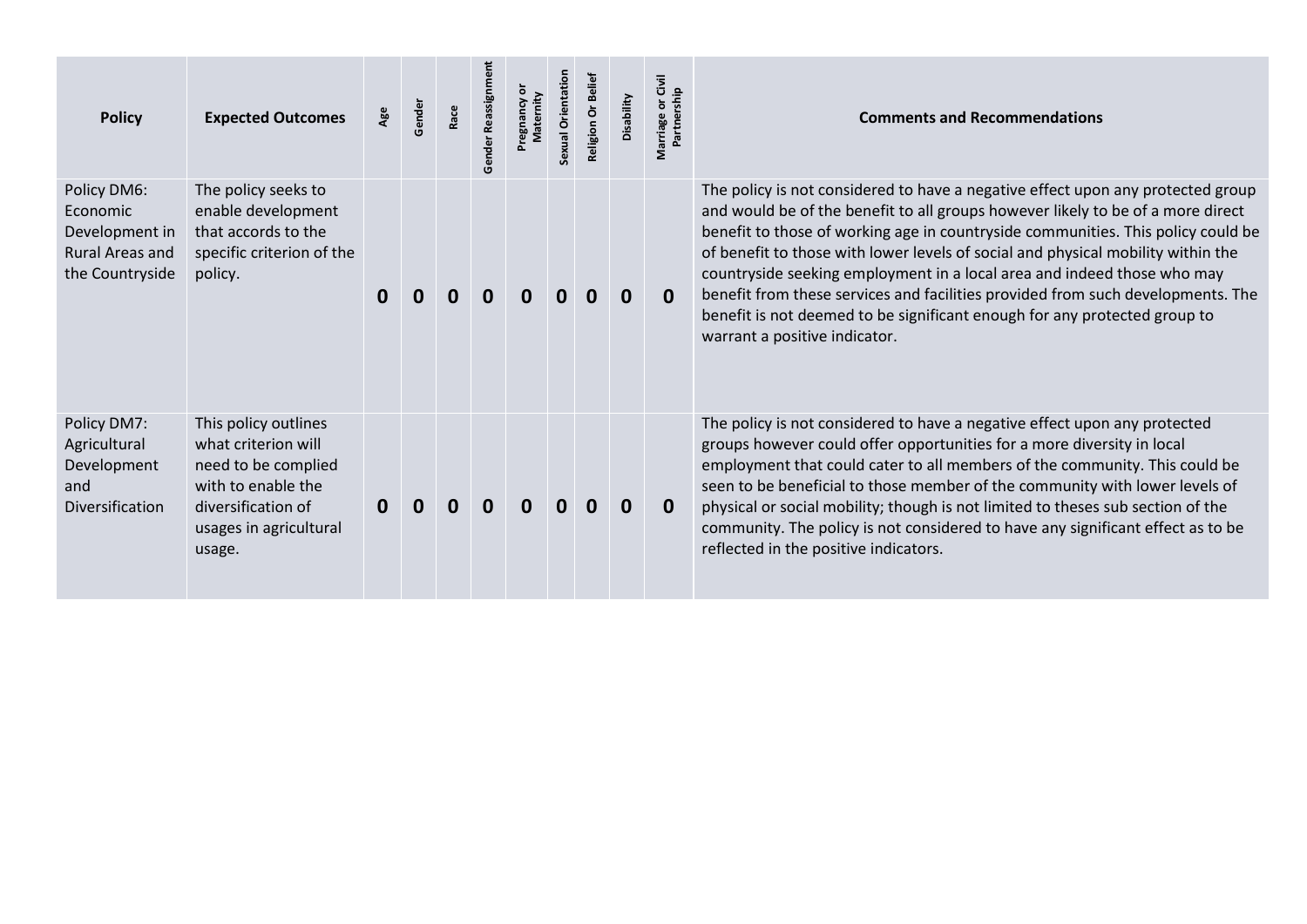| <b>Policy</b>                         | <b>Expected Outcomes</b>                                                                                                                                                                                                 | Age | Gender | Race | Gender Reassignment | Pregnancy or<br>Maternity | Sexual Orientation | Religion Or Belief | Disability | Marriage or Civil<br>Partnership | <b>Comments and Recommendations</b>                                                                                                                                                                                                                                                                                                                                                                                                                                                                                                                                                                                                                                                                                                                                                                                                                                                          |
|---------------------------------------|--------------------------------------------------------------------------------------------------------------------------------------------------------------------------------------------------------------------------|-----|--------|------|---------------------|---------------------------|--------------------|--------------------|------------|----------------------------------|----------------------------------------------------------------------------------------------------------------------------------------------------------------------------------------------------------------------------------------------------------------------------------------------------------------------------------------------------------------------------------------------------------------------------------------------------------------------------------------------------------------------------------------------------------------------------------------------------------------------------------------------------------------------------------------------------------------------------------------------------------------------------------------------------------------------------------------------------------------------------------------------|
| Policy DM8:<br>Affordable<br>Housing  | The policy sets out the<br>borough's criteria for<br>affordable housing.                                                                                                                                                 |     |        |      | O                   |                           |                    | 0                  | $\ddot{}$  | $\mathbf{0}$                     | The policy is beneficial to all sections of the community and is not considered to<br>have a negative effect upon any protected group. The policy could be deemed<br>to be of particular benefit to those members of the community with lower levels<br>of social mobility that could be considered to be more typical of some protected<br>groups. The policy is considered to have a notably positive effect for The young<br>and the old due to the lower levels of employment and therefore limited<br>abilities to receive higher incomes typically. Also the policy is deemed to likely<br>be more beneficial to those who are incapacitated from employment due to<br>disabilities or ill health. The ability to allocate 'rural exception sites' is also<br>deemed to be favourable for those with lower physical and social mobility who<br>wish to live close to support networks. |
| Policy DM9:<br>Development<br>Density | This policy outlines the<br>council's position in<br>relation to<br>development density<br>and specifically the<br>relationship between<br>the density with the<br>local context and<br>design and amenity<br>standards. |     | 0      | 0    | $\mathbf 0$         | ÷                         | $\mathbf{0}$       | $\mathbf{0}$       | $\ddot{}$  | $\mathbf 0$                      | The policy is not considered to have a negative effect upon any particular group<br>however strives to use land efficiently within sustainable locations; subject to<br>the relevant criterion. As such the policy could be deemed to be beneficial to all<br>groups within the community however of particular advantage to those groups<br>who maybe more reliant of public transport, walking and cycling. The policy is<br>considered to be of benefit to those with lower levels of physical and social<br>mobility and it is suggested that this could include the younger and older<br>members of the community as well as those who may have young children, are<br>pregnant or have disabilities.                                                                                                                                                                                   |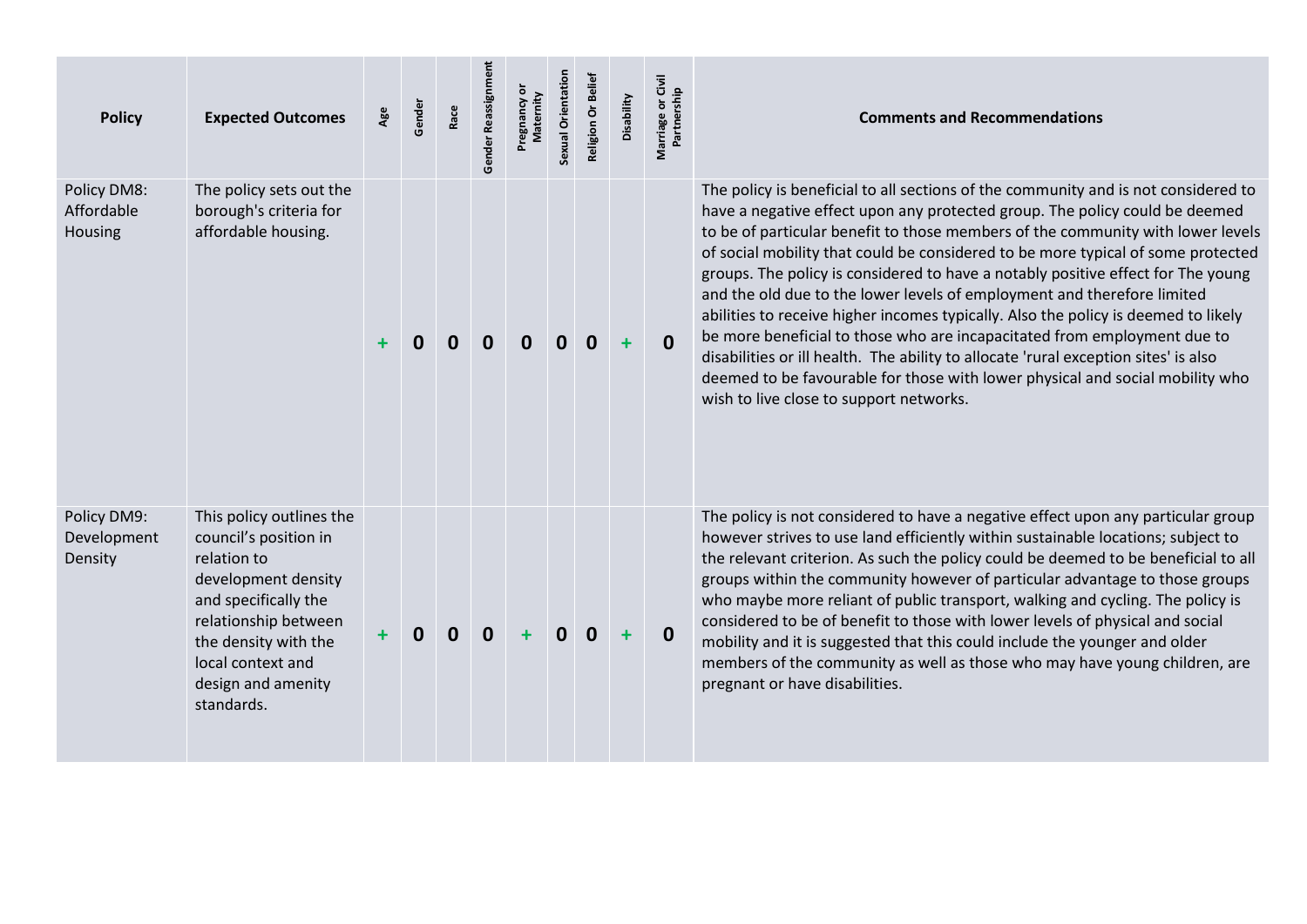| <b>Policy</b>                                                                  | <b>Expected Outcomes</b>                                                                                                                                                                                                                                                                                                                                                                                                | Age       | Gender   | Race | Gender Reassignme | Pregnancy or<br>Maternity | Sexual Orientation | Religion Or Belief | Disability | Marriage or Civil<br>Partnership | <b>Comments and Recommendations</b>                                                                                                                                                                                                                                                                                                                                                                                                                                                                                                                                                                                                           |
|--------------------------------------------------------------------------------|-------------------------------------------------------------------------------------------------------------------------------------------------------------------------------------------------------------------------------------------------------------------------------------------------------------------------------------------------------------------------------------------------------------------------|-----------|----------|------|-------------------|---------------------------|--------------------|--------------------|------------|----------------------------------|-----------------------------------------------------------------------------------------------------------------------------------------------------------------------------------------------------------------------------------------------------------------------------------------------------------------------------------------------------------------------------------------------------------------------------------------------------------------------------------------------------------------------------------------------------------------------------------------------------------------------------------------------|
| Policy DM10:<br>Housing<br>Diversity                                           | The policy sets out the<br>criterion for residential<br>development within<br>the borough in<br>relation to the types of<br>housing that shall be<br>required on<br>developments. This<br>includes specific<br>reference to homes<br>for older members of<br>the community,<br>specialist housing,<br>custom / self-build,<br>accommodation for<br>gypsies and travellers,<br>students and a<br>provision for hospices. |           |          |      |                   | $\ddot{}$                 |                    |                    | ╋          | $\bf{0}$                         | The policy is considered to have a positive effect for all groups within the<br>community. The specific considerations in relation to the older members of the<br>communities, specialist housing, Gypsies and Travellers, Students and Hospices<br>is suggested to lead to a positive indicator for age, gender, race, gender<br>reassignment, pregnancy and maternity, sexual orientation, religion or belief<br>and disability. Though this amounts to all but 1 group being considered to have<br>particular benefit this is due to the significant level of appropriate<br>accommodation the policy potentially affords to these groups. |
| Policy DM11:<br>Gypsies,<br>Travellers, and<br><b>Travelling</b><br>Showpeople | The policy sets out the<br>council's position in<br>relation to Gypsies,<br>Travellers, and<br><b>Travelling Showpeople</b><br>sites and pitches.                                                                                                                                                                                                                                                                       | $\ddot{}$ | $\bf{0}$ |      | $\mathbf 0$       | 0                         | O                  | 0                  | 0          | 0                                | The policy is particularly of benefit to those within the Gypsies, Travellers, and<br>Travelling Showpeople communities. Though a personal preference for an<br>individual to consider themselves a member of a race to an extent; many<br>gypsies do identify themselves as such and therefore it is considered that the<br>policy has a positive effect upon the race indicator. The policy is also seen to be<br>beneficial potentially enabling the younger Gypsies, Travellers, and Travelling<br>Showpeople with accommodation.                                                                                                         |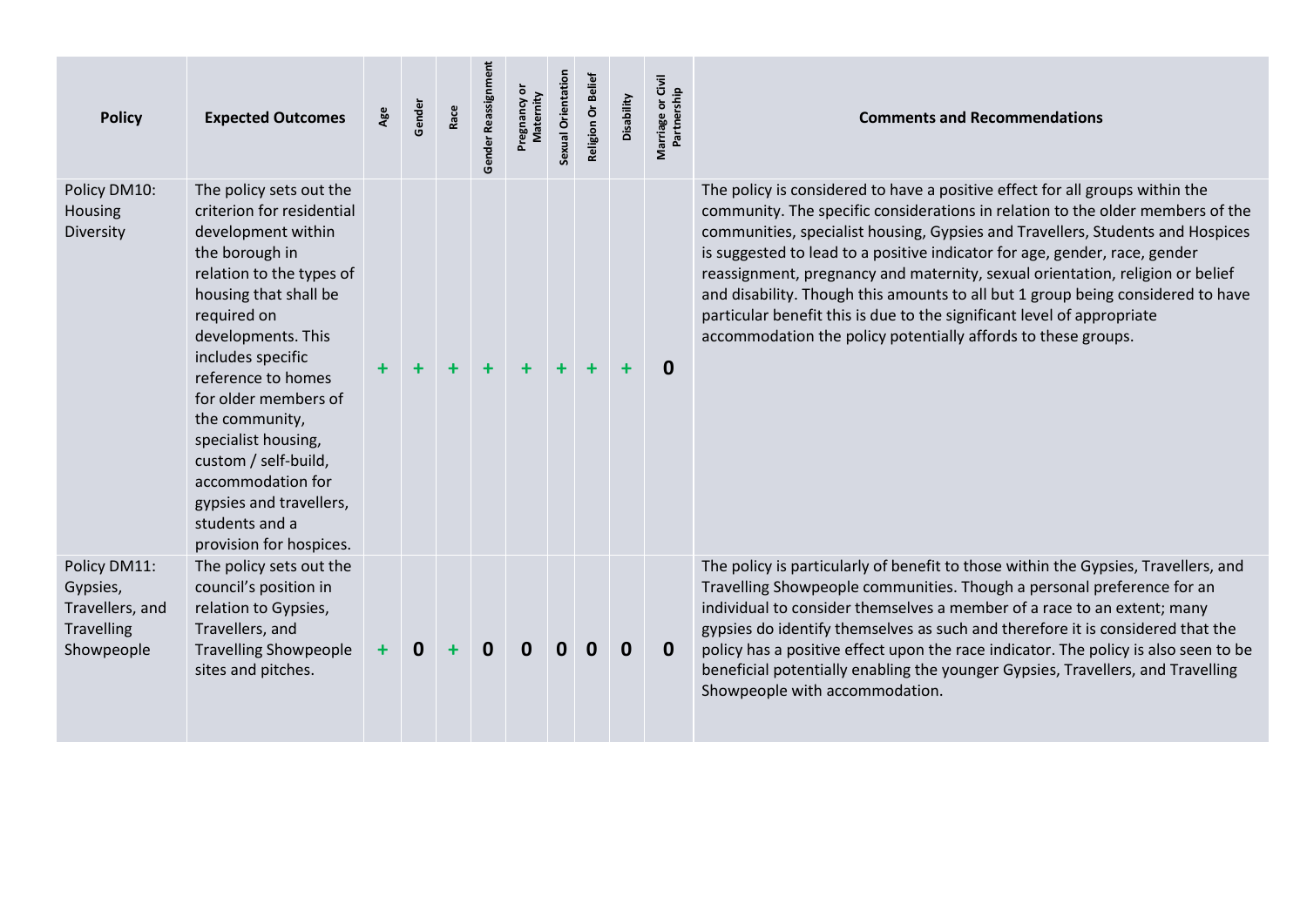| <b>Policy</b>                                      | <b>Expected Outcomes</b>                                                                                                                                                                                  | Age | Gender | Race | Reassignm<br>nder | Maternity<br>Aoueust | Sexual Orientation | Religion Or Belie | Disability | Marriage or Civil<br>Partnership | <b>Comments and Recommendations</b>                                                                                                                                                                                                                                                                                                                                                                                                                                                                                                                                                                                                                                                                                                                                                                                                                    |
|----------------------------------------------------|-----------------------------------------------------------------------------------------------------------------------------------------------------------------------------------------------------------|-----|--------|------|-------------------|----------------------|--------------------|-------------------|------------|----------------------------------|--------------------------------------------------------------------------------------------------------------------------------------------------------------------------------------------------------------------------------------------------------------------------------------------------------------------------------------------------------------------------------------------------------------------------------------------------------------------------------------------------------------------------------------------------------------------------------------------------------------------------------------------------------------------------------------------------------------------------------------------------------------------------------------------------------------------------------------------------------|
| Policy DM12:<br><b>Housing</b><br><b>Standards</b> | The policy sets out the<br>position in relation to<br>several aspects of<br>housing standards<br>including disabled<br>access provisions at<br>different levels and<br>space standards more<br>generally. | ÷   | 0      |      | 0                 |                      |                    |                   |            | $\Omega$                         | The policy is not considered to have a negative effect upon any particular<br>negative group however is considered to have a significant positive effect for<br>those with lower levels of physical mobility due to the requirements in relation<br>to the Part M4 requirements. The requirement for the need to comply with<br>national space standards and the encouragement for appropriate cycle storage<br>within apartment blocks is seen to be advantageous to the community as a<br>whole as is the requirement for external drying areas; though this helps remove<br>the need to dry clothes inside which can lead to mould and respiratory issues<br>that certain protected groups maybe more susceptible to and effected more<br>negatively (the younger and older members of the community, the disabled and<br>those carrying children). |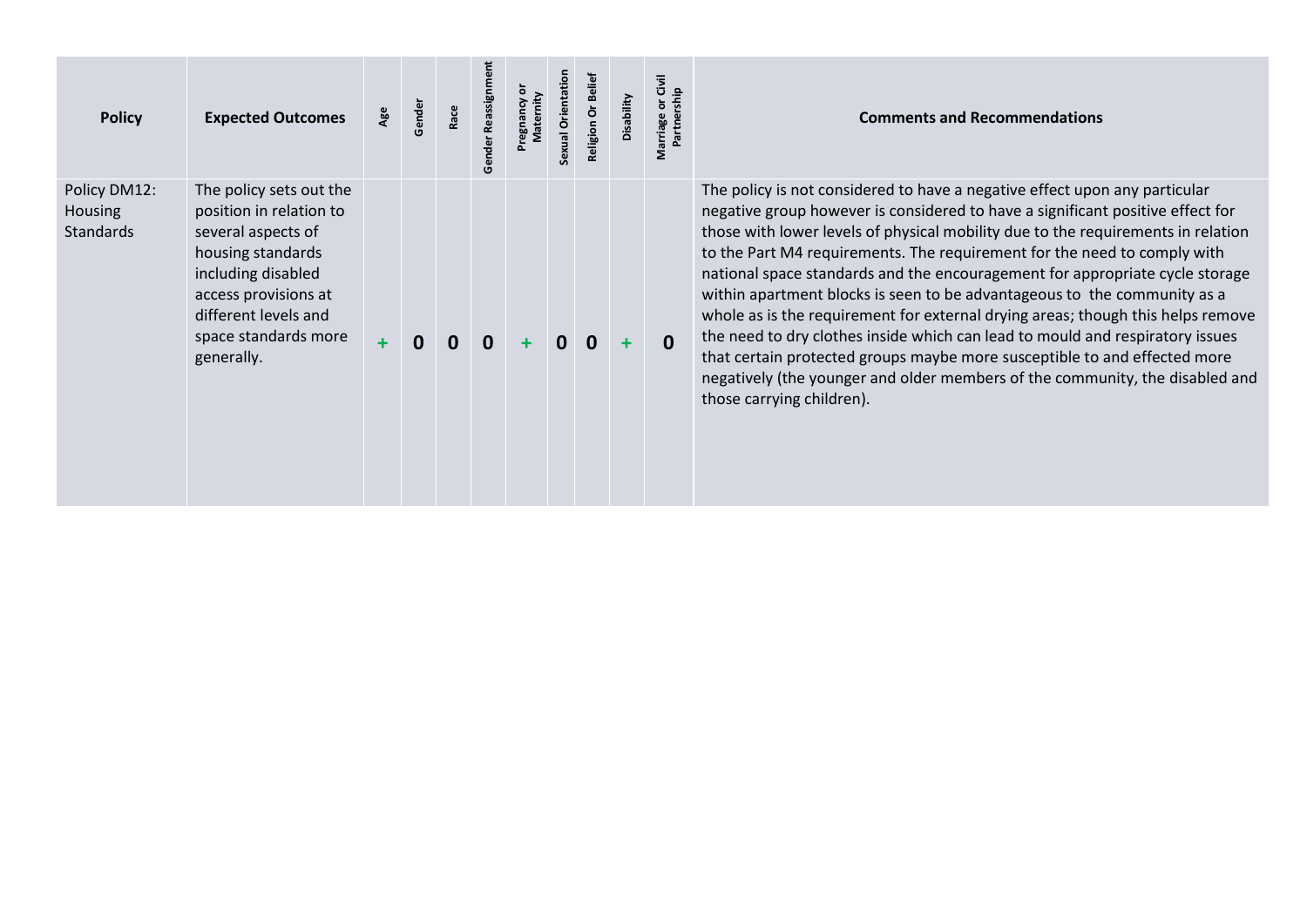| <b>Policy</b>                             | <b>Expected Outcomes</b>                                                                                                                                     | Age | Gender | Race        | Gender Reassignme | ō<br>Maternity<br>Pregnancy | Sexual Orientation | Religion Or Belief | Disability  | Marriage or Civil<br>Partnership | <b>Comments and Recommendations</b>                                                                                                                                                                                                                                                                                                                                                                                                                                                                                                                                                                                                                                                                                                                                                                                                                                                                                                                                                                        |
|-------------------------------------------|--------------------------------------------------------------------------------------------------------------------------------------------------------------|-----|--------|-------------|-------------------|-----------------------------|--------------------|--------------------|-------------|----------------------------------|------------------------------------------------------------------------------------------------------------------------------------------------------------------------------------------------------------------------------------------------------------------------------------------------------------------------------------------------------------------------------------------------------------------------------------------------------------------------------------------------------------------------------------------------------------------------------------------------------------------------------------------------------------------------------------------------------------------------------------------------------------------------------------------------------------------------------------------------------------------------------------------------------------------------------------------------------------------------------------------------------------|
| Policy DM13:<br>Domestic<br>development   | The policy outlines the<br>council's stance in<br>relation to the<br>extension, alterations<br>and outbuildings<br>associated with<br>residential dwellings. |     |        | 0           | 0                 | Ω                           |                    |                    | ÷           | $\mathbf 0$                      | The policy is not considered to have a significant impact upon any protected<br>group. The policy is restrictive in part however is considered to be so to<br>safeguard the character and amenity of the dwellings and their surroundings.<br>The policy does allow for alterations to properties which could become<br>particularly relevant in the case where a home needs modification to suit those<br>with lower levels of physical mobility. The ability to extend could safe guard any<br>group that requires a larger property however is not sufficiently socially mobile<br>to consider relocating to a larger property; a similar benefit could be argued in<br>relation to annexes. The inclusion of consideration to Annexes could be of<br>particular benefit to those members of the community who require a level of<br>independence however need to be in close proximity to elements of their<br>support network; such as older members of the community and those with<br>disabilities. |
| Policy DM14:<br>Rural Workers'<br>Housing | The policy outlines the<br>requirements in<br>relation to enabling<br>the development of<br>rural workers<br>dwellings.                                      | 0   | O      | $\mathbf 0$ | 0                 | $\mathbf{0}$                | $\mathbf{0}$       | $\mathbf{0}$       | $\mathbf 0$ | 0                                | The policy is not considered to have a negative effect upon any protected group.<br>The inclusion of the policy is of particular benefit to those members of the<br>community who have limited appropriate housing options in proximity to their<br>employment due to their level of social mobility. The policy is however not<br>considered to be a particular benefit to any protected group inherently. It is also<br>notable that the policy seek retain the appropriate existing facilities where<br>appropriate helping to safeguard the ability of the ability of those members of<br>the community who have lower levels of social mobility to retain adequate<br>housing.                                                                                                                                                                                                                                                                                                                        |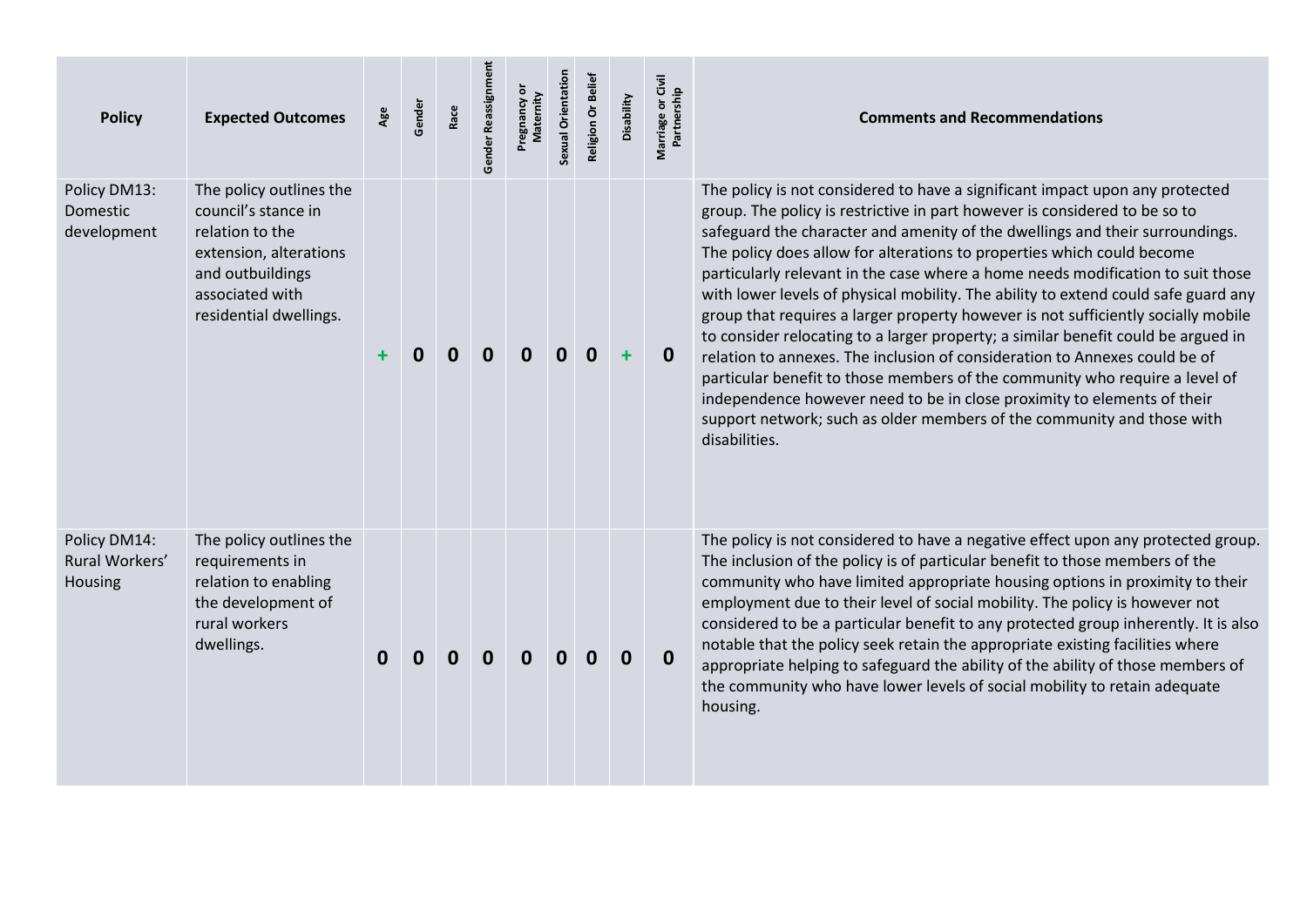| <b>Policy</b>                                                                     | <b>Expected Outcomes</b>                                                                                                                                                                 | Age      | Gender | Race | Gender Reassignmen | Pregnancy or<br>Maternity | Sexual Orientation | Religion Or Belief | Disability       | Marriage or Civil<br>Partnership | <b>Comments and Recommendations</b>                                                                                                                                                                                                                                                                                                                                                                                                                                                                                                                                                                                          |
|-----------------------------------------------------------------------------------|------------------------------------------------------------------------------------------------------------------------------------------------------------------------------------------|----------|--------|------|--------------------|---------------------------|--------------------|--------------------|------------------|----------------------------------|------------------------------------------------------------------------------------------------------------------------------------------------------------------------------------------------------------------------------------------------------------------------------------------------------------------------------------------------------------------------------------------------------------------------------------------------------------------------------------------------------------------------------------------------------------------------------------------------------------------------------|
| Policy DM15:<br>Design and<br>Amenity                                             | This policy sets out the<br>considerations that<br>must be taken into<br>account when<br>designing any<br>development within<br>the district.                                            |          | 0      | 0    | 0                  | 0                         | 0                  | 0                  | $\ddot{}$        | $\mathbf{0}$                     | This policy is not considered to have a significant effect upon any protected<br>group. The policy amounts to a requirement for high levels of design and<br>amenity. The policy could arguably be of more benefit in parts to those<br>demographics that are more likely to be within their homes throughout the day<br>(in relation to noise and light levels for example) and this could include those<br>who have disabilities, are from older or younger sections of the community.<br>However it is not considered that the policy warrants any positive or negative<br>indicator in relation to any protected groups. |
| Policy DM16:<br>Historic<br>Environment                                           | The policy seeks to<br>safeguard the districts<br>historic environment<br>where appropriate.                                                                                             | $\bf{0}$ | 0      | 0    | $\bf{0}$           | $\bf{0}$                  | $\mathbf{0}$       | $\mathbf{0}$       | $\boldsymbol{0}$ | $\mathbf 0$                      | The policy is considered to have no notable negative effect in relation to any<br>protected group. The policy could be seen to require some further financial<br>expenditure in relation to the design and development which could impact<br>groups with lower levels of social mobility however to no significant level on any<br>particular protected group and it is considered that the need for the potential<br>further expenditure is warranted in the protection of the historical assets within<br>the borough to the benefit of all sections of the community.                                                     |
| Policy DM17:<br>Retention of<br>Open Space and<br>Recreation<br><b>Facilities</b> | This policy outlines the<br>safeguards in place to<br>protect existing open<br>space and outlines in<br>under what<br>circumstances the<br>provision may be<br>allowed to be<br>removed. |          |        |      |                    |                           |                    |                    | ٠                | $\Omega$                         | The policy is suggest to have a generally positive effect for the community as a<br>whole. The safeguarding of open space is not of particular relevance to any<br>group. It is noted that open space enables members of all sections of the<br>community to interact and generally could be seen to promote social<br>cohesiveness.                                                                                                                                                                                                                                                                                         |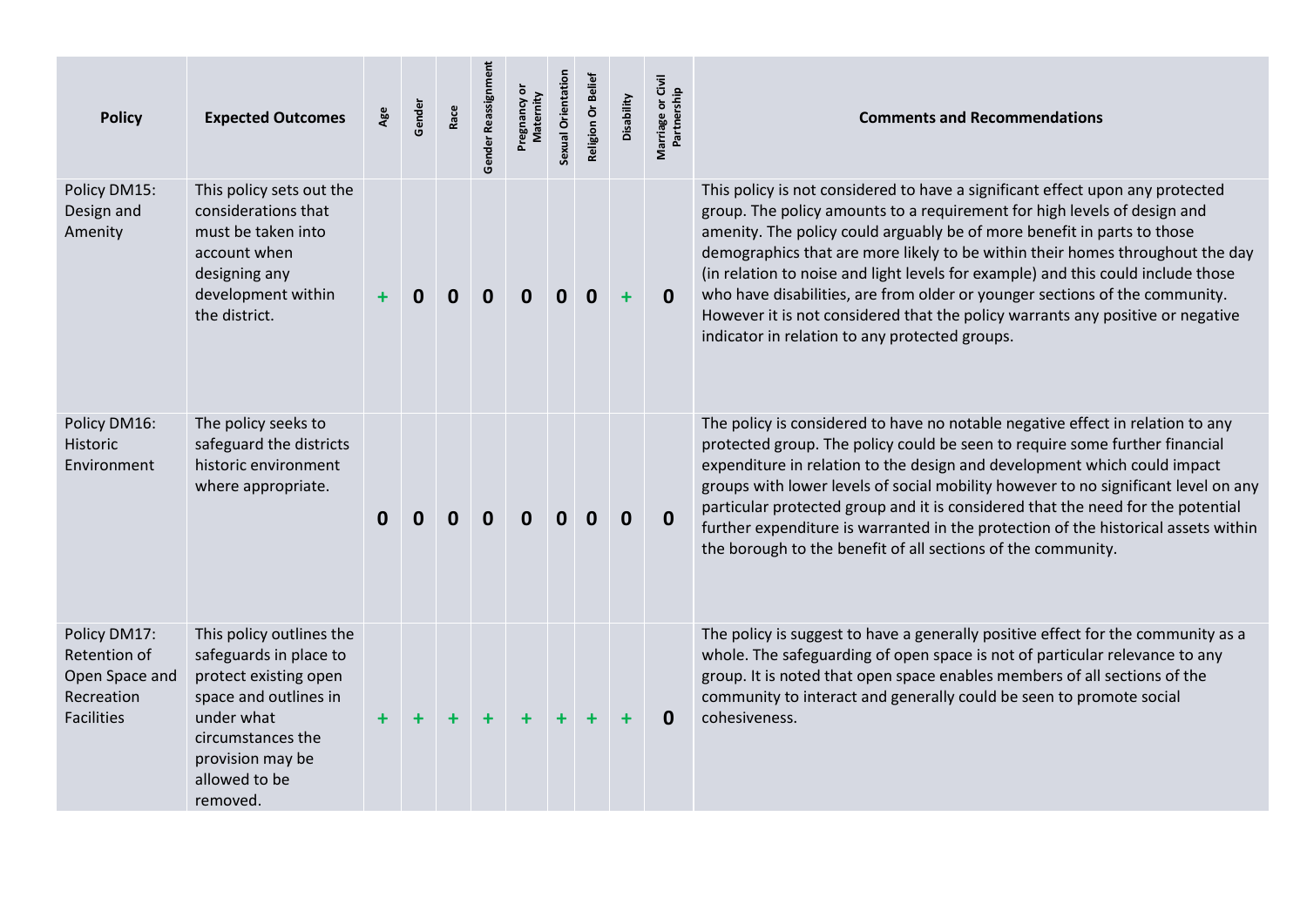| <b>Policy</b>                                                                                    | <b>Expected Outcomes</b>                                                                                                                             | Age       | Gender | Race        | Gender Reassignm | ŏ<br>Maternity | Sexual Orientation | Religion Or Beliet | Disability | Marriage or Civil<br>Partnership | <b>Comments and Recommendations</b>                                                                                                                                                                                                                                                                                                                                                                                                                                                                                                                                                                                                                                                                                                              |
|--------------------------------------------------------------------------------------------------|------------------------------------------------------------------------------------------------------------------------------------------------------|-----------|--------|-------------|------------------|----------------|--------------------|--------------------|------------|----------------------------------|--------------------------------------------------------------------------------------------------------------------------------------------------------------------------------------------------------------------------------------------------------------------------------------------------------------------------------------------------------------------------------------------------------------------------------------------------------------------------------------------------------------------------------------------------------------------------------------------------------------------------------------------------------------------------------------------------------------------------------------------------|
| Policy DM18:<br>Provision of<br>Public Open<br>Space                                             | The policy outlines the<br>council's position in<br>relation to public open<br>space in relation to<br>new development.                              |           |        |             | $\ddot{}$        |                |                    |                    |            | $\mathbf 0$                      | The policy is not considered to have a negative effect upon any protected group.<br>The policy does however not include any consideration of the accessibility of the<br>open space to all users; including those with lower levels of physical mobility.<br>Notwithstanding this it is considered that this can be dealt with by using the<br>policy in conjunction with the suite of development management policies. The<br>policy is deemed to have a positive effect upon all groups due to the enabling<br>effect of the open space provision in relation to social inclusion and<br>cohesiveness.                                                                                                                                         |
| Policy DM19:<br><b>Private Amenity</b><br>Space                                                  | The policy outlines the<br>expected level of<br>private amenity space<br>in relation to<br>residential units.                                        |           |        | $\mathbf 0$ | $\mathbf 0$      | <sup>0</sup>   | <sup>n</sup>       | 0                  | $\ddot{}$  | $\mathbf 0$                      | The policy is not considered to have a negative effect upon any protected group.<br>The policy is likely to be of particular benefit to younger member of the<br>community and those members of the community who are more often in their<br>homes in the day. This may include those who are from the older sections of the<br>community and those with disabilities.                                                                                                                                                                                                                                                                                                                                                                           |
| Policy DM20:<br>Promoting<br>Sustainable<br>Transport and<br><b>Changing Travel</b><br>Behaviour | The policy seeks to try<br>and create a<br>behavioural change<br>towards a modal shift<br>to the use of public<br>transport, walking and<br>cycling. | $\ddot{}$ | 0      | 0           | $\mathbf 0$      | ÷              | $\mathbf{0}$       | $\Omega$           | ÷          | $\mathbf{0}$                     | The policy is not considered to have a negative effect upon any protected group.<br>The general aim of the policy is to increase the usage of sustainable modes of<br>transport which will likely lead to more frequent services running from areas<br>where there is a critical mass of development to enable the said service. This<br>approach is beneficial to all of the community however could be more pertinent<br>to those section of the community who may have lower levels of social and<br>physical mobility in general. This is considered for the purposes of this EqIA to<br>include the younger and older sections of the community as well as those who<br>have disabilities or those who are pregnant or have young children. |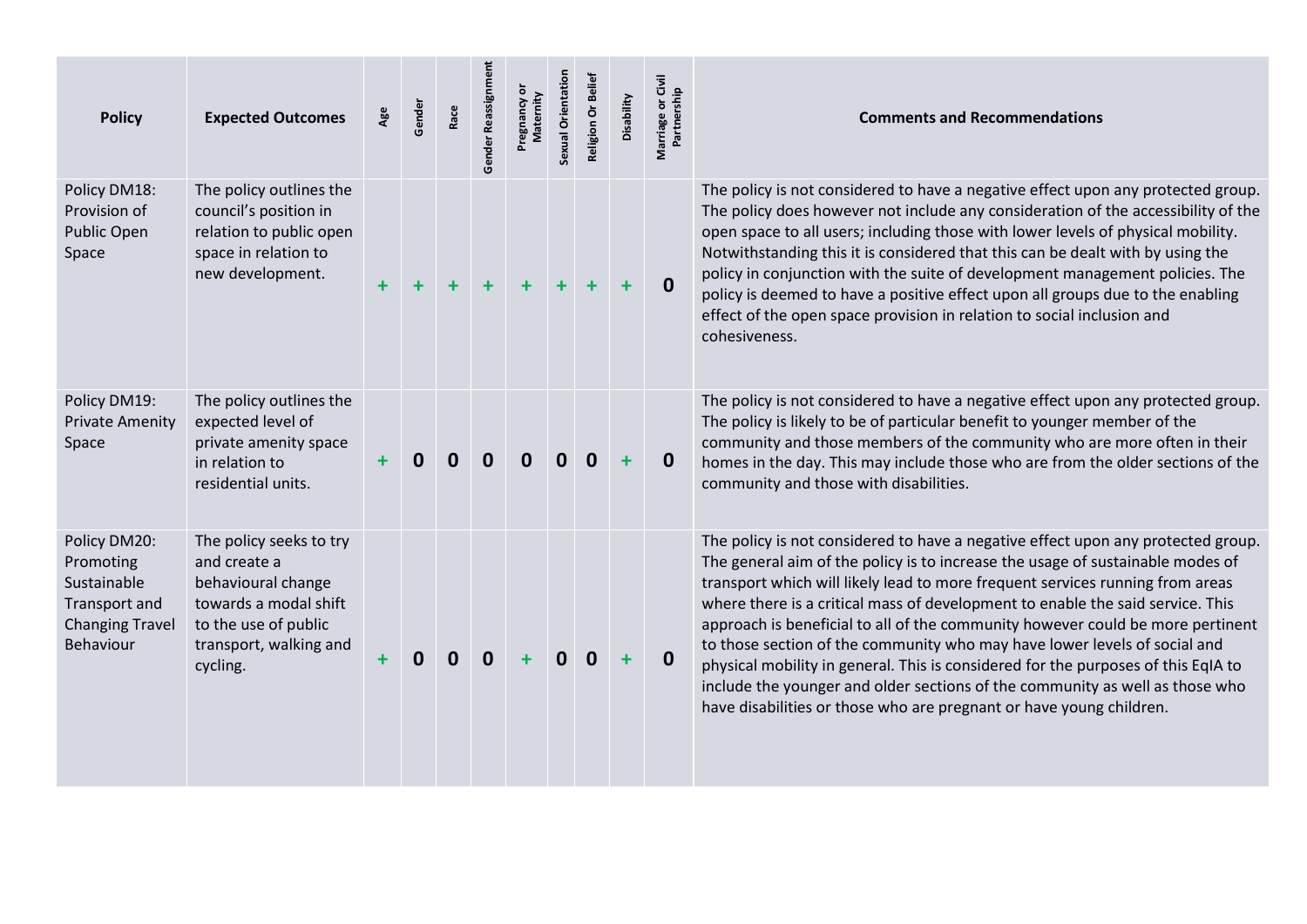| <b>Policy</b>                                           | <b>Expected Outcomes</b>                                                                                                                                      | Age | Gender       | Race | Gender Reassignm | Maternity<br>Pregnancy | Sexual Orientation | Religion Or Belief | Disability | Givil<br>Marriage or Civ<br>Partnership | <b>Comments and Recommendations</b>                                                                                                                                                                                                                                                                                                                                                                                                                                                                                                                                                                                                                                                                                            |
|---------------------------------------------------------|---------------------------------------------------------------------------------------------------------------------------------------------------------------|-----|--------------|------|------------------|------------------------|--------------------|--------------------|------------|-----------------------------------------|--------------------------------------------------------------------------------------------------------------------------------------------------------------------------------------------------------------------------------------------------------------------------------------------------------------------------------------------------------------------------------------------------------------------------------------------------------------------------------------------------------------------------------------------------------------------------------------------------------------------------------------------------------------------------------------------------------------------------------|
| Policy DM21:<br>Sustainable<br>Access to<br>Development | The policy outlines the<br>council's requirements<br>in terms of the<br>sustainable access<br>within developments<br>and in relation to the<br>wider context. |     | $\mathbf{0}$ | 0    | 0                |                        | 0                  | 0                  |            | $\Omega$                                | The policy is not considered to have a negative effect upon any protected group.<br>The policy seeks is to increase the usage of sustainable modes of transport and<br>this approach is beneficial to all of the community however could be more<br>pertinent to those section of the community who may have lower levels of<br>social and physical mobility in general. This is considered for the purposes of this<br>EqIA to include the younger and older sections of the community as well as<br>those who have disabilities or those who are pregnant or have young children.                                                                                                                                            |
| Policy DM22:<br>Parking                                 | The policy sets out the<br>council's position in<br>relation to appropriate<br>car parking levels in<br>relation to<br>developments.                          | 0   | $\Omega$     | O    | 0                | <sup>n</sup>           | 0                  | O.                 | 0          | $\bf{0}$                                | The policy is not considered to have a negative effect upon any protected group<br>though however it could be suggested that the policy could have specific<br>consideration to those members of the community with lower levels of physical<br>mobility. Notwithstanding this the parking standards referred to within the<br>policy do indicate the level of disabled parking spaces that should be provided in<br>relation to development. The policy if used in conjunction with other policies<br>within the plan safeguards those members of the community who have lower<br>levels of physical mobility and the policy is not considered to require a positive<br>or negative effect indicator for any protected group. |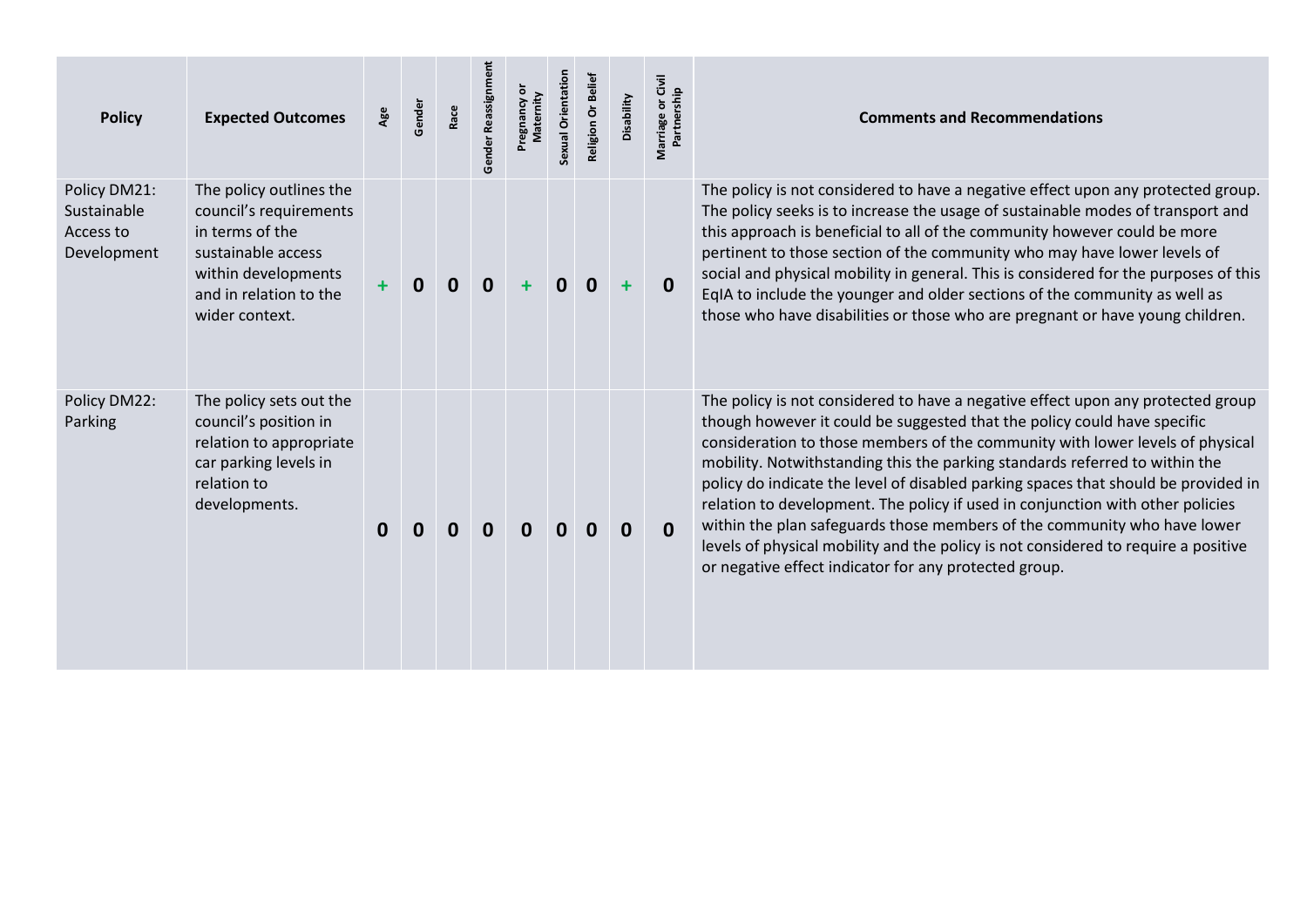| <b>Policy</b>                                            | <b>Expected Outcomes</b>                                                                                                                                               | Age | Gender | Race | Reassign<br>Gender | emity | Sexual Orientation | Religion Or Beliet | Disability | Marriage or Civil<br>Partnership | <b>Comments and Recommendations</b>                                                                                                                                                                                                                                                                                                                                                                                                                                                                                                                                                             |
|----------------------------------------------------------|------------------------------------------------------------------------------------------------------------------------------------------------------------------------|-----|--------|------|--------------------|-------|--------------------|--------------------|------------|----------------------------------|-------------------------------------------------------------------------------------------------------------------------------------------------------------------------------------------------------------------------------------------------------------------------------------------------------------------------------------------------------------------------------------------------------------------------------------------------------------------------------------------------------------------------------------------------------------------------------------------------|
| Policy DM23:<br>Flood Risk and<br>Water<br>Management    | The policy sets out the<br>council's position in<br>relation to the<br>expectation upon<br>proposed<br>development in regard<br>to Flood Risk and<br>Water management. |     |        | 0    | 0                  |       |                    | 0                  |            | 0                                | The policy is not considered to have a significant effect upon any particular<br>protected group however could be seen to be more pertinent to those sections<br>of the community who maybe more vulnerable in flood situations. This could<br>include those who have lower levels of physical mobility however in a less<br>apparent way also those members of the community who have lower levels of<br>social mobility. In this instance this could include the older and younger<br>members of the community, those who are pregnant or have small children and<br>those with disabilities. |
| Policy DM24:<br>Sustainable<br>Urban Drainage<br>Systems | The policy seeks the<br>appropriate levels of<br>SuDs for development<br>to be enabled.                                                                                |     |        |      |                    |       |                    |                    |            | $\Omega$                         | the policy is not considered to have a negative effect upon any particular<br>protected group however similarly to the policy in relation to Flood Risk and<br>Water Management (DM23) could have a more pertinent direct benefit to those<br>who have lower levels of physical mobility however in a less apparent way also<br>those members of the community who have lower levels of social mobility. In<br>this instance this could include the older and younger members of the<br>community, those who are pregnant or have small children and those with<br>disabilities.                |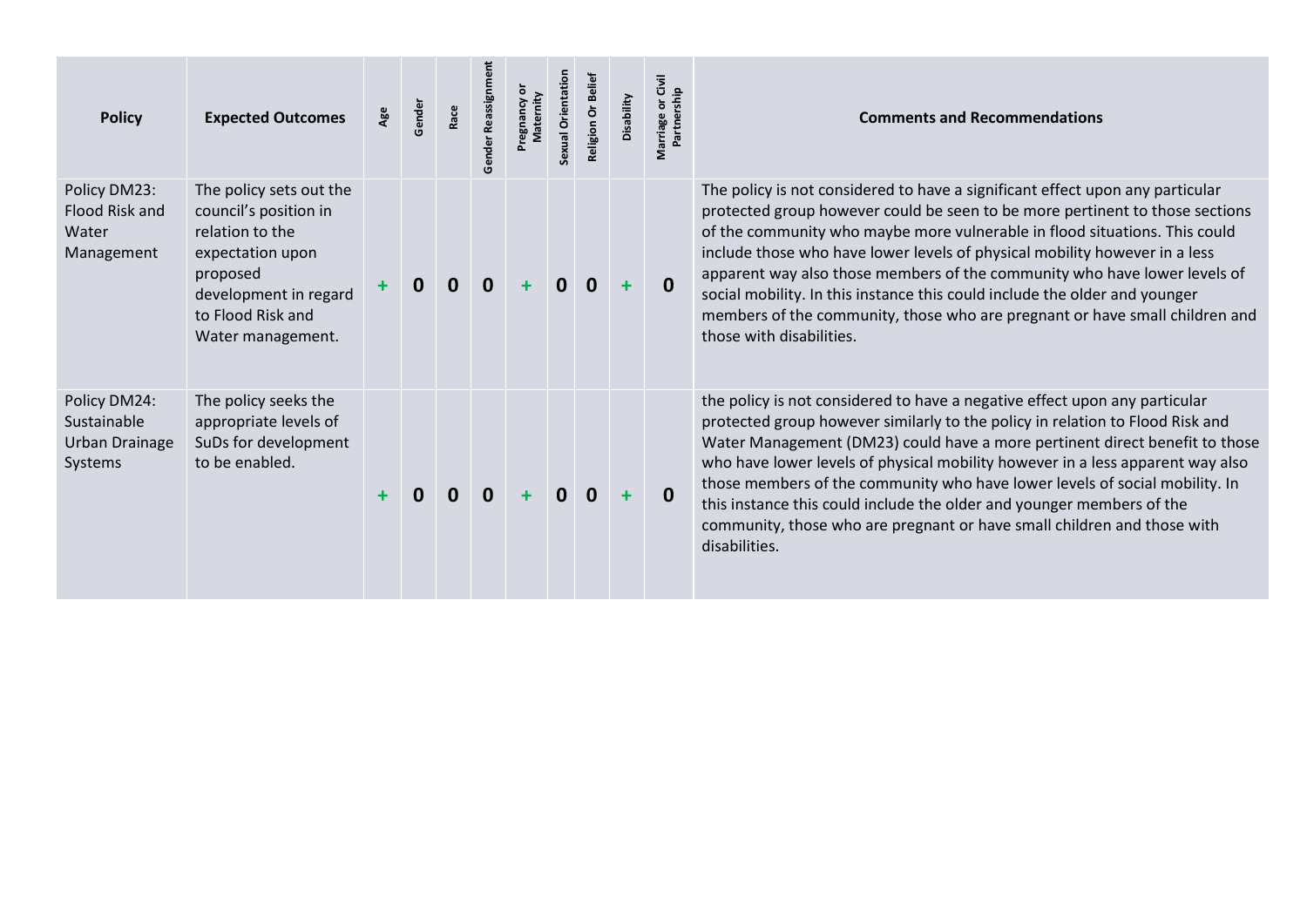| <b>Policy</b>                                                         | <b>Expected Outcomes</b>                                                                                                                                                                                                                                                                                                                                                                                                                             | Age | Gender | Race | Gender Reassignmen | Pregnancy or<br>Maternity | Sexual Orientation | Religion Or Beliet | Disability | Marriage or Civil<br>Partnership | <b>Comments and Recommendations</b>                                                                                                                                                                                                                                                                                                                                                                                                                                                                                                                                                                                                                                                                                                                                                                                                                                                                                                                                                                                                                                                                                                                                                                                                                                                                                                                                                    |
|-----------------------------------------------------------------------|------------------------------------------------------------------------------------------------------------------------------------------------------------------------------------------------------------------------------------------------------------------------------------------------------------------------------------------------------------------------------------------------------------------------------------------------------|-----|--------|------|--------------------|---------------------------|--------------------|--------------------|------------|----------------------------------|----------------------------------------------------------------------------------------------------------------------------------------------------------------------------------------------------------------------------------------------------------------------------------------------------------------------------------------------------------------------------------------------------------------------------------------------------------------------------------------------------------------------------------------------------------------------------------------------------------------------------------------------------------------------------------------------------------------------------------------------------------------------------------------------------------------------------------------------------------------------------------------------------------------------------------------------------------------------------------------------------------------------------------------------------------------------------------------------------------------------------------------------------------------------------------------------------------------------------------------------------------------------------------------------------------------------------------------------------------------------------------------|
| Policy DM25:<br>Renewable<br>Energy, Water,<br>Waste and<br>Recycling | This policy sets out the<br>Council's position in<br>relation to several<br>elements of<br>sustainable<br>development.<br>Particularly the policy<br>deals with renewable<br>energy projects and<br>water and waste<br>efficiency as well as<br>the encouragement to<br>decrease the level of<br>energy consumed by<br>development through<br>building techniques<br>and energy efficient<br>materials (in<br>construction process<br>and U values). | ÷   | O      |      | 0                  |                           |                    | $\bf{0}$           |            | $\mathbf{0}$                     | The policy is not considered to have a negative effect upon any protected group.<br>The relationship between energy efficiency and members of the community is<br>complex. Generally all energy efficiency promoting projects safe guard the<br>environment for all sections of the community. Energy efficient design in<br>residential units can be considered to have a higher level of initial outlay<br>however this depends on the techniques and methods used to improve the<br>energy efficiency of the buildings. In the running of the buildings however the<br>cost can fall significantly and this could be seen to be of particular benefit to<br>those sections of the community who have lower levels of social mobility; the<br>policy could help mitigate fuel poverty. As such it is consider that in general the<br>policy is beneficial to all groups within the community however is of a pertinent<br>benefit to those groups with lower levels of social mobility that may include, but<br>is not limited to the younger and the older members of the community as well<br>as those with disabilities. Notably the potential impact of fuel poverty would<br>also put those more vulnerable to extreme heat and/or cold temperatures and<br>therefore it is considered that pregnancy and maternity should also be included<br>in the positive indicator group. |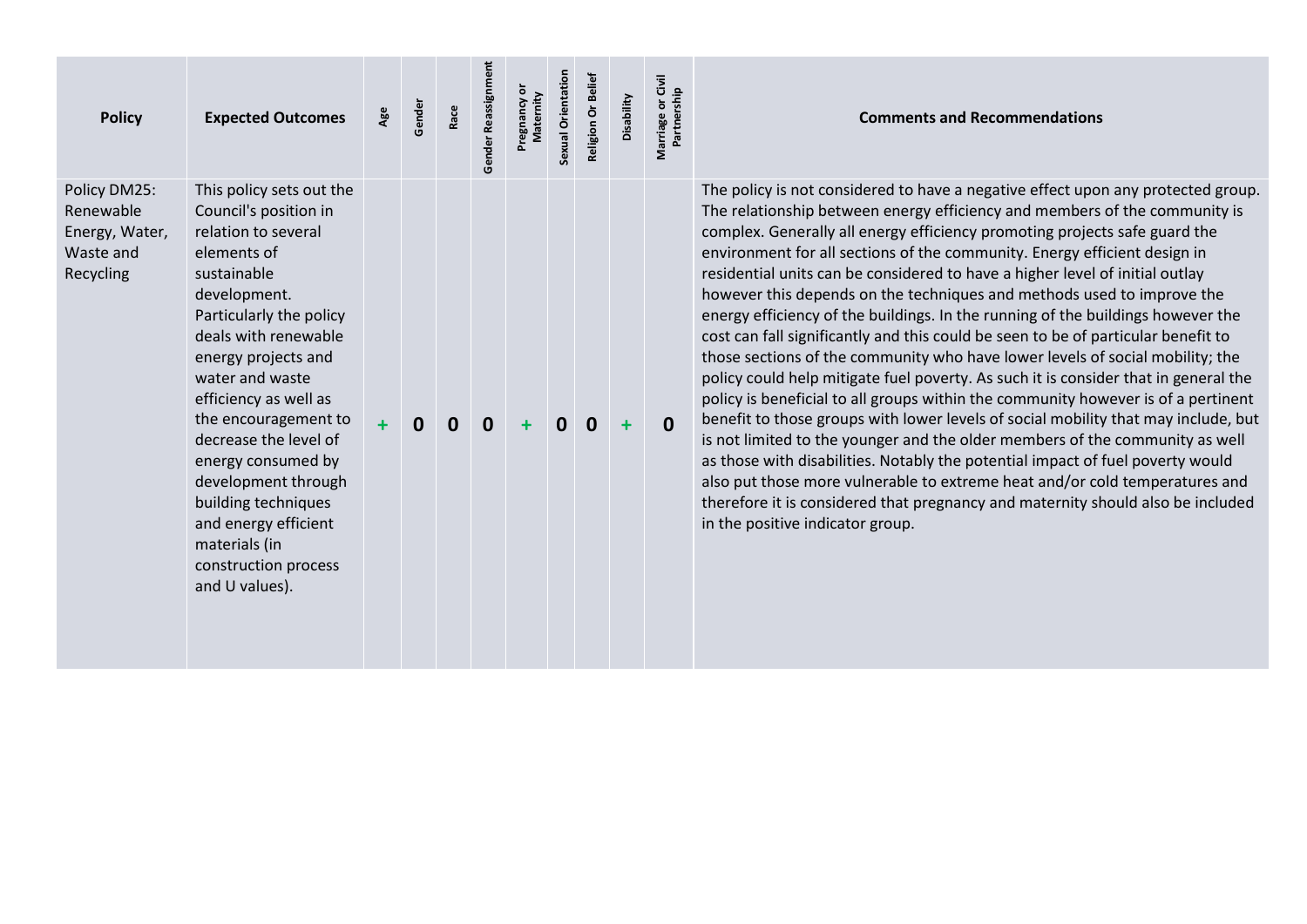



# Appendix Two

Table of groups contacted during the Local Plan consultation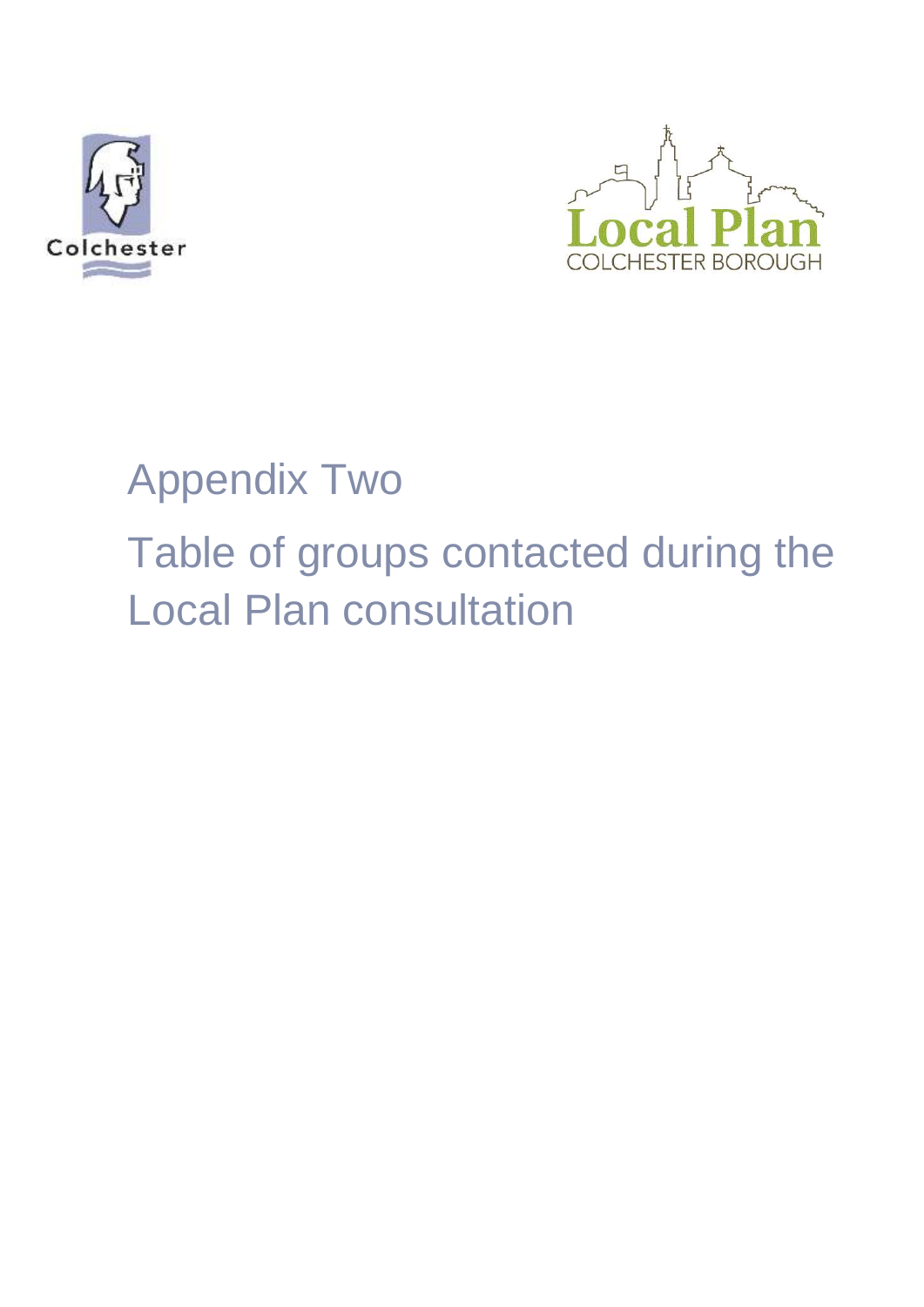## **Appendix Two - Table of groups contacted during the Local Plan consultation**

The table below indicates groups contacted during the Local Plan process. Other groups have been included within the consultation process including statutory consultees that are not highlighted within the table.

| <b>Active Essex</b>                                                   | African Caribbean Community Group                                              |
|-----------------------------------------------------------------------|--------------------------------------------------------------------------------|
| African Families in the UK                                            | Age UK                                                                         |
| <b>Army Welfare Services</b>                                          | <b>Beacon House</b>                                                            |
| <b>Braiswick Residents Association</b>                                | Campaign for Real Ale                                                          |
| <b>Catten College</b>                                                 | <b>CHASUP (Colchester Homelessness Agencies</b><br>Service Users Panel)        |
| <b>Colchester &amp; District Jewish Community</b>                     | Colchester & Tendring Women's Refuge                                           |
| Colchester & Tendring Women's Refuge                                  | <b>Colchester Access Group</b>                                                 |
| Colchester and North East Essex Building<br><b>Preservation Trust</b> | <b>Colchester Archaeological Trust</b>                                         |
| Colchester Area Community church                                      | <b>Colchester Arts Centre</b>                                                  |
| Colchester Association of Local Councils (CALC)                       | <b>Colchester Baptist Church</b>                                               |
| <b>Colchester Bus Users Support Group</b>                             | <b>Colchester Chinese Culture Society</b>                                      |
| <b>Colchester Citizens Advice Bureau</b>                              | <b>Colchester Credit Union Ltd</b>                                             |
| <b>Colchester Croquet Club</b>                                        | Colchester Cycling Campaign                                                    |
| <b>Colchester Equality</b>                                            | <b>Colchester Equality</b>                                                     |
| <b>Colchester Foodbank</b>                                            | Colchester Friends of the Earth                                                |
| <b>Colchester Institute</b>                                           | <b>Colchester Islamic Cultural Association</b>                                 |
| Colchester Malayalee community                                        | <b>Colchester Mind</b>                                                         |
| <b>Colchester Natural History Society</b>                             | <b>Colchester Nepalese Society</b>                                             |
| <b>Colchester Primary Care Trust</b>                                  | <b>Colchester Transport and Shopmobility</b>                                   |
| <b>Colchester Works</b>                                               | Colchester Zoo                                                                 |
| Colchester-Blackwater School Sport Partnership                        | <b>Colne Housing Society</b>                                                   |
| <b>Commercial Estates Group</b>                                       | Community 360 (formerly CCVS Colchester<br><b>Community Voluntary Service)</b> |
| <b>Community Economic Development Alliance CIC</b>                    | <b>CPRE Essex</b>                                                              |
| Dedham Vale AONB Project                                              | <b>Defence Estates</b>                                                         |
| Diocese of Chelmsford Colchester Area team                            | <b>Disability Rights UK</b>                                                    |
| <b>Dutch Quarter Association</b>                                      | East Anglian Chambers Chelmsford Office                                        |
| East Anglian Chambers Ipswich Office                                  | East Anglian Indian Association                                                |
| East Lexden Residents Association                                     | East of England LGA                                                            |
| <b>ECDP - Independent Supporters</b>                                  | <b>Emergency Nightshelter</b>                                                  |